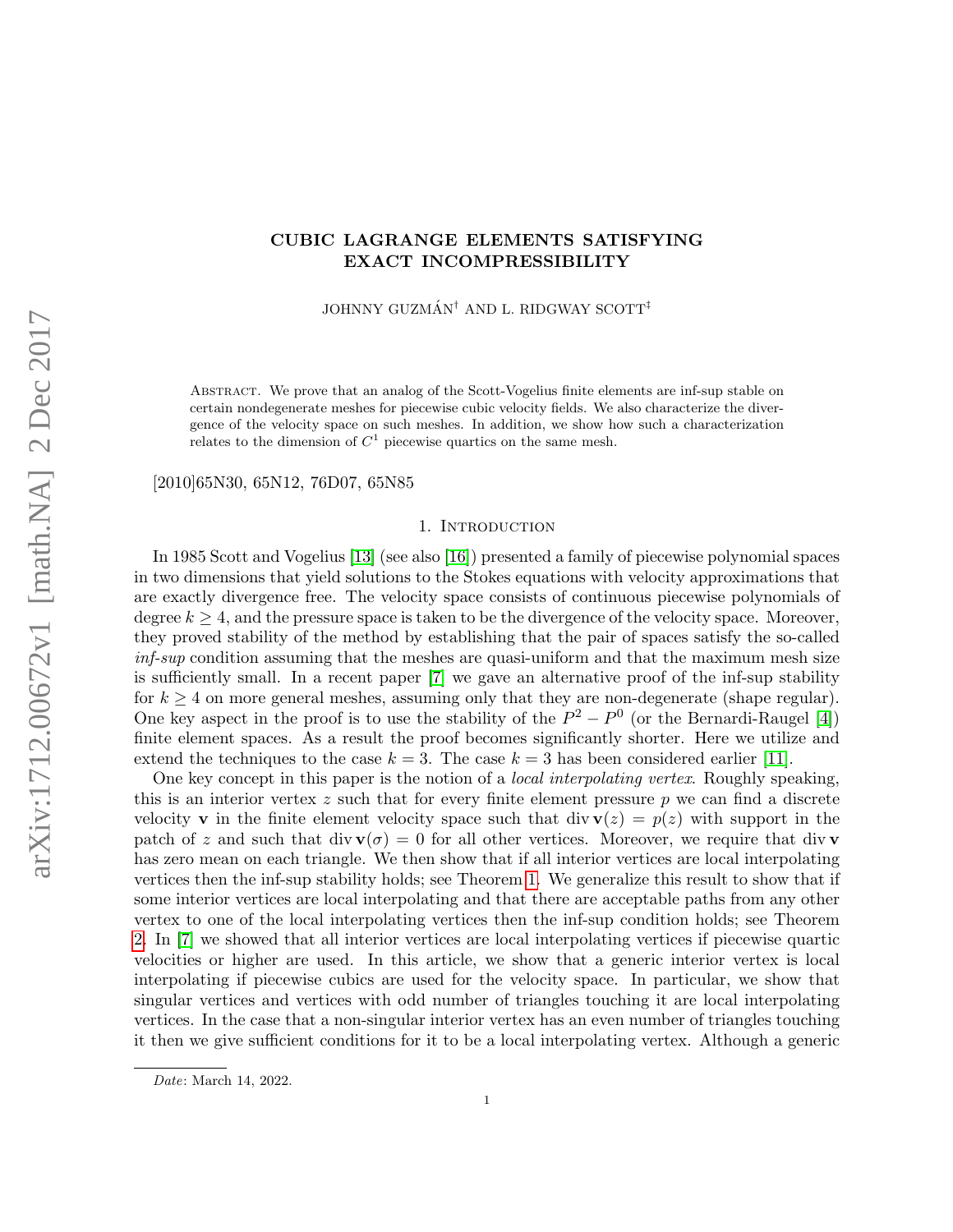interior vertex is a local interpolating vertex, there are important meshes were no interior vertex is locally interpolating (e.g. a diagonal mesh).

It is known that the  $C^1$  piecewise quartic space which we denote by  $\hat{S}_h^4$  is related to the piecewise cubic Lagrange space. Surprisingly, the dimension of  $\hat{S}_h^4$  has not been verified for all meshes, but it has been verified for a large class of meshes; see [\[10,](#page-29-2) [1\]](#page-29-3). In the last sections of this paper we use the onto-ness of the divergence operator of piecewise cubics to verify the dimension of  $\widehat{S}_h^4$  for a large class of meshes. We also are able to verify the dimension of  $S_h^4$  which are  $C^1$ piecewise quartic space with functions vanishing on the boundary to second-order.

The paper is organized as follows. In the following section we begin with Preliminaries. In Section [3](#page-5-0) we identify vertices at which we can interpolate pressure vertex values with the divergence of localized velocity fields. In Section [6](#page-14-0) we prove the inf-sup stability for  $k = 3$ under some restrictive assumptions on the mesh. In Section [7](#page-17-0) we characterize the divergence of piecewise cubics on a broader class of meshes than considered in Section [6.](#page-14-0) In Section [8](#page-24-0) we compare our the results with those of [\[11\]](#page-30-2). In Section [9](#page-25-0) we relate our results to the dimension of  $C^1$  piecewise quartics.

## 2. Preliminaries

We assume  $\Omega$  is a polygonal domain in two dimensions. We let  $\{\mathcal{T}_h\}_h$  be a non-degenerate (shape regular) family triangulation of  $\Omega$ ; see [\[5\]](#page-29-4). The set of vertices and the set of internal edges are denoted by

$$
\mathcal{S}_h = \{x : x \text{ is a vertex of } \mathcal{T}_h\},\
$$
  

$$
\mathcal{E}_h = \{e : e \text{ is an edge of } \mathcal{T}_h \text{ and } e \not\subset \partial\Omega\}.
$$

We also let  $S_h^{\text{int}}$  and  $S_h^{\partial}$  denote all the interior vertices and boundary vertices, respectively.

Define the internal edges  $\mathcal{E}_h(z)$  and triangles  $\mathcal{T}_h(z)$  that have  $z \in \mathcal{S}_h$  as a vertex via

$$
\mathcal{E}_h(z) = \{ e \in \mathcal{E}_h : z \text{ is a vertex of } e \}, \qquad \mathcal{T}_h(z) = \{ T \in \mathcal{T}_h : z \text{ is a vertex of } T \}.
$$

Finally, we define the patch

<span id="page-1-0"></span>
$$
\Omega_h(z) = \bigcup_{T \in \mathcal{T}_h(z)} T.
$$

The diameter of this patch is denoted by

(2.1) h<sup>z</sup> = diam (Ωh(z)).

To define the pressure space we must define singular and non-singular vertices. Let  $z \in S_h$ and suppose that  $\mathcal{T}_h(z) = \{T_1, T_2, \ldots T_N\}$ , enumerated so that  $T_j, T_{j+1}$  share an edge for  $j =$  $1, \ldots N-1$  and  $T_N$  and  $T_1$  share an edge in the case z is an interior vertex. If z is a boundary vertex then we enumerate the triangles such that  $T_1$  and  $T_N$  have a boundary edge. Let  $\theta_j$ denote the angle between the edges of  $T_i$  originating from z. Define

$$
\Theta(z) = \begin{cases} \max\{|\sin(\theta_1 + \theta_2)|,\ldots,|\sin(\theta_{N-1} + \theta_N)|,|\sin(\theta_N + \theta_1)|\} & \text{if } z \text{ is an interior vertex} \\ \max\{|\sin(\theta_1 + \theta_2)|,\ldots,|\sin(\theta_{N-1} + \theta_N)|\} & \text{if } z \text{ is a boundary vertex.} \end{cases}
$$

**Definition 2.1.** A vertex  $z \in \mathcal{S}_h$  is a singular vertex if  $\Theta(z) = 0$ . It is non-singular if  $\Theta(z) > 0$ .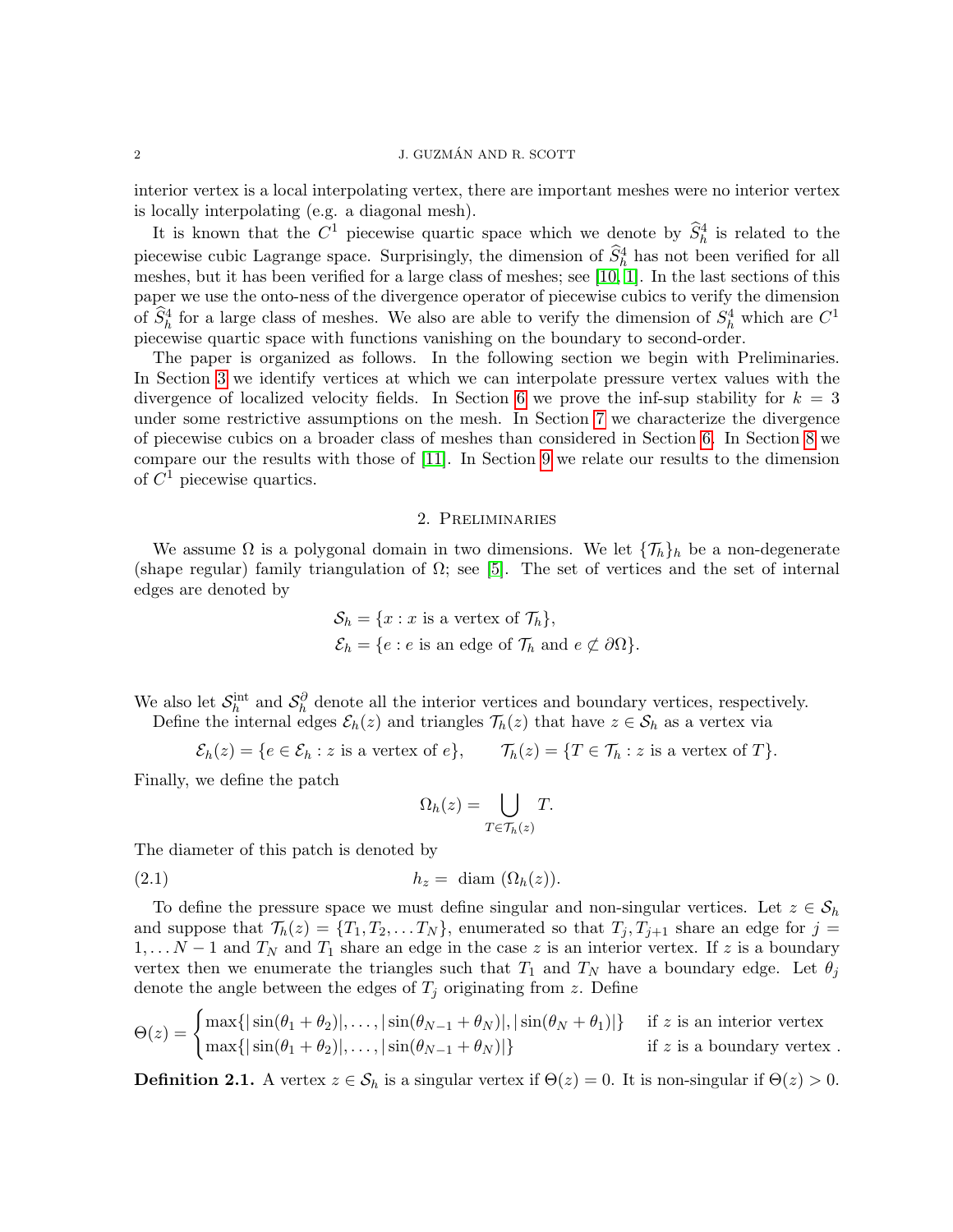

Figure 1. Example of singular vertices z. Dashed edges denote boundary edges.

This is equivalent to the original definition given in [\[9,](#page-29-5) [16\]](#page-30-1).

We denote all the non-singular vertices by

<span id="page-2-1"></span> $S_h^1 = \{x \in S_h : x \text{ is non-singular, that is, } \Theta(x) > 0\},\$ 

and all singular vertices by  $S_h^2 = S_h \backslash S_h^1$ . We also define, for  $i = 1, 2$ ,  $S_h^{i, \text{int}} = S_h^i \cap S_h^{\text{int}}$ , and  $\mathcal{S}_h^{i,\partial}=\mathcal{S}_h^i\cap\mathcal{S}_h^{\partial}.$ 

Let q be a function such that  $q|_T \in C(\overline{T})$  for all  $T \in \mathcal{T}_h$ . For each vertex  $z \in \mathcal{S}_h^2$  define

(2.2) 
$$
A_h^z(q) = \sum_{j=1}^N (-1)^{j-1} q|_{T_j}(z).
$$

The Scott-Vogelius finite element spaces for  $k \geq 1$  are defined by

$$
\mathbf{V}_h^k = \{ v \in [C_0(\Omega)]^2 : v|_T \in [P^k(T)]^2, \forall T \in \mathcal{T}_h \},
$$
  
\n
$$
Q_h^{k-1} = \{ q \in L_0^2(\Omega) : q|_T \in P^{k-1}(T), \forall T \in \mathcal{T}_h, A_h^z(q) = 0 \text{ for all } z \in \mathcal{S}_h^2 \}.
$$

Here  $P^{k}(T)$  is the space of polynomials of degree less than or equal to k defined on T. Also,  $L_0^2(\Omega)$  denotes the subspace of  $L^2$  of functions that have average zero on  $\Omega$ .

We also make the following definition

$$
\mathbf{V}_{h,0}^k = \{ \mathbf{v} \in \mathbf{V}_h^k : \int_T \text{div} \, \mathbf{v} \, dx = 0, \quad \text{ for all } T \in \mathcal{T}_h \}.
$$

The definition of  $Q_h^{k-1}$  $h^{k-1}$  is based on the following result [\[14\]](#page-30-3).

**Lemma 1.** For  $k \geq 1$ , div  $\mathbf{V}_h^k \subset Q_h^{k-1}$  $\frac{k-1}{h}$ .

The goal of this article is to prove the inf-sup stability of the pair  $V_h^k, Q_h^{k-1}$  for  $k=3$ , for certain meshes.

**Definition 2.2.** The pair of spaces  $V_h^k, Q_h^{k-1}$  is inf-sup stable on a family of triangulations  ${\{\mathcal{T}_h\}}_h$  if there exists  $\beta > 0$  such that for all h

<span id="page-2-0"></span>(2.3) 
$$
\beta \|q\|_{L^2(\Omega)} \leq \sup_{\mathbf{v}\in \mathbf{V}_h^k, \mathbf{v}\neq 0} \frac{\int_{\Omega} q \operatorname{div} \mathbf{v} dx}{\|\mathbf{v}\|_{H^1(\Omega)}} \qquad \forall q \in Q_h^{k-1}.
$$

2.1. Notation for piecewise linears. For every  $z \in S_h$  the function  $\psi_z$  is the continuous, piecewise linear function corresponding to the vertex z. That is, for every  $y \in S_h$ 

(2.4) 
$$
\psi_z(y) = \begin{cases} 1 & \text{if } y = z, \\ 0 & \text{if } y \neq z. \end{cases}
$$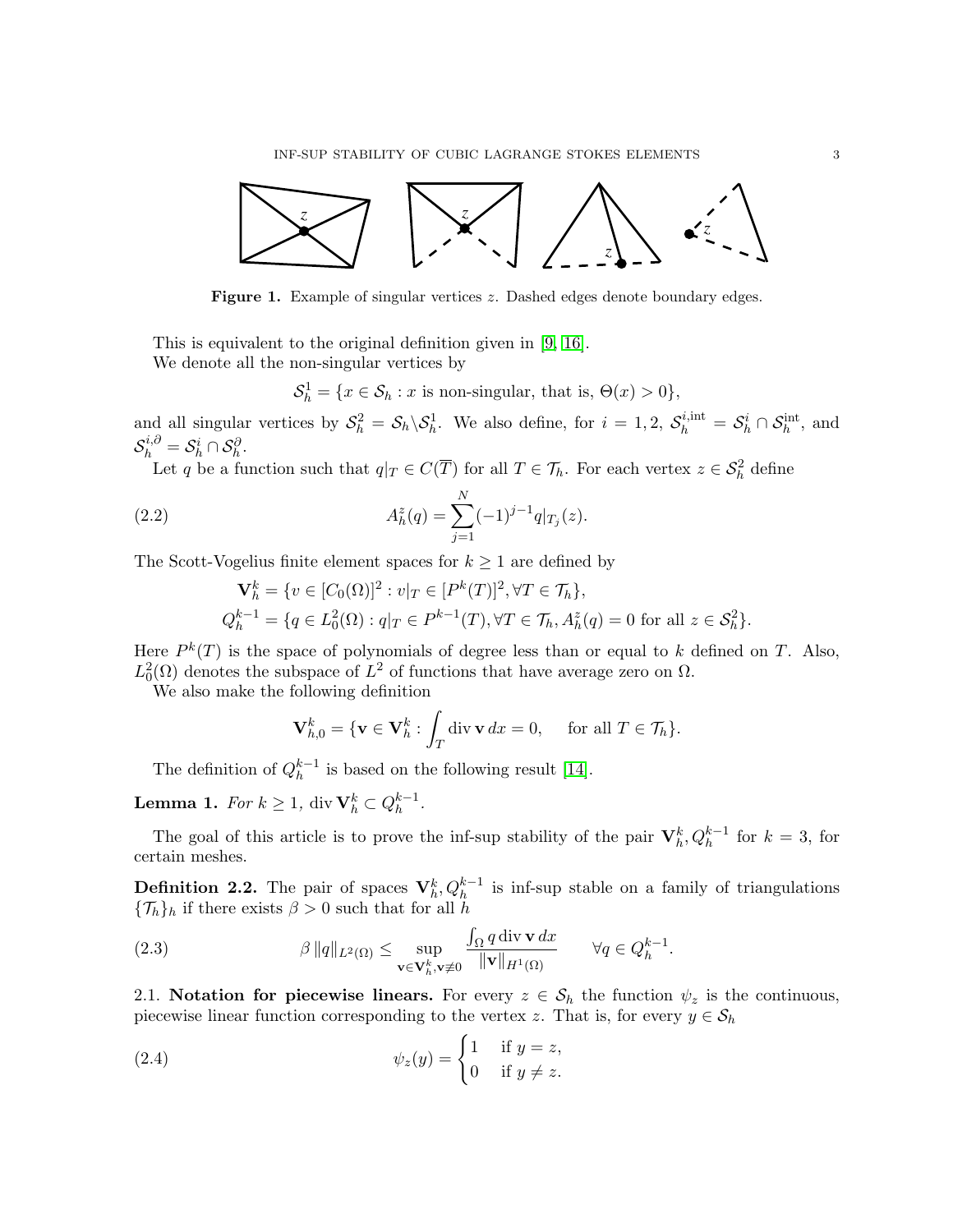<span id="page-3-0"></span>

<span id="page-3-4"></span><span id="page-3-2"></span>Figure 2. Notation for single triangle

For  $z \in \mathcal{S}_h$  and  $e \in \mathcal{E}_h(z)$ , where  $e = \{z, y\}$ , let  $\mathbf{t}_e^z = |e|^{-1}(y - z)$  be a unit vector tangent to  $e$ , where  $|e|$  denotes the length of the edge  $e$ . Then

(2.5) 
$$
\mathbf{t}_{e}^{z} \cdot \nabla \psi_{y} = \frac{1}{|e|} \text{ on } e.
$$

More generally, suppose that  $T \in \mathcal{T}_h(y)$  and let g be the edge of T that is opposite to y; see Figure [2.](#page-3-0) Let  $\mathbf{n}_{7}^{y}$  $y<sub>T</sub>$  be the unit normal vector to g that points out of T. Then

(2.6) 
$$
\nabla \psi_y|_T = -\frac{1}{h_T^y} \mathbf{n}_T^y,
$$

where  $h^y_7$  $\frac{y}{T}$  is the distance of y to the line defined by the edge g. If z is another vertex of T and  $e = \{z, y\}$  then

$$
(2.7) \t\t\t h_T^y = |e| \sin \theta \,,
$$

where  $\theta$  is the angle between the edges of T emanating from z.

2.2. Preliminary stability results. The following is a consequence of the stability of the Bernardi-Raugel [\[4\]](#page-29-1) finite element spaces.

<span id="page-3-1"></span>**Proposition 1.** Let  $k \geq 1$ . There exists a constant  $\alpha_1$  such that for every  $p \in Q_h^{k-1}$  $h^{k-1}$  there exists  $a \mathbf{v} \in \mathbf{V}_h^2$  such that

<span id="page-3-3"></span>
$$
\int_T \operatorname{div} \mathbf{v} \, dx = \int_T p \, dx \quad \text{for all } T \in \mathcal{T}_h,
$$

and

$$
\|\mathbf{v}\|_{H^1(\Omega)} \le \alpha_1 \|p\|_{L^2(\Omega)}.
$$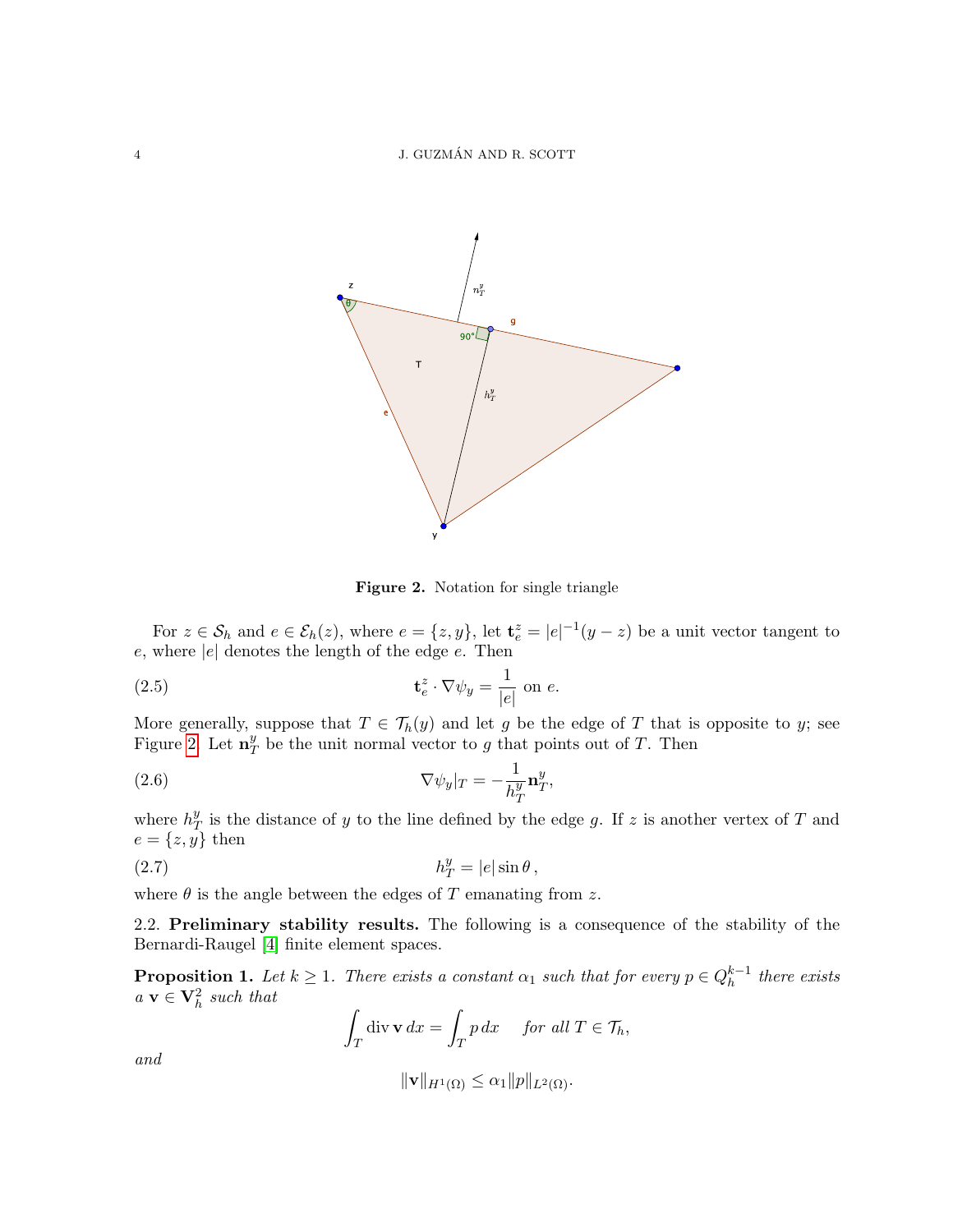The constant  $\alpha_1$  is independent of p and only depends on the shape regularity of the mesh and Ω.

The next result is a simple consequence of Lemma 2.5 of [\[16\]](#page-30-1) and is based on a simple counting argument.

<span id="page-4-0"></span>**Proposition 2.** Let  $k \geq 1$ . There exists a constant  $\alpha_2 > 0$  such that for every  $p \in Q_h^{k-1}$  with  $p(z) = 0$  for all  $z \in S_h$  and  $\int_T p \, dx = 0$  for all  $T \in \mathcal{T}_h$  there exists  $\mathbf{v} \in \mathbf{V}_h^k$  such that

$$
\operatorname{div} \mathbf{v} = p \text{ on } \Omega,
$$

and

$$
\|\mathbf{v}\|_{H^1(\Omega)} \le \alpha_2 \|p\|_{L^2(\Omega)}.
$$

Using the above results we can prove inf-sup stability as long as we can interpolate pressure vertex values with the divergence of velocity fields. This is the subject of the next result.

<span id="page-4-2"></span>**Lemma 2.** Suppose there exists a constant  $\alpha_3 > 0$  such that for every  $p \in Q_h^2$  there exists a  $\mathbf{v} \in \mathbf{V}^3_{h,0}$  satisfying

(2.8) 
$$
(\text{div }\mathbf{v} - p)(\sigma) = 0 \quad \text{for all } \sigma \in \mathcal{S}_h,
$$

with the bound

$$
\|\mathbf{v}\|_{H^1(\Omega)} \le \alpha_3 \|p\|_{L^2(\Omega)}.
$$

Then, [\(2.3\)](#page-2-0) holds for  $k=3$  with  $\beta = \frac{1}{\alpha_1+\alpha_3(1+\alpha_1)+\alpha_2(1+\alpha_3(1+\alpha_1))}$ .

*Proof.* Let p be an arbitrary function in  $Q_h^2$ . First, we let  $\mathbf{v}_1$  be from Proposition [1.](#page-3-1) We define  $p_1 = p - \text{div } \mathbf{v}_1$ . Then, from our hypothesis let  $\mathbf{v}_2 \in V_{h,0}^3$  be such that  $(\text{div}(\mathbf{v}_2) - p_1)(\sigma) = 0$  for all  $\sigma \in \mathcal{S}_h$ . Letting  $p_2 = p_1 - \text{div } \mathbf{v}_2$  we see that  $p_2$  satisfies the hypotheses of Proposition [2](#page-4-0) and we let  $\mathbf{v}_3$  be the resulting vector field. Then, we set  $\mathbf{w} = \mathbf{v}_1 + \mathbf{v}_2 + \mathbf{v}_3$ . Then we see that

$$
\operatorname{div} \mathbf{w} = p \quad \text{ on } \Omega,
$$

and

(2.9) 
$$
\|\mathbf{w}\|_{H^1(\Omega)} \leq (\alpha_1 + \alpha_3(1+\alpha_1) + \alpha_2(1+\alpha_3(1+\alpha_1)))\|p\|_{L^2(\Omega)}.
$$

Hence,

<span id="page-4-1"></span>
$$
\|p\|_{L^2(\Omega)}^2 = \int_{\Omega} p \operatorname{div} \mathbf{w} dx \leq \|\mathbf{w}\|_{H^1(\Omega)} \sup_{\mathbf{v} \in \mathbf{V}_h^3, \mathbf{v} \neq 0} \frac{\int_{\Omega} p \operatorname{div} \mathbf{v} dx}{\|\mathbf{v}\|_{H^1(\Omega)}}.
$$

The result now follows after applying  $(2.9)$ .

Hence, one way of proving inf-sup stability is two establish the hypothesis of Lemma [2.](#page-4-2) This is going to be the task of the next sections.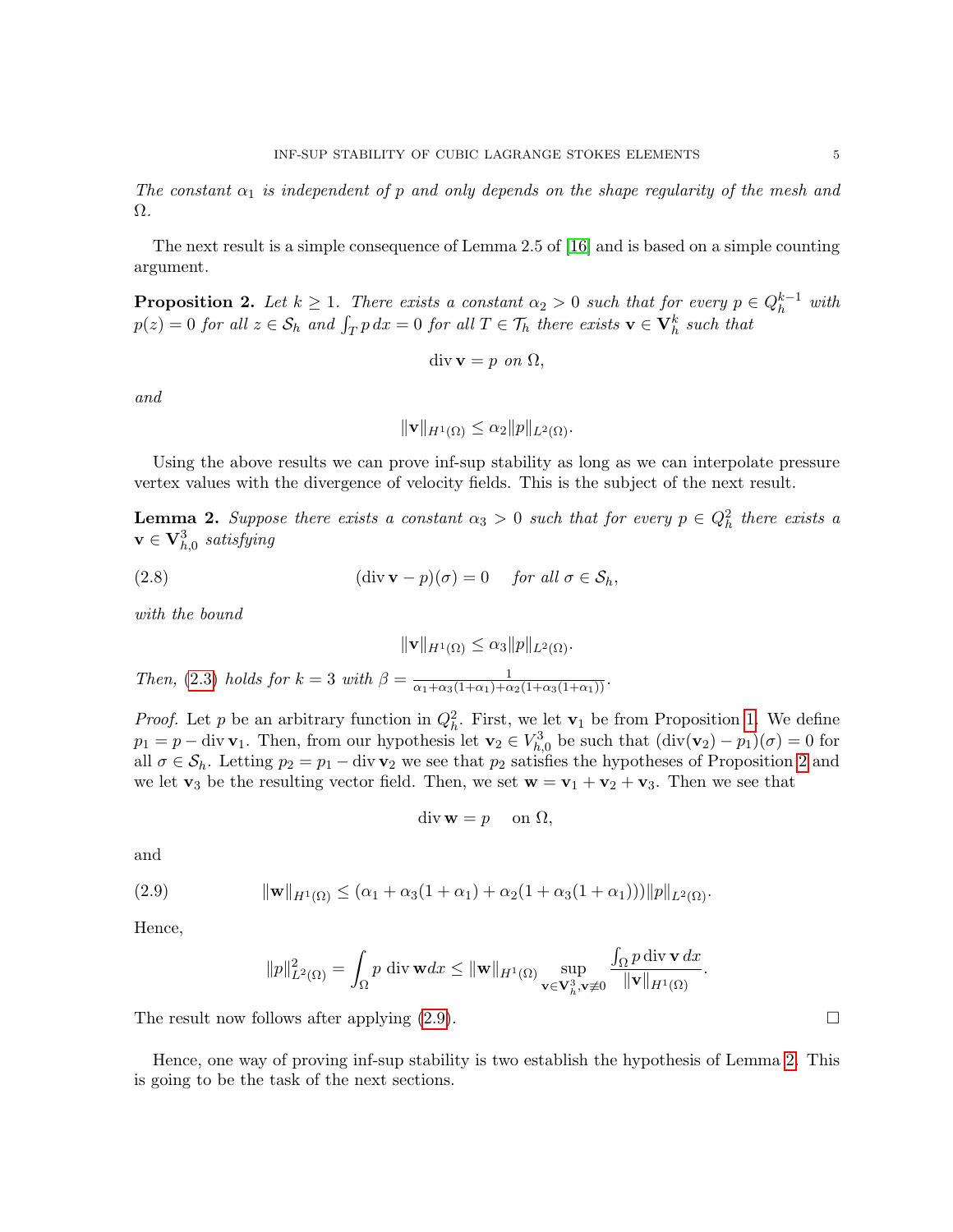## <span id="page-5-0"></span> $6$   $\,$   $\,$   $\,$  J. GUZMÁN AND R. SCOTT

### 3. Locally interpolating vertex values

In this section we will identify vertices at which we can interpolate pressure vertex values with the divergence of velocity fields. We first define the local spaces

$$
\mathbf{V}_h^k(z) = \{ \mathbf{v} \in \mathbf{V}_h^k : \text{ supp } \mathbf{v} \subset \Omega_h(z) \},
$$
  

$$
\mathbf{V}_{h,0}^k(z) = \{ v \in \mathbf{V}_h^k(z) : \int_T \text{div } v \, dx = 0, \text{ for all } T \in \mathcal{T}_h(z) \},
$$
  

$$
\mathbf{V}_{h,00}^k(z) = \{ v \in \mathbf{V}_{h,0}^k(z) : \text{div } v(\sigma) = 0, \text{ for all } \sigma \in \mathcal{S}_h, \sigma \neq z \}.
$$

Suppose that  $z \in S_h$  and that  $\mathcal{T}_h(z) = \{T_1, T_2, \ldots, T_N\}$ , ordered as described following [\(2.1\)](#page-1-0). Then in view of [\(2.2\)](#page-2-1) we define

<span id="page-5-1"></span>
$$
W(z) = \{(a_1, \ldots, a_N) \in \mathbb{R}^N : \text{ if } z \in \mathcal{S}_h^2, \text{ then } \sum_{j=1}^N (-1)^{j-1} a_j = 0\}.
$$

Note that if  $z \in \mathcal{S}_h^1$  is non-singular then  $W(z) = \mathbb{R}^N$  and there is a constraint if z is singular.

<span id="page-5-6"></span>**Definition 1.** Let  $z \in S_h$  and suppose that  $\mathcal{T}_h(z) = \{T_1, T_2, \ldots, T_N\}$ . We say that z is a local interpolating vertex if for every  $(a_1, \ldots, a_N) \in W(z)$  there exists  $a \mathbf{v} \in V^3_{h,00}(z)$  such that

(3.1) 
$$
\operatorname{div} \mathbf{v}|_{T_j}(z) = a_j \quad \text{for all } 1 \leq j \leq N.
$$

If  $z \in S_h$  is a local interpolating vertex then, given  $a = (a_1, \ldots, a_N) \in W(z)$  we define  $M_a =$  $\{v \in V_{h,00}^3(z) : v \text{ satisfying (3.1)}\}\.$  $\{v \in V_{h,00}^3(z) : v \text{ satisfying (3.1)}\}\.$  $\{v \in V_{h,00}^3(z) : v \text{ satisfying (3.1)}\}\.$  Also, we set

(3.2) 
$$
D_z = \max_{(a_1,...,a_N) \in W(z)} \min_{\mathbf{v} \in M_a} \frac{\|\nabla \mathbf{v}\|_{L^{\infty}(\Omega_h(z))}}{\max_{1 \le j \le N} |a_j|}.
$$

We let  $\mathcal{L}_h$  be the collection of all local interpolating vertices. Then Definition [3.2](#page-5-2) says that if  $z \in \mathcal{L}_h$  then given  $a \in W(z)$  there exists  $\mathbf{v} \in V_{h,00}^3(z)$  satisfying [\(3.1\)](#page-5-1) and

<span id="page-5-4"></span><span id="page-5-3"></span><span id="page-5-2"></span>
$$
\|\nabla \mathbf{v}\|_{L^{\infty}(\Omega_h(z))} \le D_z \max_{1 \le j \le N} |a_j|.
$$

In the next section we identify local interpolating vertices. It will be useful to define funda-mental vector fields used in [\[7\]](#page-29-0). For every  $z \in \mathcal{S}_h$  and  $e \in \mathcal{E}_h(z)$  with  $e = \{z, y\}$  define

$$
(3.3) \t\t \eta_e^z = \psi_z^2 \psi_y.
$$

Let  $T_1$  and  $T_2$  be the two triangles that have e as an edge. Then we can easily verify the following (see also  $[7]$ ):

(3.4a) 
$$
\text{supp }\eta_e^z \subset T_1 \cup T_2,
$$

(3.4b) 
$$
\nabla \eta_e^z(\sigma) = 0 \quad \text{for } \sigma \in \mathcal{S}_h \text{ and } \sigma \neq z.
$$

<span id="page-5-5"></span>(3.4c) 
$$
\|\nabla \eta_e^z\|_{L^\infty(T_1 \cup T_2)} \leq \frac{C}{|e|}.
$$

We then define the vector fields

(3.5) 
$$
\mathbf{w}_e^z = |e| \mathbf{t}_e^z \eta_e^z.
$$

The following lemma is proved in [\[7\]](#page-29-0).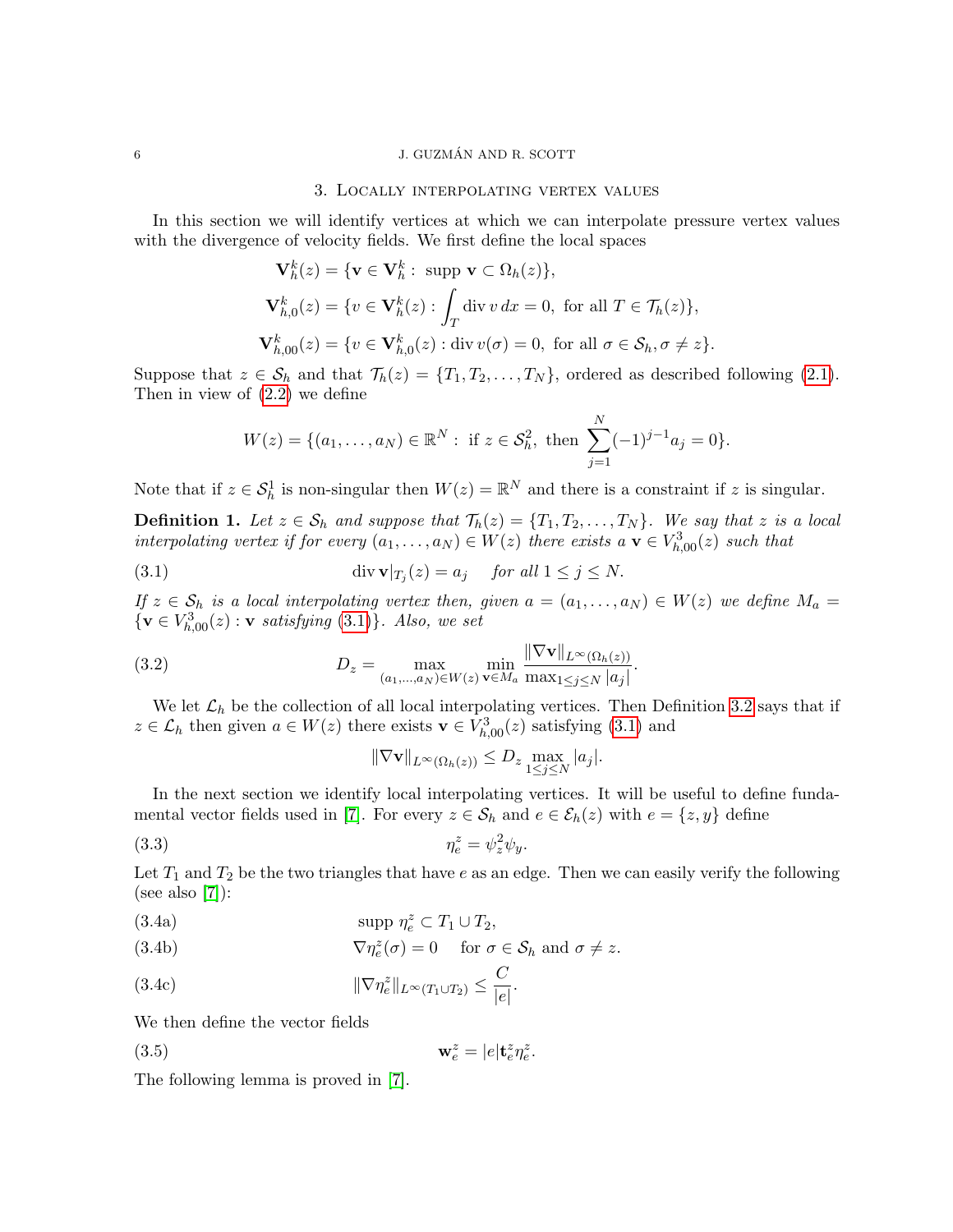**Lemma 3.** Let  $z \in S_h$  and  $e \in \mathcal{E}_h(z)$  with  $e = \{z, y\}$  and denote the two triangles that have e as an edge as  $T_1$  and  $T_2$ . Let  $\mathbf{w}_e^z$  be given by [\(3.5\)](#page-5-3). Then

<span id="page-6-6"></span><span id="page-6-1"></span>(3.6a) 
$$
\mathbf{w}_e^z \in \mathbf{V}_{h,00}^3(z),
$$

<span id="page-6-2"></span>(3.6b)  $supp \mathbf{w}_e^z \subset T_1 \cup T_2$ , and  $div \mathbf{w}_e^z |_{T_s}(z) = 1$  for  $s = 1, 2$ 

<span id="page-6-3"></span>(3.6c)  $\|\nabla \mathbf{w}_e^z\|_{L^\infty(T_1 \cup T_2)} \leq C.$ 

The constant C only depends on the shape regularity of  $T_1$  and  $T_2$ .

<span id="page-6-0"></span>3.1. Schematic for interior vertex. It will be useful to use the following notation for an interior vertex  $z \in S_h^{\text{int}}$ . We assume that  $\mathcal{T}_h(z) = \{T_1, T_2, \ldots, T_N\}$ , enumerated as before so that  $T_j, T_{j+1}$  share an edge for  $j = 0, \ldots N-1$  and we identify  $T_0$  as  $T_N$  (indices modulo N). For  $1 \leq i \leq N$  we let  $e_i$  be the edge shared by  $T_i$  and  $T_{i+1}$  and  $e_N$  is the edge shared by  $T_N$ and  $T_1$ . We let  $y_1, y_2, \ldots, y_N$  be the vertices such that  $e_i = \{z, y_i\}$ . We set  $y_0 = z$ . Also,  $\mathbf{n}_i$  is unit-normal to  $e_i$  pointing out of  $T_i$  and  $\theta_i$  is the angle formed by the two edges of  $T_i$  emanating from z. Moreover, let  $\mathbf{t}_i$  be the unit-tangent vector to  $e_i$  pointing towards  $y_i$ . The edge opposite to z belonging to  $T_i$  is denoted by  $f_i$ . The unit-normal to  $f_i$  pointing out of  $T_i$  is denoted  $\mathbf{m}_i$ .

<span id="page-6-4"></span>(3.7) 
$$
\mathbf{m}_{i} = |f_{i}|^{-1}(y_{i} - y_{i-1})^{\perp} = |y_{i} - y_{i-1}|^{-1}(y_{i} - y_{i-1})^{\perp}.
$$

Finally,  $h_i = \text{dist}(z, f_i)$ . The notation  $\cdot^{\perp}$  denotes rotation by 90 degrees counter clockwise. See Figure [3](#page-7-0) for an illustration.

Using this notation, we will use the shorthand notation  $\psi_i = \psi_{y_i}$  for  $0 \le i \le N$  and  $\mathbf{w}_i = \mathbf{w}_{e_i}^z$ for  $1 \leq i \leq N$ .

3.2. Singular vertices are local interpolating vertices:  $S_h^2 \subset \mathcal{L}_h$ . In this section we recall that all singular vertices are local interpolating vertices. The proof can be found in [\[7\]](#page-29-0), but we recall some of the details.

<span id="page-6-5"></span>**Lemma 4.** It holds  $S_h^2 \subset \mathcal{L}_h$ . Moreover, there exists a constant  $C_{sing}$  such that

$$
D_z \leq C_{sing} \qquad \text{for all } z \in \mathcal{S}_h^2,
$$

where  $C_{sing}$  only depends on the shape regularity of the mesh.

Proof. We only consider interior singular vertices for simplicity (the proof for boundary singular vertices is similar). Suppose that  $z \in S_h^{2,\text{int}}$  and we use the notation in Section [3.1.](#page-6-0) Note that  $N = 4$ . Let  $a = (a_1, \ldots, a_4) \in W(z)$ . First define  $b_1 = a_1$  and inductively define

$$
b_j = a_j - b_{j-1}
$$
 for  $j = 2, 3$ .

Then define

$$
\mathbf{v}=b_1\mathbf{w}_1+b_2\mathbf{w}_2+b_3\mathbf{w}_3.
$$

By [\(3.6a\)](#page-6-1),  $v \in V_{h,00}^3(z)$ . Using [\(3.6b\)](#page-6-2) we see that

$$
\operatorname{div} \mathbf{v}|_{T_j}(z) = a_j \text{ for } 1 \le j \le 3.
$$

We also have

$$
\operatorname{div} \mathbf{v}|_{T_4}(z) = b_3 = a_3 - a_2 + a_1 = a_4,
$$

where we used that  $(a_1, a_2, a_3, a_4) \in W(z)$ . Moreover, using [\(3.6c\)](#page-6-3) we have

$$
\|\nabla \mathbf{v}\|_{L^{\infty}(\Omega_h(z))} \le C\left(b_1 + b_2 + b_3\right) \le C \max_{1 \le j \le 4} |a_j|,
$$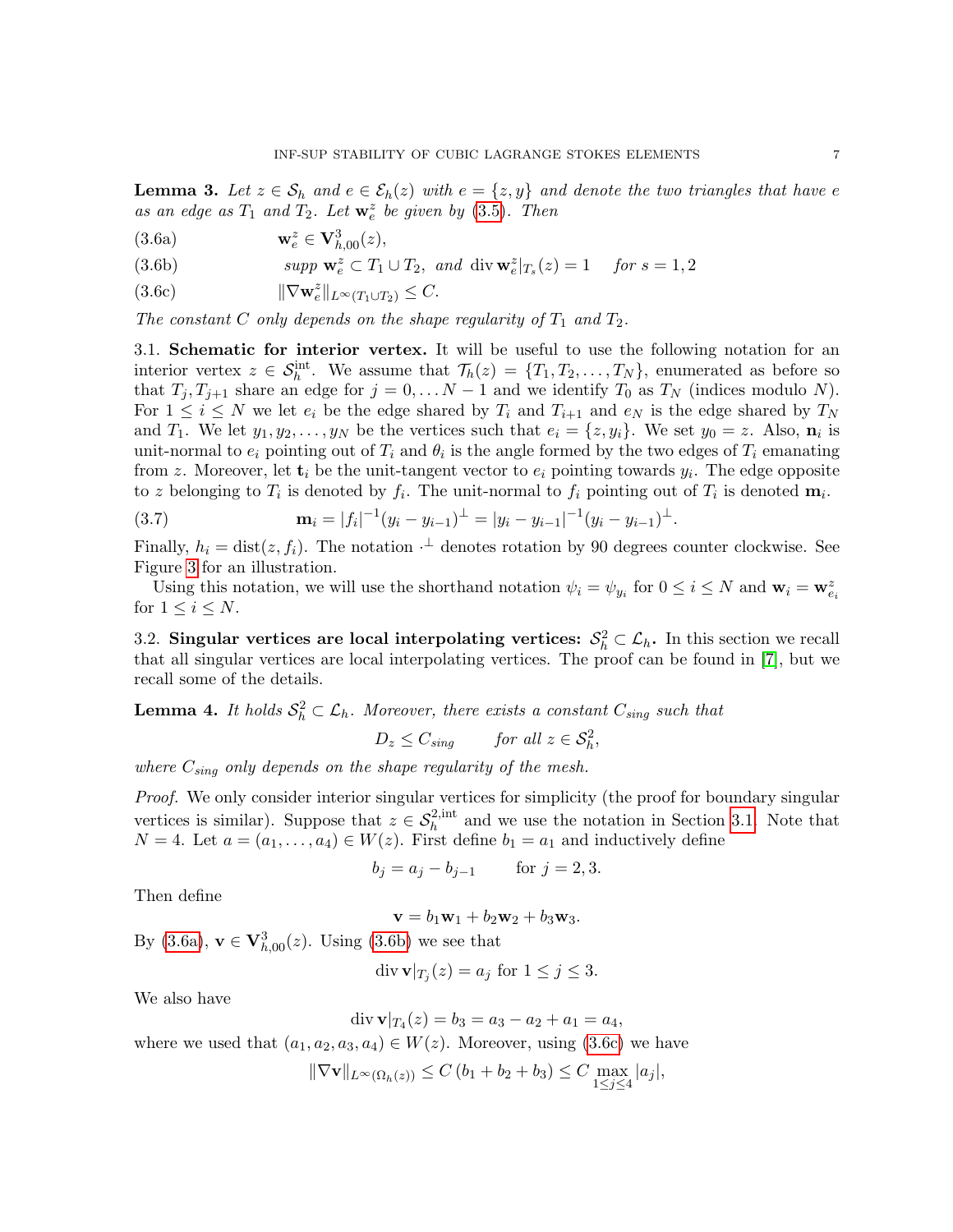<span id="page-7-0"></span>

**Figure 3.** Example of  $\mathcal{T}_h(z)$  with  $N = 4$ .

where the constant C only depends on the shape regularity constant.  $\Box$ 

3.3. Interior vertices with odd number of triangles are local interpolating vertices. In this section we prove that if  $z \in \mathcal{S}_h^{\text{int}}$  and  $\mathcal{T}_h(z)$  has an odd number of triangles then  $z \in \mathcal{L}_h$ .

<span id="page-7-1"></span>**Lemma 5.** Let  $z \in S_h^{int}$  with  $\mathcal{T}_h(z) = \{T_1, \ldots, T_N\}$  and suppose that N is odd. Then  $z \in \mathcal{L}_h$ . Moreover, there exists a constant  $C_{odd}$  such that

$$
D_z \leq C_{odd}.
$$

Here  $C_{odd}$  is a fixed constant that only depends on the shape regularity of the mesh.

Proof. We use the notation in Section [3.1.](#page-6-0) We start by defining some auxiliary functions. First, define

$$
\mathbf{v}_1 = \frac{1}{2} \sum_{j=1}^N (-1)^{j-1} \mathbf{w}_j.
$$

We see that  $\mathbf{v}_1 \in \mathbf{V}_{h,00}^3(z)$ , by [\(3.6a\)](#page-6-1). Moreover, using [\(3.6b\)](#page-6-2) we see that

$$
\operatorname{div} \mathbf{v}_1|_{T_j}(z) = \delta_{1j} \text{ for } 1 \le j \le N,
$$

where  $\delta_{ij}$  is the Kronecker delta function. Note that here we used crucially that N is odd. Moreover, we have by [\(3.6c\)](#page-6-3) that

$$
\|\nabla \mathbf{v}_1\|_{L^{\infty}(\Omega_h(z))} \leq C,
$$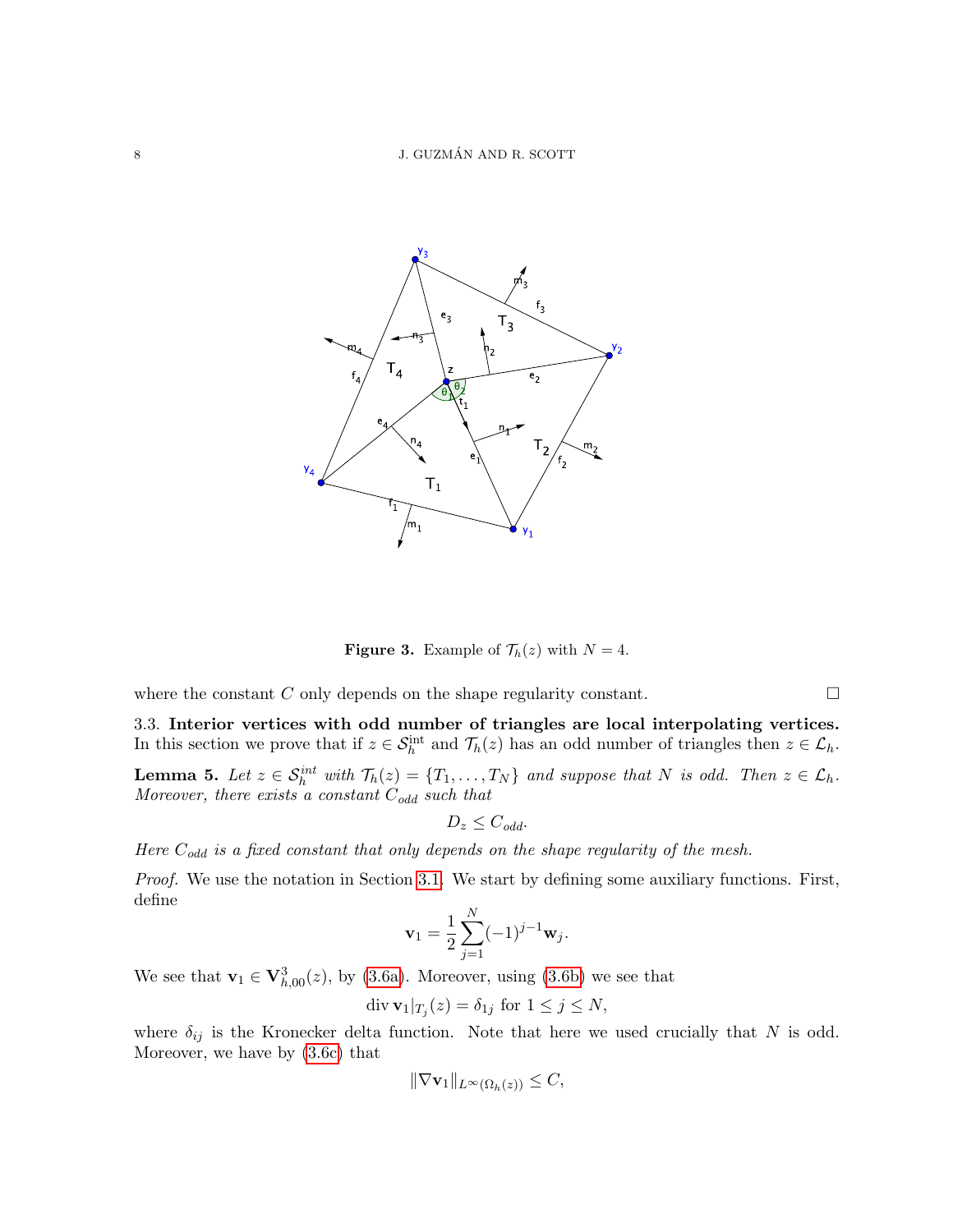where  $C$  only depends on the shape regularity. Next, we define inductively

<span id="page-8-1"></span><span id="page-8-0"></span>
$$
\mathbf{v}_i = \mathbf{w}_i - \mathbf{v}_{i-1} \quad \text{ for } 2 \le i \le N.
$$

Then, we easily see that  $\mathbf{v}_i \in \mathbf{V}_{h,00}^3(z)$  and

(3.8) 
$$
\operatorname{div} \mathbf{v}_i|_{T_j}(z) = \delta_{ij} \quad \text{for } 1 \le i, j \le N,
$$

and, furthermore,

(3.9) 
$$
\|\nabla \mathbf{v}_i\|_{L^{\infty}(\Omega_h(z))} \leq C \quad \text{for } 1 \leq i, j \leq N,
$$

where C only depends on the shape regularity. Now given  $a = (a_1, \ldots, a_N) \in W(z)$  we set

$$
\mathbf{v} = \sum_{j=1}^N a_j \mathbf{v}_j.
$$

Then, using  $(3.8)$  we get  $(3.1)$ . Moreover, using  $(3.9)$  we get

$$
\|\nabla \mathbf{v}\|_{L^{\infty}(\Omega_h(z))} \leq C_{\text{odd}} \max_{1 \leq j \leq N} |a_j|,
$$

where  $C_{\text{odd}}$  is a fixed constant only depending on the shape regularity of the mesh.  $\square$ 

3.4. Interior vertices with even number of triangles. If  $z \in S_h^{\text{int}}$  is non-singular and has an even number of triangles containing it, then it is not necessarily the case that  $z \in \mathcal{L}_h$ . In this section we give sufficient conditions for  $z \in \mathcal{L}_h$ . We use the notation in Section [3.1.](#page-6-0) To do this, in addition to the vector fields  $w_i$ , we will need other vector fields. We start with

(3.10) 
$$
\chi_{i} = \frac{12}{|e_{i}|} \eta_{e_{i}}^{z} \mathbf{n}_{i} = \frac{12}{|e_{i}|} \psi_{z}^{2} \psi_{y_{i}} \mathbf{n}_{i} \text{ for } 1 \leq i \leq N.
$$

In the following lemma, the indices are calculated modulo N.

**Lemma 6.** It holds, for  $1 \leq i \leq N$ 

<span id="page-8-2"></span>
$$
(3.11a) \t\t supp(\chi_i) \subset T_i \cup T_{i+1},
$$

<span id="page-8-3"></span>(3.11b) 
$$
(\text{div }\chi_i)(y_j) = 0 \quad \text{for } 1 \le j \le N,
$$

(3.11c) 
$$
(\text{div }\chi_i)|_{T_i}(z) = \frac{12 \cot(\theta_i)}{|e_i|^2}, \quad (\text{div }\chi_i)|_{T_{i+1}}(z) = \frac{-12 \cot(\theta_{i+1})}{|e_i|^2},
$$

<span id="page-8-4"></span>(3.11d) 
$$
\int_{T_i} \text{div } \chi_i \, dx = 1, \quad \int_{T_{i+1}} \text{div } \chi_i \, dx = -1,
$$

<span id="page-8-5"></span>
$$
(3.11e) \t\t\t \|\nabla \chi_i\|_{L^{\infty}(T_i \cup T_{i+1})} \leq \frac{C}{|e_i|^2}.
$$

*Proof.* It follows from the definition [\(3.3\)](#page-5-4) of  $\eta_{e_i}^z$  that [\(3.11a\)](#page-8-2) and [\(3.11b\)](#page-8-3) hold. A simple calculation using  $(2.6)$  and  $(2.7)$  shows that

$$
\nabla \psi_{y_i}|_{T_i} = \frac{1}{\sin(\theta_i)|e_i|} \mathbf{n}_{i-1}.
$$

Thus

$$
(\operatorname{div} \chi_i)|_{T_i}(z) = \frac{12}{|e_i|} \psi_z^2(z) \nabla \psi_{y_i}|_{T_i} \cdot \mathbf{n}_i = \frac{12}{\sin(\theta_i)|e_i|^2} \mathbf{n}_{i-1} \cdot \mathbf{n}_i = \frac{12 \cot(\theta_i)}{|e_i|^2}.
$$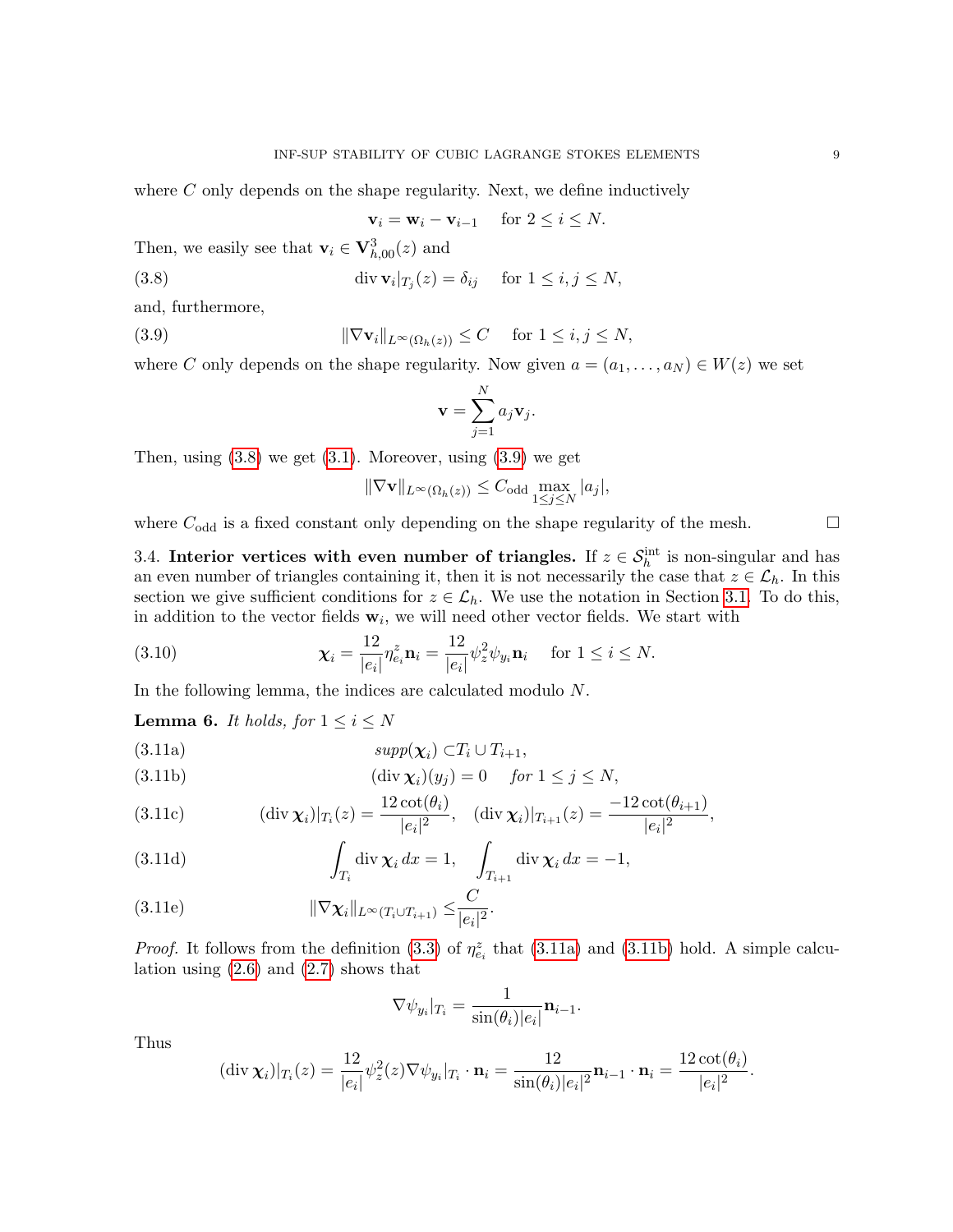Similarly, we can show that

$$
(\operatorname{div} \chi_i)|_{T_{i+1}}(z) = \frac{-12 \cot(\theta_{i+1})}{|e_i|^2}.
$$

To show [\(3.11d\)](#page-8-4) we use integration by parts and use that  $\eta_{e_i}^z$  vanishes on  $\partial T_i \backslash e_i$  to get

$$
\int_{T_i} \operatorname{div} \chi_i \, dx = 12 \int_{e_i} \eta_{e_i} \, ds = 1.
$$

Similarly, we can show that

$$
\int_{T_{i+1}} \operatorname{div} \chi_i \, dx = -1.
$$

To prove [\(3.11e\)](#page-8-5) we use the definition of  $\chi_i$  and the bound [\(3.4c\)](#page-5-5).

Note that  $\chi_i$  is not in  $\mathbf{V}_{h,0}^3(z)$  by [\(3.11d\)](#page-8-4). However, again using (3.11d), we see that

$$
\chi := \chi_1 + \chi_2 + \cdots + \chi_N,
$$

does belong to  $\mathbf{V}_{h,0}^3(z)$ . In fact, using [\(3.11b\)](#page-8-3) we have that  $\boldsymbol{\chi} \in \mathbf{V}_{h,00}^3(z)$ . We collect it in the following result.

**Lemma 7.** It holds that  $\chi \in V_{h,00}^3(z)$  and

(3.12) 
$$
(\text{div }\chi)|_{T_j}(z) = 12 \cot(\theta_j) \Big( \frac{1}{|e_j|^2} - \frac{1}{|e_{j-1}|^2} \Big) \quad \text{for } 1 \le j \le N,
$$

<span id="page-9-0"></span>
$$
(3.13) \t\t\t \|\nabla \chi\|_{L^{\infty}(\Omega_h(z))} \leq \frac{C}{h_z^2}.
$$

The inequality [\(3.13\)](#page-9-0) follows from [\(3.11e\)](#page-8-5).

So far, we have  $\mathbf{w}_1,\ldots,\mathbf{w}_N$  and  $\boldsymbol{\chi}$  that belong to  $\mathbf{V}_{h,00}^3(z)$ . Next we describe two more functions that also belong to the space.

We let  $\mathsf{E}_1 = [1, 0]^t$  and  $\mathsf{E}_2 = [0, 1]^t$  be canonical directions. We then define

$$
\tilde{\boldsymbol{\xi}}_i := \psi_z^2 \mathsf{E}_i \quad \text{ for } i = 1, 2.
$$

The following result can easily be proven.

**Lemma 8.** It holds, for  $i = 1, 2$ 

<span id="page-9-1"></span>
$$
(3.14a) \qquad \tilde{\boldsymbol{\xi}}_i \in \mathbf{V}_h^3(z)
$$

<span id="page-9-2"></span>(3.14b) 
$$
(\text{div }\tilde{\xi}_i)(y_j) = 0 \quad \text{for } 1 \le j \le N
$$

<span id="page-9-3"></span>(3.14c) 
$$
(\operatorname{div} \tilde{\xi}_i)|_{T_j}(z) = \frac{3}{|T_j|} b_{ji} \quad \text{for } 1 \le j \le N
$$

<span id="page-9-4"></span>(3.14d) 
$$
\int_{T_j} \operatorname{div} \tilde{\xi}_i dx = b_{ji} \quad \text{for } 1 \leq j \leq N,
$$

where  $|T_j|$  denotes the area of  $T_j$ , and using [\(3.7\)](#page-6-4) we get

<span id="page-9-5"></span>(3.15) 
$$
b_{ji} = \frac{-|f_j| \mathbf{m}_j \cdot \mathbf{E}_i}{3} = \frac{-(y_j - y_{j-1})^{\perp} \cdot \mathbf{E}_i}{3} = \frac{-(y_j - y_{j-1}) \cdot \mathbf{E}_i^{\perp}}{3},
$$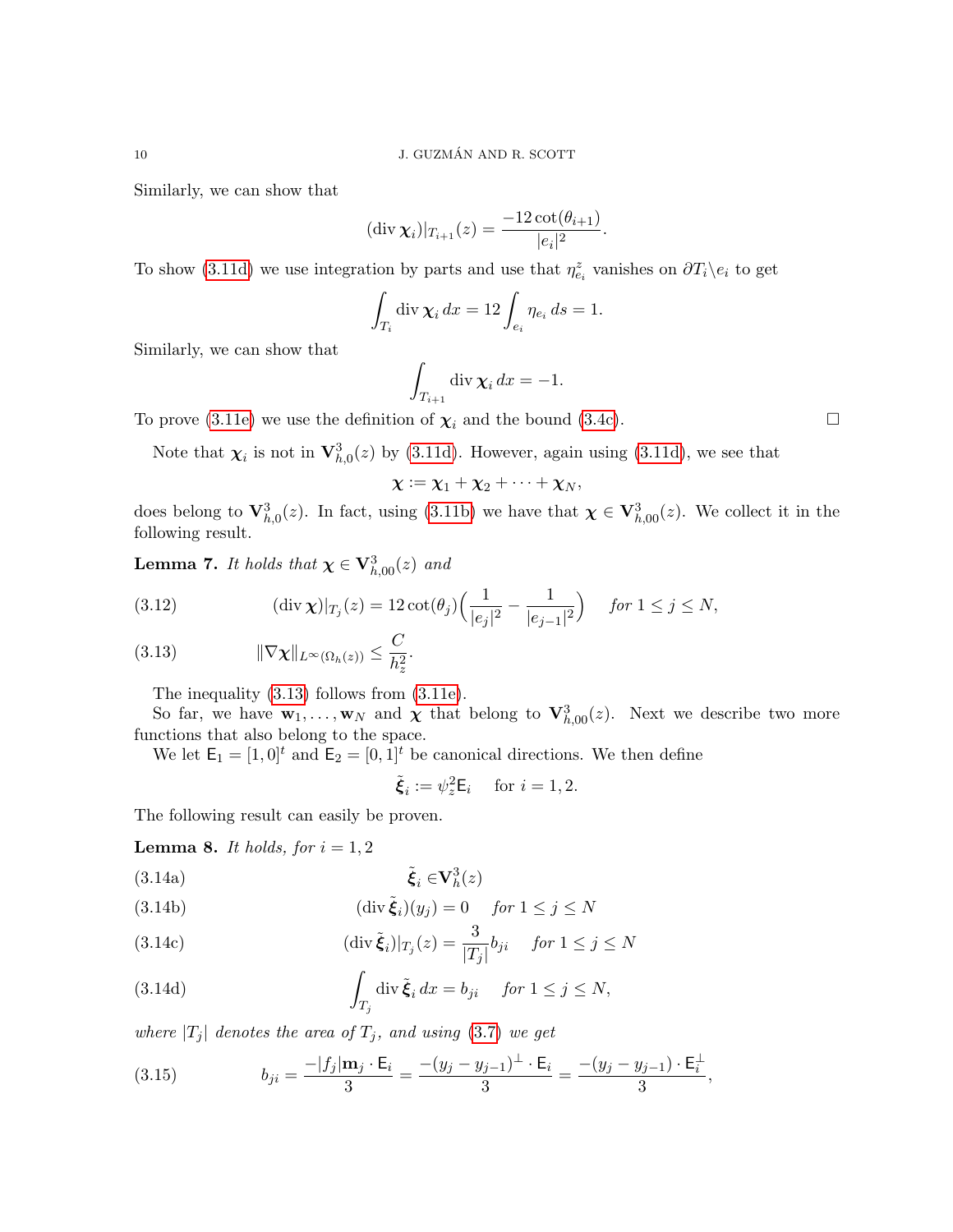where  $\mathbf{v}^{\perp}$  denotes the rotation of  $\mathbf{v}$  by 90 degrees counter clockwise. Moreover, the following bound holds

<span id="page-10-0"></span>.

(3.16) 
$$
\|\nabla \tilde{\xi}_i\|_{L^{\infty}(\Omega_h(z))} \leq \frac{C}{h_z}
$$

*Proof.* From the definition  $\psi_z$  we have that [\(3.14a\)](#page-9-1) and [\(3.14b\)](#page-9-2) hold. To show [\(3.14c\)](#page-9-3) we have

$$
(\operatorname{div} \tilde{\boldsymbol{\xi}}_i)|_{T_j}(z) = 2\psi_z(z)\nabla\psi_z|_{T_j} \cdot \mathsf{E}_i = \frac{-2\mathbf{m}_j \cdot \mathsf{E}_i}{h_j} = \frac{-|f_j|\mathbf{m}_j \cdot \mathsf{E}_i}{|T_j|}
$$

In the last equation we used that  $|T_j| = \frac{h_j |f_j|}{2}$  $\frac{|f_j|}{2}$ . Using that div  $\tilde{\xi}_i$  is linear in  $T_j$  and [\(3.14b\)](#page-9-2), [\(3.14c\)](#page-9-3) we have

$$
\int_{T_j} \operatorname{div} \tilde{\boldsymbol{\xi}}_i \, dx = \frac{|T_j|}{3} (\operatorname{div} \tilde{\boldsymbol{\xi}}_i)|_{T_j}(z) = b_{ji}.
$$

Finally,  $(3.16)$  follows by a simple computation.

We note that  $\tilde{\xi}_i$  does not belong to  $\mathbf{V}_{h,0}^3(z)$  by [\(3.14d\)](#page-9-4). However, by integration by parts and using that  $\tilde{\xi}_i$  vanishes on  $\partial\Omega_h(z)$  we do have that  $\int_{\Omega_h(z)}$  div  $\tilde{\xi}_i dx = 0$  and hence

(3.17)  $b_{1i} + b_{2i} + \cdots + b_{Ni} = 0$  for  $i = 1, 2$ .

This also follows by summing [\(3.15\)](#page-9-5).

We can now correct  $\tilde{\boldsymbol{\xi}}_i$  to make it belong to  $\mathbf{V}_{h,00}^3(z)$ . We define

$$
\xi_i := \tilde{\xi}_i - c_{1i}\chi_1 - c_{2i}\chi_2 - \cdots - c_{N-1}i\chi_{N-1}
$$
 for  $i = 1, 2$ ,

where

$$
c_{ji} = b_{1i} + b_{2i} + \cdots + b_{ji} = \frac{1}{3}(y_N - y_j) \cdot \mathsf{E}_i^{\perp},
$$

for  $j = 1, \cdots, N$ .

In the following result, indices are calculated mod N, and in particular  $c_{0,i} = c_{N,i} = 0$ . **Lemma 9.** It holds, for  $i = 1, 2, \xi_i \in \mathbf{V}_{h,00}^3(z)$  and

(3.18) 
$$
\operatorname{div}(\xi_i)|_{T_j}(z) = \frac{3}{|T_j|}b_{ji} - 12\operatorname{cot}(\theta_j)\left(\frac{c_{ji}}{|e_j|^2} - \frac{c_{j-1}}{|e_{j-1}|^2}\right) \quad \text{for } 1 \le j \le N,
$$

<span id="page-10-1"></span>
$$
(3.19) \t\t\t \|\nabla \xi_i\|_{L^{\infty}(\Omega_h(z))} \leq \frac{C}{h_z}.
$$

<span id="page-10-2"></span>The bound  $(3.19)$  follows from  $(3.16)$  and  $(3.11e)$ . We define for  $i = 1, 2$ 

$$
(3.20) \t d_{ji} := (\operatorname{div} \xi_i)|_{T_j}(z) = \frac{3}{|T_j|} b_{ji} - 12 \cot(\theta_j) \Big( \frac{c_{ji}}{|e_j|^2} - \frac{c_{j-1}}{|e_{j-1}|^2} \Big) \text{ for } 1 \le j \le N,
$$

and

<span id="page-10-3"></span>(3.21) 
$$
d_{j0} := (\text{div } \chi)|_{T_j}(z) = \cot(\theta_j) \Big( \frac{1}{|e_j|^2} - \frac{1}{|e_{j-1}|^2} \Big) \text{ for } 1 \le j \le N.
$$

Using [\(3.19\)](#page-10-1) and [\(3.13\)](#page-9-0), we note that for all  $1 \leq j \leq N$ 

<span id="page-10-4"></span>(3.22) 
$$
|d_{ji}| \le \frac{C}{h_z^s}
$$
 where  $s = 1$  if  $i = 1, 2$  and  $s = 2$  if  $i = 0$ .

.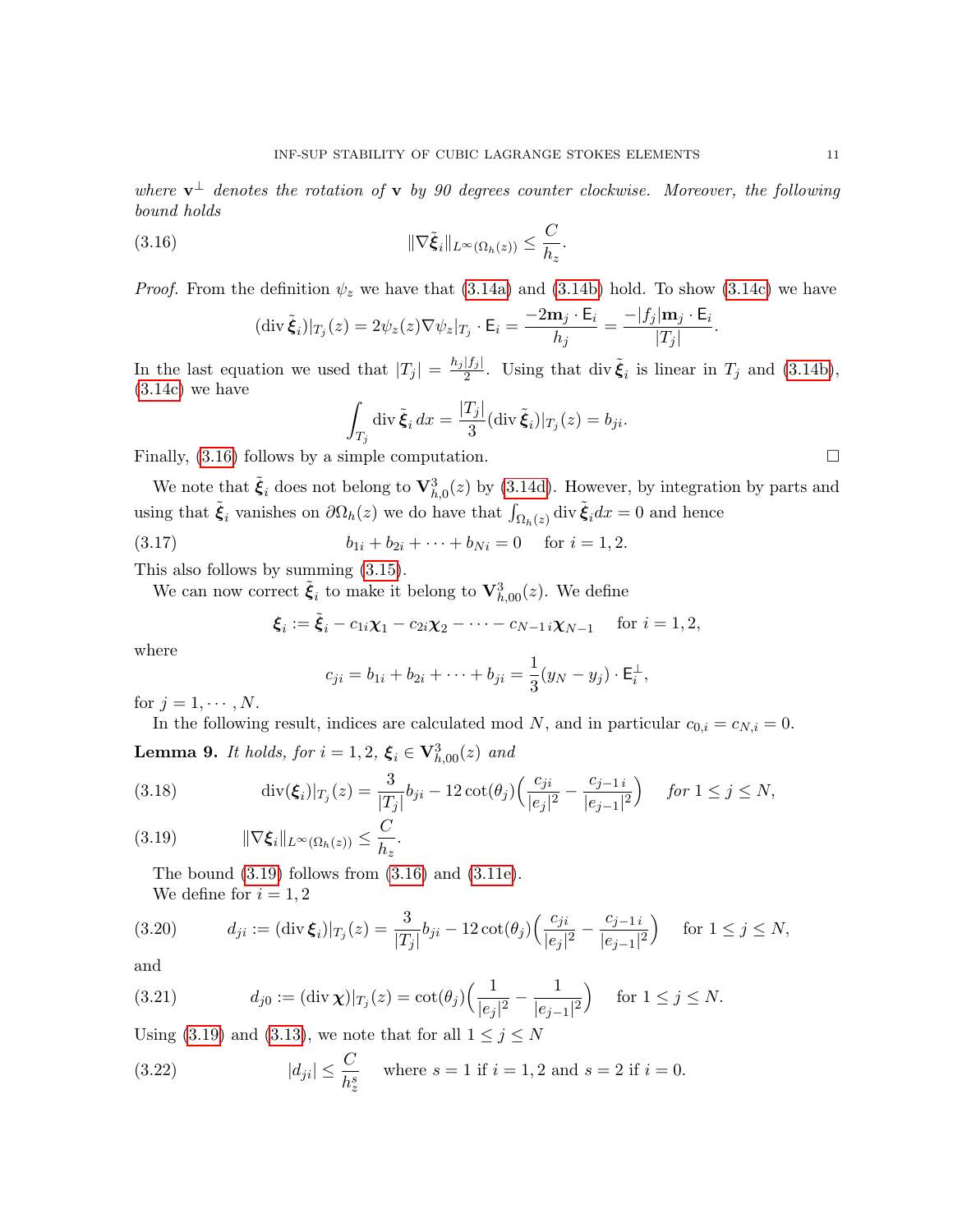We can now prove the following important result.

<span id="page-11-4"></span>**Lemma 10.** Let  $z \in S_h^{1,int}$  with  $\mathcal{T}_h(z) = \{T_1, \ldots, T_N\}$  with N even. Assume that for at least one  $i = 0, 1, 2$ 

(3.23) 
$$
\mathcal{D}_i := \sum_{j=1}^N (-1)^j d_{ji} \neq 0,
$$

then  $z \in \mathcal{L}_h$ . Moreover, in this case, there exists a constant C depending only on the shape regularity constant such that

,

(3.24) 
$$
D_z \leq C \max_{0 \leq i \leq 2} \left( 1 + \frac{1}{|\mathcal{D}_i| h_z^s} \right)
$$

where  $s = 1$  if  $i = 1, 2$  and  $s = 2$  if  $i = 0$ .

*Proof.* We set  $\xi_0 = \chi$ . Let i be such that [\(3.23\)](#page-11-0) holds, We let  $s_1 = 0$  and define inductively

<span id="page-11-3"></span><span id="page-11-0"></span>
$$
s_j = d_{ji} - s_{j-1} \quad \text{ for } 2 \le j \le N.
$$

Define

$$
\mathbf{v}_1 = \frac{-1}{\mathcal{D}_i} (\boldsymbol{\xi}_i - s_2 \mathbf{w}_2 - \cdots - s_{N-1} \mathbf{w}_{N-1} - s_N \mathbf{w}_N).
$$

We easily have that, using [\(3.20\)](#page-10-2), [\(3.21\)](#page-10-3)

$$
\operatorname{div} \mathbf{v}_1|_{T_j}(z) = \frac{-1}{\mathcal{D}_i}(d_{ji} - (s_{j-1} + s_j)) = 0 \quad \text{ for } 2 \le j \le N,
$$

and

$$
\operatorname{div} \mathbf{v}_1|_{T_1}(z) = \frac{-1}{\mathcal{D}_i}(d_{1i} - s_N).
$$

We see that  $s_N = \sum_{j=2}^N (-1)^j d_{ji}$ , we have  $d_{1i} - s_N = -\sum_{j=1}^N (-1)^j d_{ji} = -\mathcal{D}_i$ . Hence,  $\mathrm{div}\,\mathbf{v}_1|_{T_1}(z)=1.$ 

The following bound follows from  $(3.22)$ ,  $(3.19)$ ,  $(3.13)$  and  $(3.6c)$ 

(3.25) 
$$
\|\nabla \mathbf{v}_1\|_{L^{\infty}(\Omega_h(z))} \leq \frac{C}{|\mathcal{D}_i|h_z^s}.
$$

Then, we define inductively

<span id="page-11-2"></span><span id="page-11-1"></span>
$$
\mathbf{v}_{\ell} = \mathbf{w}_{\ell} - \mathbf{v}_{\ell-1} \quad \text{ for } 2 \leq \ell \leq N.
$$

We then easily see that

(3.26) 
$$
\operatorname{div} \mathbf{v}_{\ell}|_{T_j}(z) = \delta_{\ell j} \quad \text{ for } 1 \leq \ell, j \leq N.
$$
 Moreover, from (3.6c) and (3.25) we have

$$
\|\nabla \mathbf{v}_{\ell}\|_{L^{\infty}(\Omega_h(z))} \leq C \left(1 + \frac{1}{|\mathcal{D}_i|h_z^s}\right).
$$

For an arbitrary  $a = (a_1, a_2, \ldots, a_N) \in W(z)$  we simply define

$$
\mathbf{v} = \sum_{\ell=1}^N a_\ell \mathbf{v}_\ell.
$$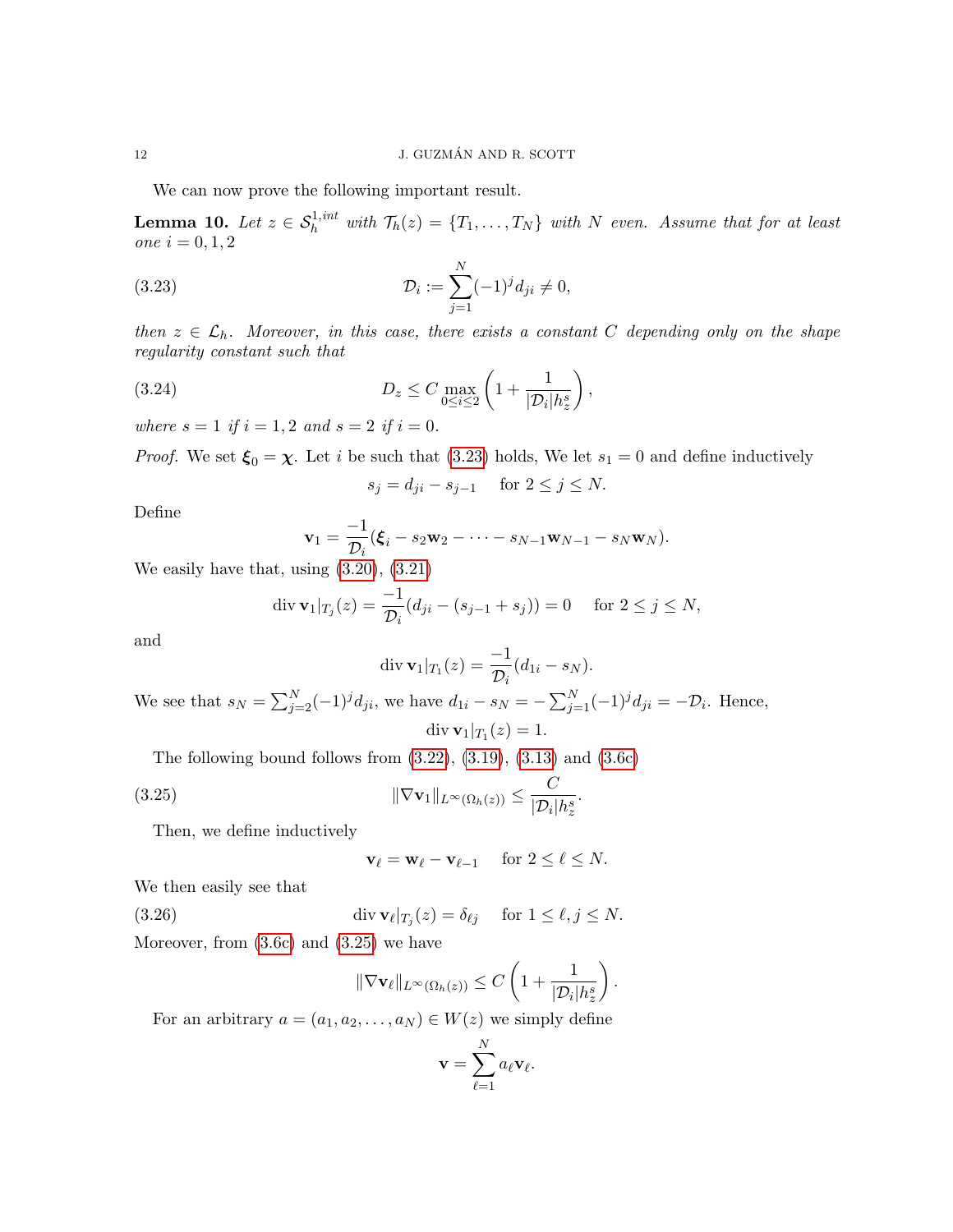Then, **v** satisfies [\(3.1\)](#page-5-1) and hence  $z \in \mathcal{L}_h$ . By [\(3.4\)](#page-11-2) we have

$$
\|\nabla \mathbf{v}\|_{L^{\infty}(\Omega_h(z))} \leq C\left(1+\frac{1}{|\mathcal{D}_i|h_z^s}\right) \max_{\ell} |a_{\ell}|,
$$

which proves  $(3.24)$ .

# 3.5. Simplification of condition [\(3.23\)](#page-11-0). In the case  $i = 0$ , we have

<span id="page-12-0"></span>(3.27)  

$$
\mathcal{D}_0 = \sum_{i=1}^N (-1)^j d_{j0} = \sum_{i=1}^N (-1)^j \cot(\theta_j) (|e_j|^{-2} - |e_{j-1}|^{-2})
$$

$$
= \sum_{i=1}^N (-1)^j (\cot(\theta_j) + \cot(\theta_{j+1})) |e_j|^{-2}.
$$

Thus we see that generically this is nonzero, since the lengths  $|e_j|$  can be chosen independently of the angles  $\theta_j$ . For  $i = 1, 2$ , we have

(3.28) 
$$
\sum_{j=1}^{N} (-1)^{j} \frac{3}{|T_{j}|} b_{ji} = \sum_{j=1}^{N} (-1)^{j} \frac{1}{|T_{j}|} (y_{j-1} - y_{j}) \cdot \mathsf{E}_{i}^{\perp}
$$

$$
= -\sum_{j=1}^{N} (-1)^{j} \left( \frac{1}{|T_{j}|} + \frac{1}{|T_{j+1}|} \right) y_{j} \cdot \mathsf{E}_{i}^{\perp}
$$

For  $i = 1, 2$ , we have

$$
-12\sum_{j=1}^{N}(-1)^{j}\cot(\theta_{j})\left(\frac{c_{j,i}}{|e_{j}|^{2}}-\frac{c_{j-1,i}}{|e_{j-1}|^{2}}\right) = -12\sum_{j=1}^{N}(-1)^{j}\cot(\theta_{j})\left(\frac{c_{j,i}}{|e_{j}|^{2}}-\frac{c_{j-1,i}}{|e_{j-1}|^{2}}\right)
$$

$$
=4\sum_{j=1}^{N}(-1)^{j}\cot(\theta_{j})\left(\frac{y_{j}-y_{N}}{|e_{j}|^{2}}-\frac{y_{j-1}-y_{N}}{|e_{j-1}|^{2}}\right)\cdot\mathsf{E}_{i}^{\perp}
$$

$$
=4\sum_{j=1}^{N}(-1)^{j}\cot(\theta_{j})\left(\frac{y_{j}}{|e_{j}|^{2}}-\frac{y_{j-1}}{|e_{j-1}|^{2}}\right)\cdot\mathsf{E}_{i}^{\perp}
$$

$$
-4\left(\sum_{j=1}^{N}(-1)^{j}\cot(\theta_{j})\left(\frac{1}{|e_{j}|^{2}}-\frac{1}{|e_{j-1}|^{2}}\right)\right)y_{N}\cdot\mathsf{E}_{i}^{\perp}
$$

$$
-4\sum_{j=1}^{N}(-1)^{j}\cot(\theta_{j})\left(\frac{y_{j}}{|e_{j}|^{2}}-\frac{y_{j-1}}{|e_{j-1}|^{2}}\right)\cdot\mathsf{E}_{i}^{\perp}
$$

$$
-4\left(\sum_{j=1}^{N}(-1)^{j}d_{j0}\right)y_{N}\cdot\mathsf{E}_{i}^{\perp}
$$

$$
=4\sum_{j=1}^{N}(-1)^{j}\frac{\cot(\theta_{j})+\cot(\theta_{j+1})}{|e_{j}|^{2}}y_{j}\cdot\mathsf{E}_{i}^{\perp}-4\mathcal{D}_{0}y_{N}\cdot\mathsf{E}_{i}^{\perp}.
$$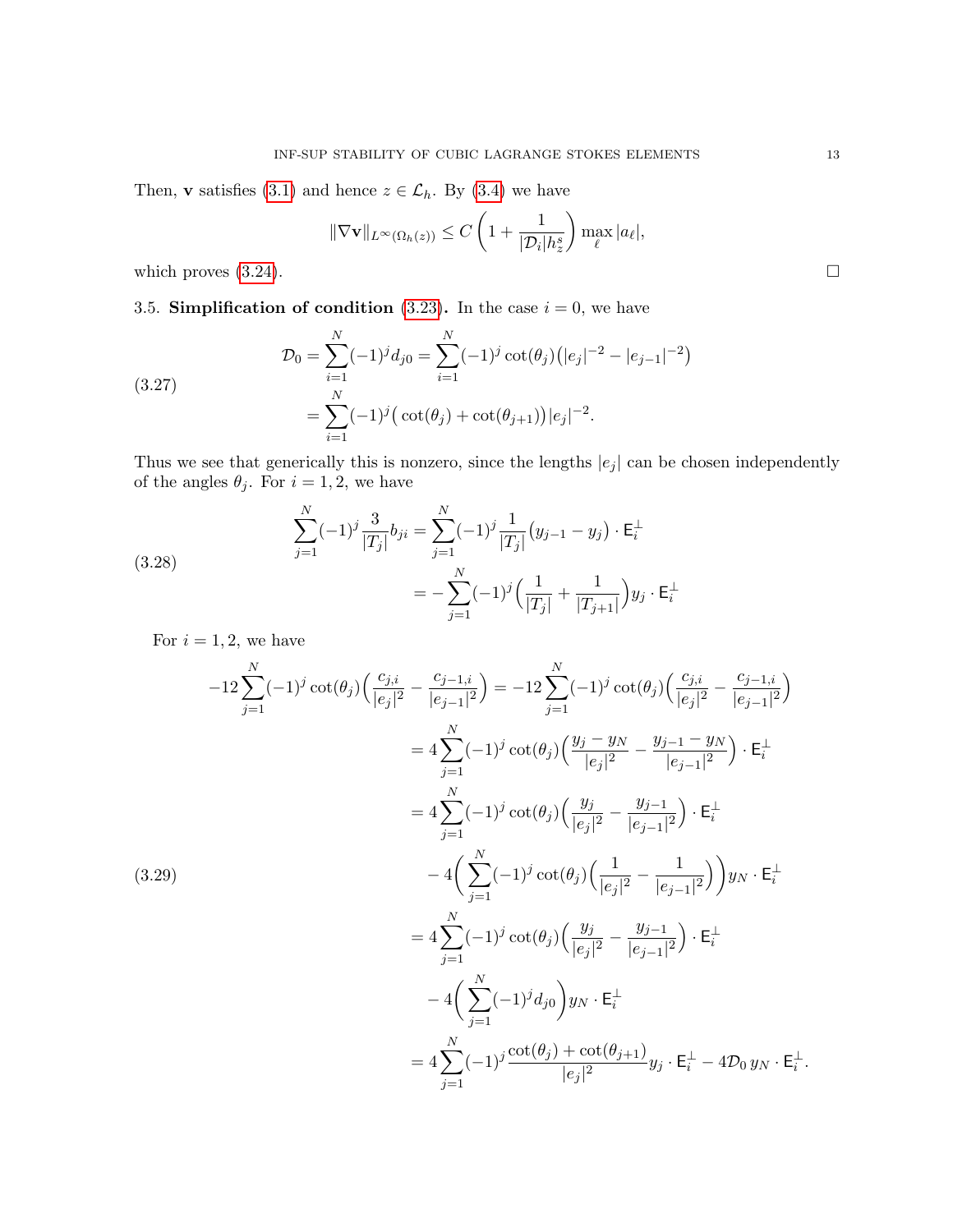Therefore, for  $i = 1, 2$ ,

<span id="page-13-0"></span>
$$
(3.30) \t\t \mathcal{D}_i = \sum_{j=1}^N (-1)^j \left( 4 \frac{\cot(\theta_j) + \cot(\theta_{j+1})}{|e_j|^2} - \left( \frac{1}{|T_j|} + \frac{1}{|T_{j+1}|} \right) \right) y_j \cdot \mathsf{E}_i^{\perp} - 4 \mathcal{D}_0 y_N \cdot \mathsf{E}_i^{\perp}.
$$

#### 4. Meshes where [\(3.23\)](#page-11-0) fails to hold

Lemma [10](#page-11-4) gives sufficient conditions for an interior vertex  $z$  with an even number of triangles to be a local interpolating vertex (i.e.,  $z \in \mathcal{L}_h$ ). We see that [\(3.23\)](#page-11-0) is a mild constraint and that a generic vertex will satisfy [\(3.23\)](#page-11-0), however, there are important examples of vertices which do not satisfy [\(3.23\)](#page-11-0) and perhaps are not local interpolating vertices. Here we present some examples.

4.1. Regular N-gon with N even. Suppose that  $\Omega_h(z)$  is a triangulated regular N-gon with N even. More precisely, we assume that  $\Omega_h(z)$  is subdivided by N similar triangles, with edge lengths  $|e_1| = |e_2| = \cdots = |e_N|$  and interior angles  $\theta_1 = \theta_2 = \cdots = \theta_N$ . Then we can show that [\(3.23\)](#page-11-0) does not hold.

First of all, the condition on the edge lengths alone implies that  $d_{j0} = 0$  for all  $j = 1, \ldots, N$ . Thus  $\mathcal{D}_0 = 0$ .

Now consider  $i = 1, 2$ . The vertices of the regular N-gon can be written as

$$
y_k = h e^{i2\pi k/N},
$$

for some h. Here we make the the standard association  $e^{i\theta}$  with the vector  $[\cos \theta, \sin \theta]^{t}$ . We conclude that, for  $N$  even,

<span id="page-13-1"></span>(4.1) 
$$
h^{-1} \sum_{j=1}^{N} (-1)^j y_j = \sum_{j=1}^{N/2} e^{i4\pi j/N} - \sum_{j=1}^{N/2} e^{i2\pi (2j-1)/N} = (1 - e^{-i2\pi/N}) \sum_{j=1}^{N/2} e^{i4\pi k/N} = \mathbf{0}.
$$

Since all the triangles are the same, using [\(3.30\)](#page-13-0) and that we showed  $\mathcal{D}_0 = 0$  we have for  $i = 1, 2$ 

$$
\mathcal{D}_i = \left(\frac{8\cot(\theta_1)}{|e_1|^2}-\frac{2}{|T_1|}\right)\sum_{j=1}^N(-1)^jy_j\cdot\mathsf{E}_i^{\perp}=0,
$$

where we used [\(4.1\)](#page-13-1). Thus [\(3.23\)](#page-11-0) fails for  $i = 1, 2$  as well, and Lemma [10](#page-11-4) cannot be used.

4.2. Three lines mesh. For the three-lines mesh generating a regular hexagonal pattern as shown on the left in Figure [4,](#page-14-1) the condition  $(3.23)$  also fails for  $i = 0, 1, 2$  since each vertex is at the center of a regular hexagon.

#### 5. Crossed triangles

Consider the mesh shown on the right in Figure [4.](#page-14-1) Half of the vertices are at the center of a regular 4-gon, but these are singular vertices, so these are all local interpolating vertices. For the other vertices, at the center of a non-regular 8-gon, we can argue as follows. Since the interior angles are all the same  $(\pi/4)$ , and  $\cot(\pi/4) = 1$ , we have using [\(3.27\)](#page-12-0)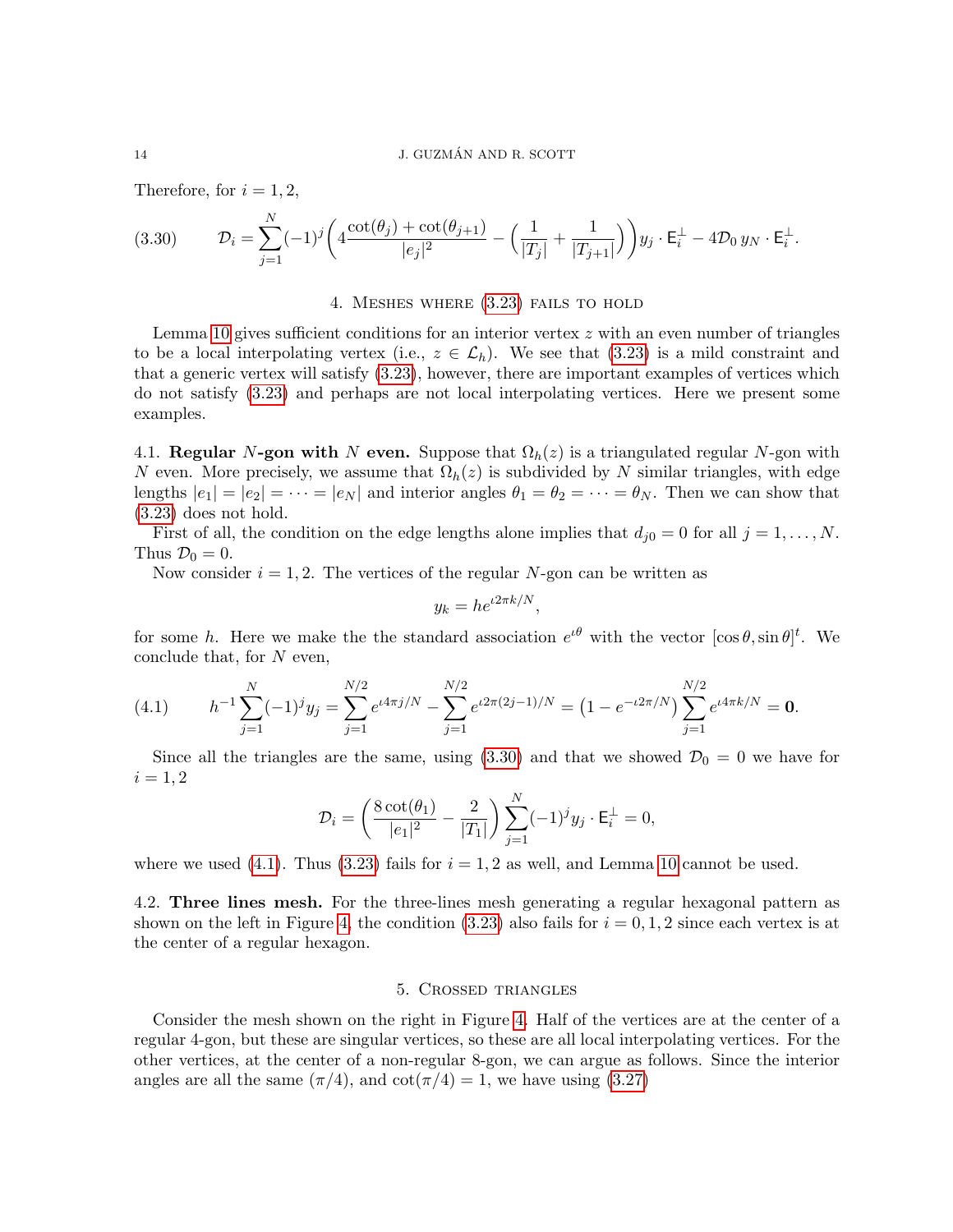<span id="page-14-1"></span>

Figure 4. For the mesh on left no interior vertex satisfies  $(3.23)$ . All interior vertices on the mesh on the right belong to  $\mathcal{L}_h$ .

(5.1) 
$$
\mathcal{D}_0 = 2 \sum_{j=1}^8 (-1)^j \frac{1}{|e_j|^2}.
$$

Let L be the length of the smallest edge:  $L = \min\{|e_i| : j = 1, \ldots, 8\}$ . Then the longest edge Let *L* be the length of the smallest edge:  $L = \min{\{|e_j| : j = 1, ..., \delta\}}$ . The length is  $\sqrt{2}L$ , and the edge lengths  $|e_j|$  alternate  $L, \sqrt{2}L, L, \sqrt{2}L, ...$  Thus

$$
\sum_{j=1}^{8} (-1)^j \frac{1}{|e_j|^2} = \pm \frac{2}{L^2},
$$

depending on where we start the counting. Therefore condition [\(3.23\)](#page-11-0) holds at these vertices, and thus Lemma [10](#page-11-4) can be applied to conclude that these vertices are also local interpolating vertices. Thus all of the vertices in the mesh shown on the right in Figure [4](#page-14-1) are in  $\mathcal{L}_h$ .

# 6. INF-SUP STABILITY WHEN ALL INTERIOR VERTICES BELONG TO  $\mathcal{L}_h$

<span id="page-14-0"></span>In the previous section we have identified many local interpolating vertices. In particular, singular vertices and interior vertices with odd number of triangles are local interpolating vertices; see Lemmas [4](#page-6-5) and [5.](#page-7-1) If  $z$  is an interior non-singular vertex with even number of triangles then Lemma [10](#page-11-4) gives sufficient conditions for it to be a local interpolating vertex. None of the above examples address boundary vertices that are non-singular. In this section we will show how to interpolate at those vertices but in a non-local way. Then, using that result and assuming that  $S_h^{\text{int}} \subset \mathcal{L}_h$  we will prove inf-sup stability. In the next section we will address  $S_h^{\text{int}} \not\subset \mathcal{L}_h$ .

For vertices that are not local interpolating vertices we can still interpolate there but with a side effect of polluting a neighboring vertex. In other words, the vector field will not belong to  $\mathbf{V}_{h,00}^3(z)$ . To do this, we will need to define a piecewise cubic function that has average zero on edges. For every  $z \in \mathcal{S}_h^{\partial}$  and interior edge  $e \in \mathcal{E}_h$  with  $e = \{z, y\}$  we set

<span id="page-14-2"></span>(6.1) 
$$
\kappa_e^z = \eta_e^z - \frac{1}{2} \psi_z \psi_y = \psi_z^2 \psi_y - \frac{1}{2} \psi_z \psi_y.
$$

The function  $\kappa_e^z$  will play the same role as  $\gamma_e^z$  in [\[7\]](#page-29-0) but the difference is that the added term in  $\kappa_e^z$  is piecewise quadratic. Let  $T_1, T_2 \in \mathcal{T}_h(z)$  be two triangles that have e as an edge, and let  $\theta_i$ be the angle between the edges of  $T_i$  emanating from z.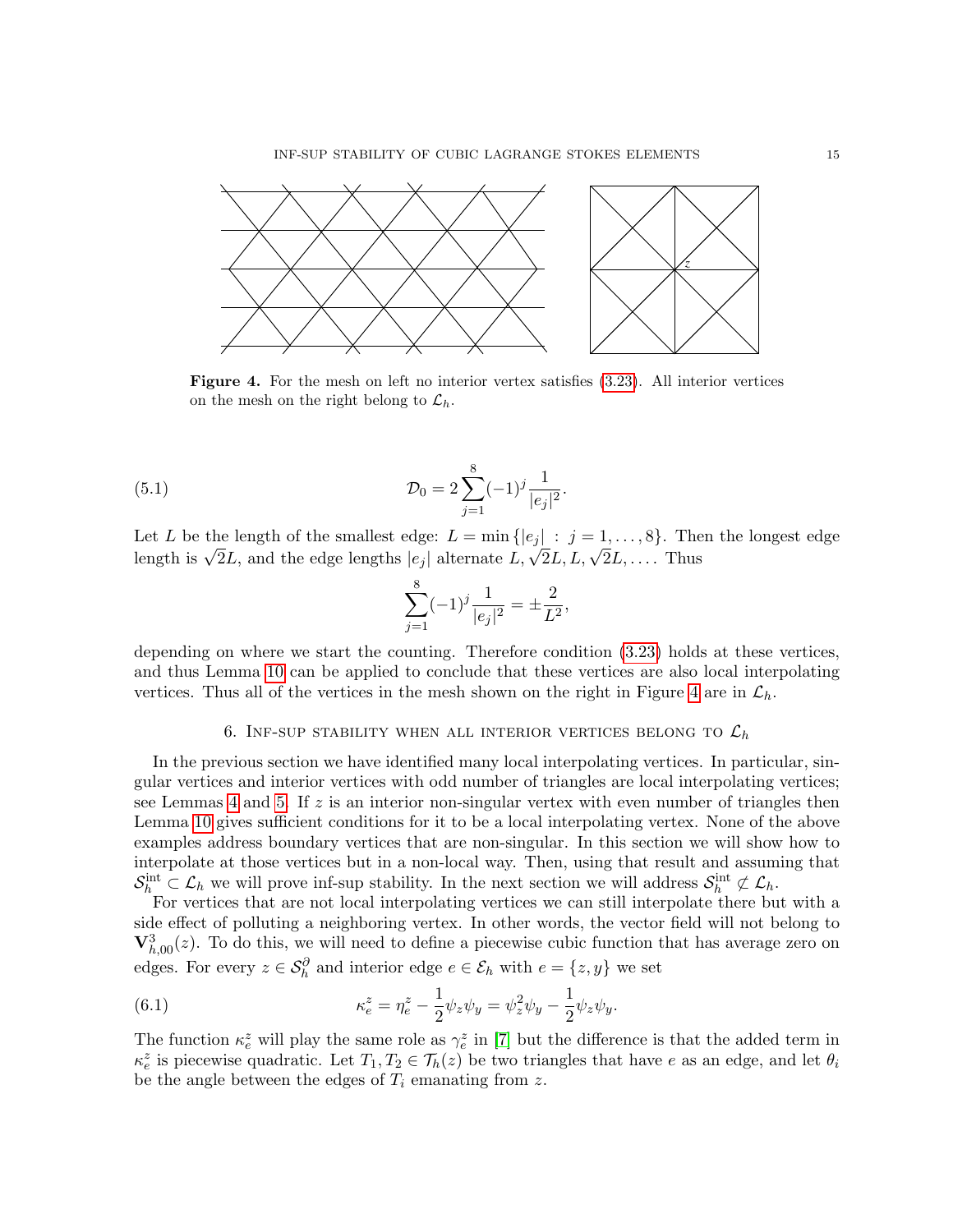Then we can easily verify the following:

- <span id="page-15-1"></span>(6.2a)  $\text{supp }\kappa_e^z \subset T_1 \cup T_2,$
- <span id="page-15-3"></span>(6.2b)  $(\nabla \kappa_e^z)(\sigma) = 0 \text{ for } \sigma \in \mathcal{S}_h, \ \sigma \neq z \text{ and } \sigma \neq y,$
- <span id="page-15-2"></span>Z e (6.2c)  $\int \kappa_e^z ds = 0$

<span id="page-15-4"></span>(6.2d) 
$$
\nabla \kappa_e^z|_{T_i}(z) = \frac{1}{2} \nabla \psi_y|_{T_i}, \quad \nabla \kappa_e^z|_{T_i}(y) = -\frac{1}{2} \nabla \psi_z|_{T_i} \quad \text{for } i = 1, 2.
$$

Using these functions we can prove the following result.

<span id="page-15-0"></span>**Lemma 11.** For every  $p \in Q_h^2$  and  $z \in S_h^{\partial}$  there exists  $a \mathbf{v} \in \mathbf{V}_{h,0}^3(z)$  such the following properties hold:

(6.3a) 
$$
\operatorname{div} \mathbf{v}(\sigma) = 0 \quad \text{for all } \sigma \in \mathcal{S}_h^{\partial}, \ \sigma \neq z,
$$

(6.3b) 
$$
\operatorname{div} \mathbf{v}|_T(z) = p|_T(z) \quad \text{for all } T \in \mathcal{T}_h(z).
$$

If  $z$  is non-singular

(6.4) 
$$
\|\nabla \mathbf{v}\|_{L^2(\Omega_h(z))} \leq C\Big(\frac{1}{\Theta(z)}+1\Big)\|p\|_{L^2(\Omega_h(z))}.
$$

If  $z$  is singular

(6.5) 
$$
\|\nabla \mathbf{v}\|_{L^2(\Omega_h(z))} \leq C \|p\|_{L^2(\Omega_h(z))}.
$$

The constant C only depends only on the shape regularity.

*Proof.* If z is singular, the result follows from Lemma [4,](#page-6-5) so now assume that z is non-singular. Enumerate the triangles such that  $T_1$  and  $T_N$  each have a boundary edge, and  $T_j, T_{j+1}$  share an edge  $e_j = \{z, y_j\}$ , for  $j = 1, \ldots N-1$ . Let  $\theta_j$  denote the angle between the edges of  $T_j$ originating from z. Also let  $\mathbf{n}_j$  be the normal to  $e_j$  out of  $T_j$  and  $\mathbf{t}_j$  be tangent to  $e_j$  pointing away from z. Let  $1 \leq s \leq N-1$  be such that  $|\sin(\theta_s + \theta_{s+1})| = \Theta(z)$ . We will define vector fields  $\mathbf{v}_1, \ldots, \mathbf{v}_N$ . We start by defining  $\mathbf{v}_s$ .

$$
\mathbf{v}_s = \frac{2|e_s| \sin(\theta_s)}{\sin(\theta_s + \theta_{s+1})} \mathbf{t}_{s+1} \kappa_{e_s}^z.
$$

Then, we can easily show that

$$
\operatorname{div} \mathbf{v}_s|_{T_i}(z) = \delta_{i,s} \text{ for } 1 \le i \le N,
$$

where  $\delta_{i,s}$  is the Kronecker  $\delta$ . Indeed,

$$
\operatorname{div} \mathbf{v}_s|_{T_i}(z) = \frac{2|e_s| \sin(\theta_s)}{\sin(\theta_s + \theta_{s+1})} \mathbf{t}_{s+1} \cdot \nabla \kappa_{e_s}^z|_{T_i}(z) = \frac{|e_s| \sin(\theta_s)}{\sin(\theta_s + \theta_{s+1})} \mathbf{t}_{s+1} \cdot \nabla \psi_{y_s}|_{T_i}(z).
$$

The result follows after using [\(2.5\)](#page-3-4) and [\(2.7\)](#page-3-3) to calculate  $\psi_{y_s}|_{T_i}$  and using basic trigonometry. Then we can define inductively for  $s + 1 \leq j \leq N$ .

$$
\mathbf{v}_j = \mathbf{w}_{e_j}^z - \mathbf{v}_{j-1}.
$$

Also, for  $1 \leq j \leq s-1$  we define

$$
\mathbf{v}_j = \mathbf{w}_{e_j}^z - \mathbf{v}_{j+1}.
$$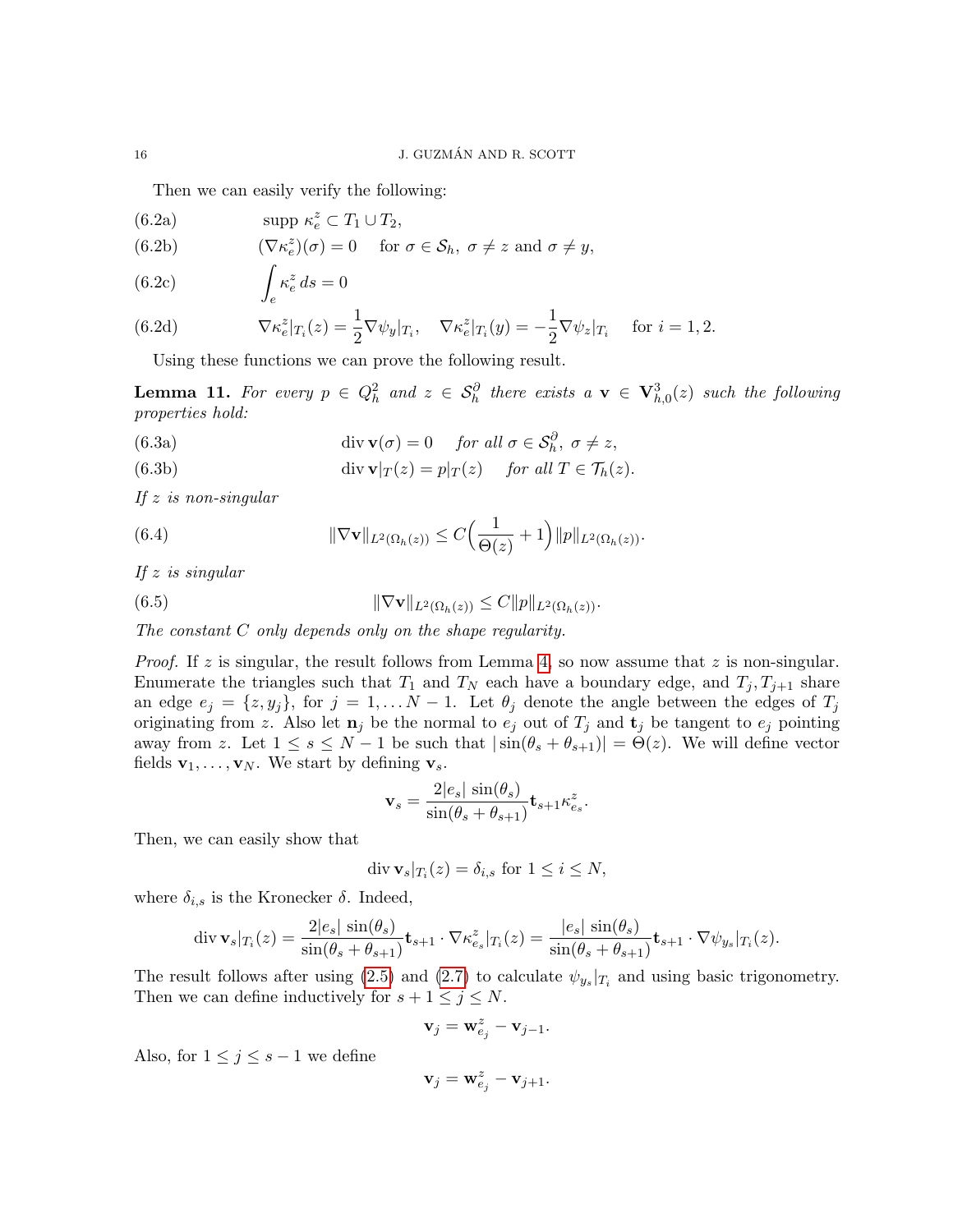Hence, we have the following property:

$$
(6.6)
$$

(6.6) div  $\mathbf{v}_j|_{T_i}(s) = \delta_{i,j}$  for  $1 \le i, j \le N$ .

We then define

$$
\mathbf{v} = \sum_{j=1}^N p|_{T_j}(z)\mathbf{v}_j.
$$

The stated conditions on **v** are easily verified.  $\Box$ 

We can then use the above lemma to prove the following result. We define

$$
\Theta_{\min,\partial} = \min_{z \in \mathcal{S}_h^{1,\partial}} \Theta(z).
$$

<span id="page-16-1"></span>**Lemma 12.** For every  $p \in Q_h^2$  there exists a  $\mathbf{v} \in \mathbf{V}_{h,0}^3$  such that

(6.7) 
$$
(\text{div }\mathbf{v} - p)(z) = 0 \quad \text{for all } z \in \mathcal{S}_h^{\partial},
$$

and

$$
\|\nabla \mathbf{v}\|_{L^2(\Omega)} \leq C_b \Big(\frac{1}{\Theta_{\min,\partial}} + 1\Big) \|p\|_{L^2(\Omega)}.
$$

The constant  $C_b$  only depends on the shape regularity.

*Proof.* Let  $p \in Q_h^2$ . For every  $z \in S_h^{\partial}$  let  $\mathbf{v}^z$  be the vector field from Lemma [11](#page-15-0) then we set

$$
\mathbf{v} = \sum_{z \in \mathcal{S}_h^{\partial}} \mathbf{v}_z.
$$

Then, it is easy to verify the conditions on  $\bf{v}$ .

We can now prove the main result of the section.

<span id="page-16-0"></span>**Theorem 1.** Assume that  $S_h^{int} \subset \mathcal{L}_h$ . Then, for every  $p \in Q_h^2$  there exists a  $\mathbf{v} \in V_{h,0}^3$  satisfying (6.8) (div **v** − p)( $\sigma$ ) = 0 for all  $\sigma \in S_h$ ,

with the bound

$$
\|\mathbf{v}\|_{H^1(\Omega)} \le C(1+D)(1+\frac{1}{\Theta_{\min,\partial}})\|p\|_{L^2(\Omega)}.
$$

where  $D = \max_{z \in \mathcal{L}_h} D_z$ .

*Proof.* Let  $\mathbf{v}_1$  be from Lemma [12](#page-16-1) and let  $p_1 = p - \text{div } \mathbf{v}_1$  and we note that  $p_1 \in Q_h^2$  with  $p_1$ vanishing on boundary vertices. Since  $S_h^{\text{int}} \subset \mathcal{L}_h$  for every  $z \in S_h^{\text{int}}$  there exists a  $\mathbf{v}^z \in \mathbf{V}_{h,00}^3(z)$ such that

$$
(\operatorname{div} \mathbf{v}^z - p_1)(z) = 0
$$

with

$$
\|\nabla \mathbf{v}^z\|_{L^\infty(\Omega_h(z))} \le D_z \max_{T \in \mathcal{T}_h(z)} |p_1|_T(z)|.
$$

Using an inverse estimate we can show

$$
\|\nabla \mathbf{v}^z\|_{L^2(\Omega_h(z))} \leq CD_z \|p_1\|_{L^2(\Omega_h(z))}.
$$

 $\Box$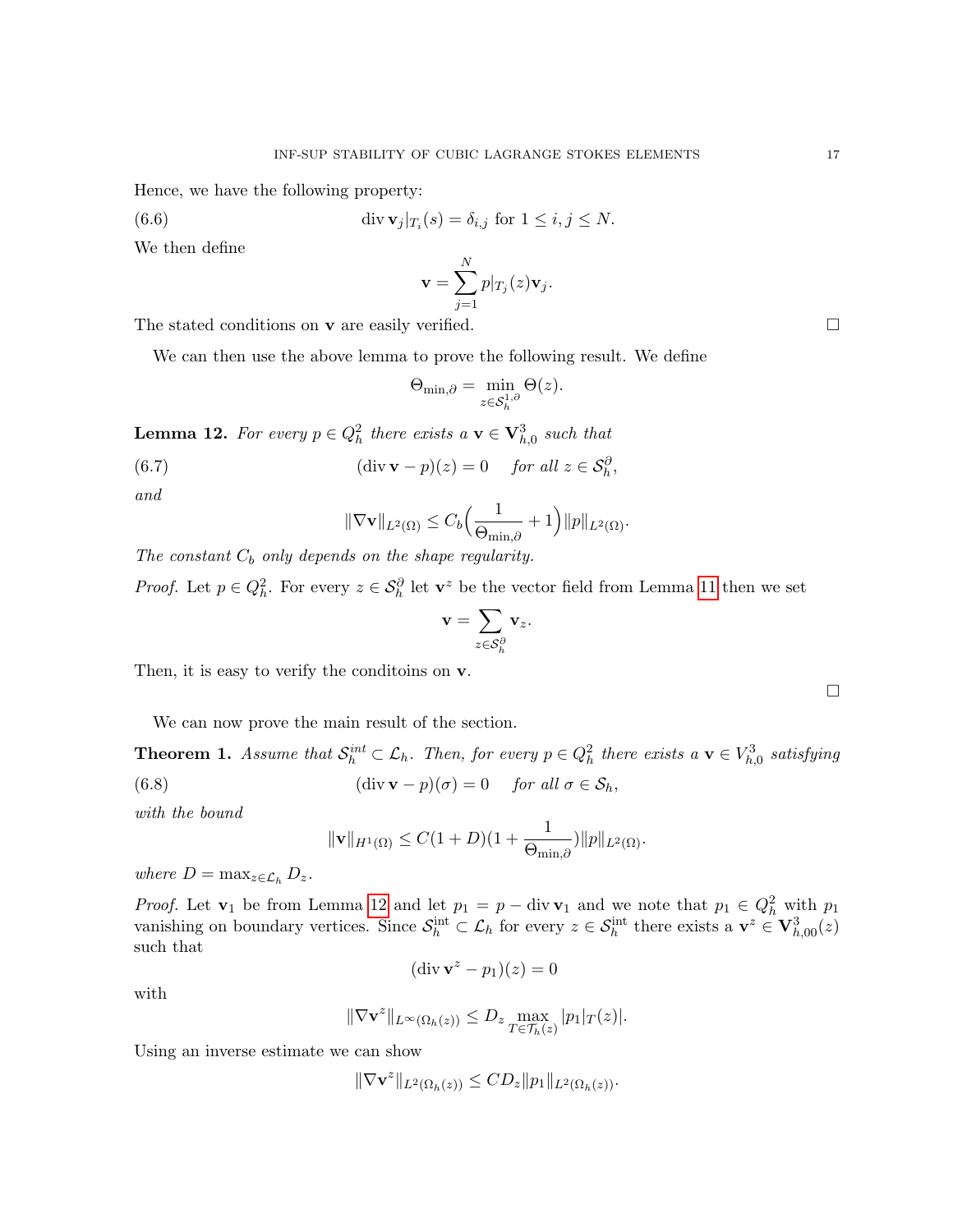<span id="page-17-2"></span>

**Figure 5.** Illustration for Lemma [13,](#page-17-1) with  $N = 4$ .

If we set

$$
\mathbf{v}_2=\sum_{z\in\mathcal{S}_h^{\text{int}}}\mathbf{v}^z
$$

and set  $\mathbf{v} = \mathbf{v}_1 + \mathbf{v}_2$ , then the desired conditions on  $\mathbf{v}$  are met.

Using Lemma [2](#page-4-2) we have the following corollary.

**Corollary 1.** Assume that  $S_h^{\text{int}} \subset \mathcal{L}_h$ , then the inf-sup condition holds for  $Q_h^2 \times \mathbf{V}_h^3$  with constants given by Lemma [2](#page-4-2) and Theorem [1.](#page-16-0)

# 7. Inf-sup stability: the general case

<span id="page-17-0"></span>As mentioned above for most meshes  $S_h^{\text{int}} \subset \mathcal{L}_h$  and hence by the previous section one can prove inf-sup stability. However, for very important meshes, such as the diagonal mesh, none of the interior vertices belong to  $\mathcal{L}_h$  (i.e.  $\mathcal{L}_h \cap \mathcal{S}_h^{\text{int}} = \emptyset$ ). However, if some interior nodes belong to  $\mathcal{L}_h$  then it might hold that div  $\mathbf{V}_h^3 = Q_h^2$  and we can give a bound for inf-sup constant. To do this we use a concept of a tree and paths. We consider the mesh as a graph and consider trees and paths that are subgraphs of the mesh. Precise statements are given below.

7.1. **Paths and trees in a mesh.** We will prove that if there is a tree of the mesh  $\mathcal{T}_h$  with root in  $\mathcal{L}_h$  satisfying certain mild conditions then we can interpolate a pressure on all the vertices of the tree. We start with some preliminary results. Let  $T_1, T_2 \in \mathcal{T}_h(z)$  be two triangles that have e as an edge and let  $\phi_i$  be the angle between the edges of  $T_i$  emanating from z. Then we define

(7.1) 
$$
M_e^z = \cot(\phi_1) + \cot(\phi_2).
$$

Note that  $M_e^z = 0$  if  $\phi_1 + \phi_2 = \pi$ .

<span id="page-17-1"></span>**Lemma 13.** Let  $z, y \in S_h$  and  $e = \{z, y\} \in \mathcal{E}_h$  and suppose that  $M_e^z \neq 0$ . Let  $\mathcal{T}_h(z) =$  ${T_1, T_2, \ldots, T_N}$  and suppose  $T_1$  and  $T_2$  are the two triangles that share e as an edge and let  $\theta_i$ be the angles of  $T_i$  originating from y for  $i = 1, 2$ ; see Figure [5.](#page-17-2) Let  $a = (a_1, a_2, \ldots, a_N) \in \mathbb{R}^N$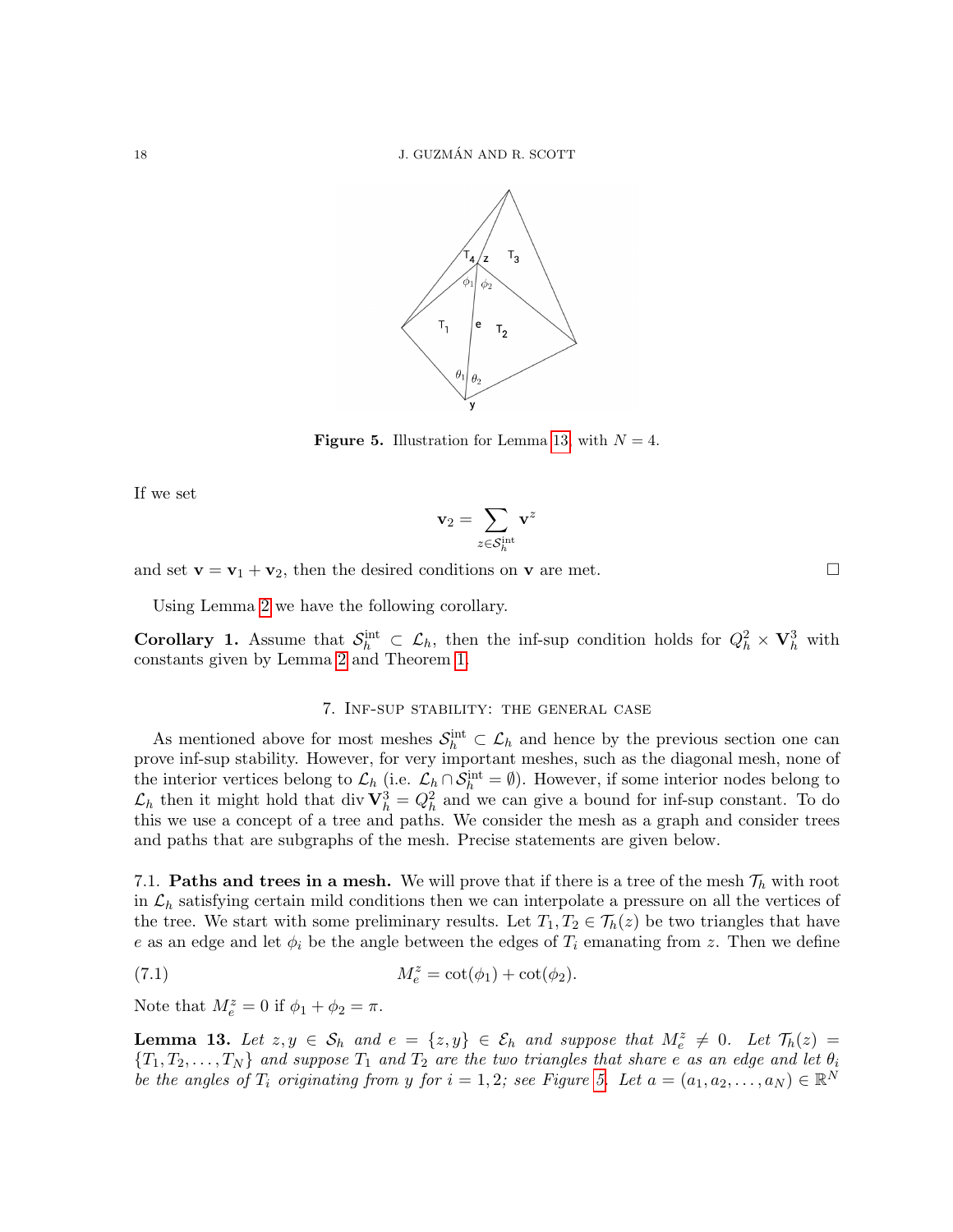and define the alternating sum  $s(a) = \sum_{j=1}^{N} (-1)^{j-1} a_j$ . Then, there exists  $a \mathbf{v} \in \mathbf{V}_{h,0}^3(z)$ 

(7.2a) 
$$
\operatorname{div} \mathbf{v}|_{T_i}(z) = a_i \quad \text{for all } 1 \le i \le N
$$

(7.2b) 
$$
\operatorname{div} \mathbf{v}(\sigma) = 0 \quad \text{for all } \sigma \in \mathcal{S}_h, \sigma \neq z, \sigma \neq y,
$$

(7.2c) 
$$
\operatorname{div} \mathbf{v}|_{T_1}(y) = -s(a)\frac{\cot(\theta_1)}{M_e^z}, \quad \operatorname{div} \mathbf{v}|_{T_2}(y) = s(a)\frac{\cot(\theta_2)}{M_e^z}
$$

(7.2d) 
$$
\|\nabla \mathbf{v}\|_{L^{\infty}(\Omega_h(z))} \leq \frac{C}{|M_e^z|} \max_{1 \leq i \leq N} |a_i|.
$$

The constant C depends only on the shape regularity.

*Proof.* We prove the result in the case z is an interior vertex. The case z is a boundary vertex is similar. We use the notation from Section [3.1.](#page-6-0) We need to define some auxiliary vector fields. First let

<span id="page-18-0"></span>
$$
\mathbf{r}=2|e_1|\kappa^z_{e_1}\mathbf{n}_1,
$$

where we recall that the definition of  $\kappa_{e_1}^z$  is given in [\(6.1\)](#page-14-2). Using, [\(6.2a\)](#page-15-1) and [\(6.2c\)](#page-15-2) it is easy to show that  $\mathbf{r} \in \mathbf{V}_{h,0}^3(z)$ . Then, using [\(6.2b\)](#page-15-3) we have

$$
\operatorname{div} \mathbf{r}|_{T_i}(\sigma) = 0 \quad \text{ for all } \sigma \in \mathcal{S}_h, \, \sigma \neq z, \, \sigma \neq y.
$$

Also, using  $(6.2d)$ ,  $(2.6)$ ,  $(2.7)$  we can show that

$$
\operatorname{div} \mathbf{r}|_{T_1}(z) = \operatorname{cot}(\phi_1), \quad \operatorname{div} \mathbf{r}|_{T_2}(z) = -\operatorname{cot}(\phi_2),
$$

and

$$
\operatorname{div} \mathbf{r}|_{T_1}(y) = -\cot(\theta_1), \quad \operatorname{div} \mathbf{r}|_{T_2}(z) = \cot(\theta_2).
$$

If we let

$$
\mathbf{v}_1 = \frac{1}{M_e^z} \big( \mathbf{r} + \cot(\phi_2) \mathbf{w}_1 \big),\,
$$

then using the properties of  $\mathbf{w}_1$  (e.g. [\(3.6\)](#page-6-6)) we have the following

$$
\operatorname{div} \mathbf{v}_1|_{T_1}(z) = 1, \quad \operatorname{div} \mathbf{v}_1|_{T_2}(z) = 0,
$$

$$
\operatorname{div} \mathbf{v}_1|_{T_1}(y) = -\frac{\cot(\theta_1)}{M_{\epsilon}^z}, \quad \operatorname{div} \mathbf{v}_1|_{T_2}(y) = \frac{\cot(\theta_2)}{M_{\epsilon}^z},
$$

and

$$
\|\nabla \mathbf{v}_1\|_{L^{\infty}(\Omega_h(z))} \leq \frac{C}{|M_{e}^z|},
$$

where the constant C only depends on the shape regularity constant.

Next, we define inductively

$$
\mathbf{v}_j = \mathbf{w}_{j-1} - \mathbf{v}_{j-1} \text{ for } 2 \le j \le N.
$$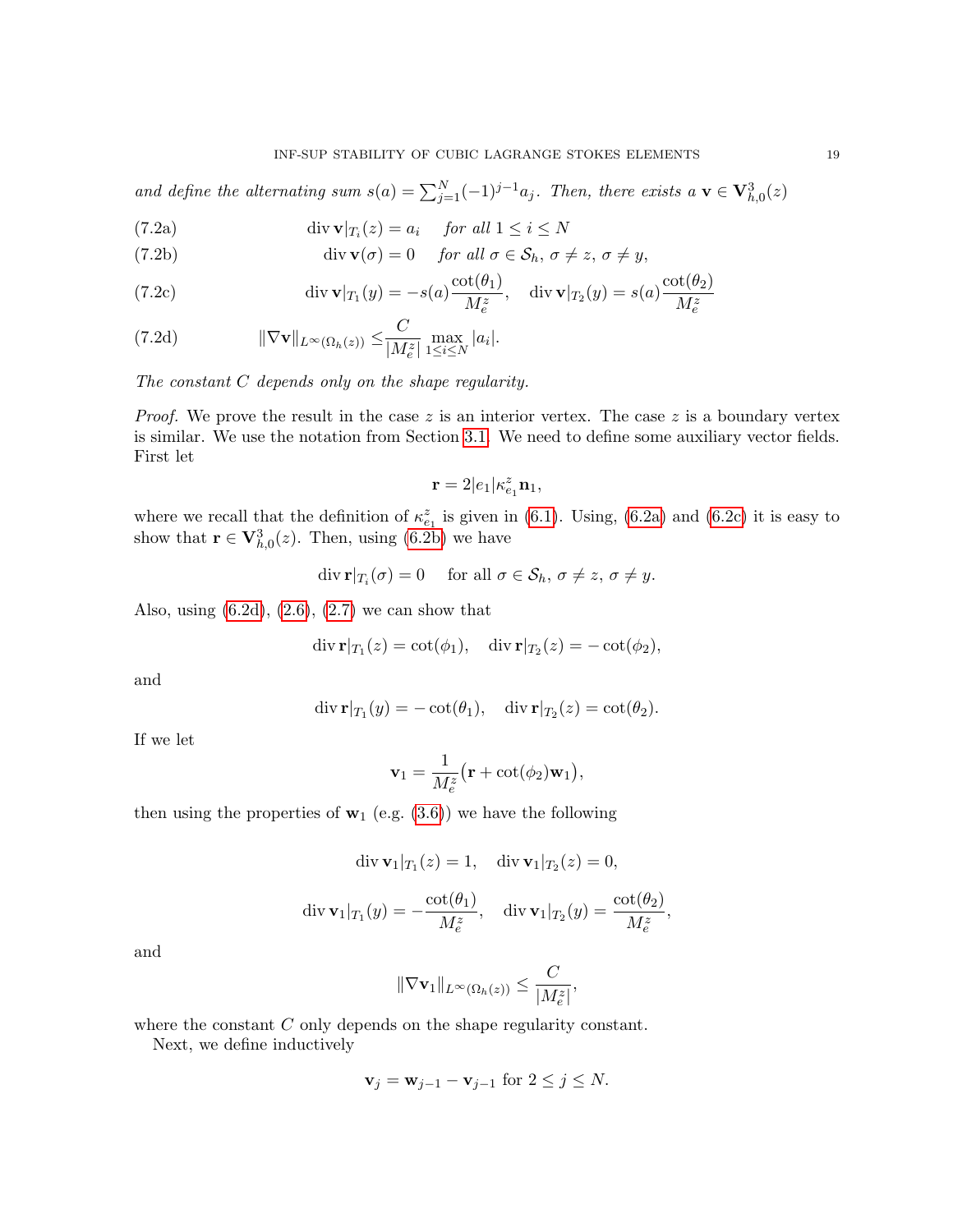Using the properties of  $v_1$  just proved together with [\(3.6\)](#page-6-6), we can show the following for all  $1 \leq j \leq N$ :

$$
\mathbf{v}_j \in \mathbf{V}_{h,0}^3(z),
$$

(7.3b) 
$$
\operatorname{div} \mathbf{v}_j(\sigma) = 0 \quad \text{for all } \sigma \in \mathcal{S}_h, \sigma \neq z, \sigma \neq y,
$$

(7.3c) 
$$
\operatorname{div} \mathbf{v}_j|_{T_i}(z) = \delta_{ij} \quad \text{ for all } 1 \le i, j \le N,
$$

(7.3d) 
$$
\|\nabla \mathbf{v}_j\|_{L^{\infty}(\Omega_h(z))} \leq C \Big(1 + \frac{1}{|M_{\epsilon}^z|}\Big) \leq \frac{C}{|M_{\epsilon}^z|},
$$

where we used that  $|M_e^z| \leq c$  is bounded where the constant c depends on the shape regularity. By the definition of  $\mathbf{v}_j$  and using that div  $\mathbf{w}_j(y) = 0$ , we note that div  $\mathbf{v}_j(y) = (-1)^{j-1}$  div  $\mathbf{v}_1(y)$ .

We now set

$$
\mathbf{v} = \sum_{j=1}^N a_j \mathbf{v}_j.
$$

We easily see conditions  $(7.2)$  hold.

We can apply the previous result repeatedly to generalize the result for a path.

<span id="page-19-0"></span>**Definition 7.1.** Given  $z, y \in S_h$   $P = \{y_0, y_1, \ldots, y_L\}$  is a path between  $y_0 = z$ ,  $y_L = y$  if  $e_i = \{y_{i-1}, y_i\} \in \mathcal{E}_h$  and  $y_i \neq y_j$  for  $i \neq j$ . We say that the path is acceptable if  $M_{e_i}^{y_{i-1}} \neq 0$  for  $1\leq i\leq L.$ 

See Figure [7.6](#page-20-0) for an illustration. For an acceptable path  $P$  as in Definition [7.1](#page-19-0) we define for  $1 \leq j \leq L-1$ 

<span id="page-19-1"></span>
$$
\tilde{\rho}_{z,y_j} := \frac{M_{e_1}^{y_1} M_{e_2}^{y_2}}{M_{e_1}^{y_0} M_{e_2}^{y_1}} \cdots \frac{M_{e_j}^{y_j}}{M_{e_j}^{y_{j-1}}}.
$$

We also let  $\tilde{\rho}_{z,z} = 1$ . Moreover, we define

(7.4) 
$$
\rho_{z,y_{j+1}} := \frac{\tilde{\rho}_{z,y_j}}{M_{e_{j+1}}^{y_j}}.
$$

Finally, we let

(7.5) 
$$
\rho(P) = \max_{1 \le j \le L} |\rho_{z,y_j}|.
$$

Also for any collection of vertices P we define  $\mathcal{T}_h(P) = \{T \in \mathcal{T}_h : T \in \mathcal{T}_h(y) \text{ for some } y \in P\}.$ We define  $\Omega_h(P) = \bigcup_{T \in \mathcal{T}_h(P)} T$ .

<span id="page-19-2"></span>**Lemma 14.** Suppose that  $z, y \in S_h$  and let  $\mathcal{T}_h(z) = \{T_1, T_2, \ldots, T_N\}$ . Let  $P = \{y_0, y_1, \ldots, y_L\}$ with  $y_0 = z$ ,  $y_L = y$  be an acceptable path. Also, we denote by  $K_1$  and  $K_2$  the two triangles that share  $e_L$  and  $\theta_i$  the corresponding angles. For every  $a = (a_1, \ldots, a_N) \in \mathbb{R}^N$  there exists a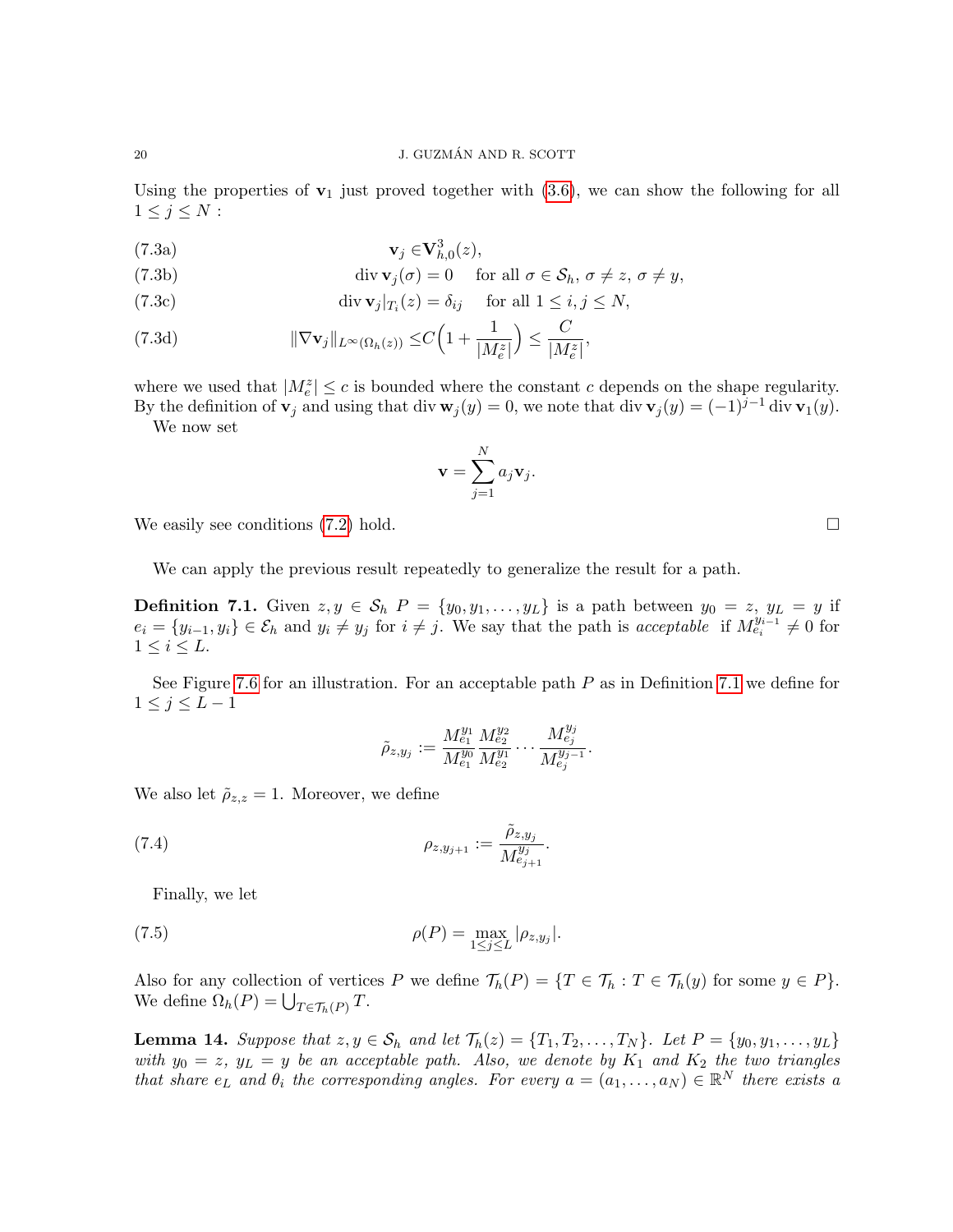

<span id="page-20-0"></span>**Figure 6.** Illustration of acceptable path, with  $N = 6$ , L=4.

 $\mathbf{v} \in \mathbf{V}_{h,0}^3$  with support in  $\Omega_h(P)$  such that

<span id="page-20-1"></span>(7.6a)  $\text{div } \mathbf{v}|_{T_i}(z) = a_i \quad \text{for all } 1 \leq i \leq N,$ 

(7.6b) 
$$
\operatorname{div} \mathbf{v}(\sigma) = 0 \quad \text{for all } \sigma \in \mathcal{S}_h, \sigma \neq z, \sigma \neq y,
$$

(7.6c) 
$$
\operatorname{div} \mathbf{v}|_{K_1}(y) = \pm s(a)\tilde{\rho}_{z,y_{L-1}} \frac{\cot(\theta_1)}{M_{e_L}^{y_{L-1}}}, \quad \operatorname{div} \mathbf{v}|_{K_2}(y) = \mp s(a)\tilde{\rho}_{z,y_{L-1}} \frac{\cot(\theta_2)}{M_{e_L}^{y_{L-1}}}
$$

<span id="page-20-2"></span>(7.6d) 
$$
\operatorname{div} \mathbf{v}|_T(y) = 0 \quad \text{for all } T \in \mathcal{T}_h(y), T \neq K_1, T \neq K_2,
$$

<span id="page-20-4"></span>(7.6e) 
$$
\|\nabla \mathbf{v}\|_{L^{\infty}(\Omega_h(P))} \leq C\rho(P) \max_{1 \leq i \leq N} |a_i|.
$$

Here  $s(a) = \sum_{j=1}^{N} (-1)^{j} a_j$ . The constant C only depends on the shape regularity of the mesh.

*Proof.* Let  $a = (a_1, \ldots, a_N) \in \mathbb{R}^N$  be given. We will use the following notation:  $e_j$  is the edge with vertices  $y_{j-1}, y_j$ . We assume that  $\mathcal{T}_h(y_j) = \{T_{1,j}, T_{2,j}, \ldots, T_{N_j,j}\}\$  and such that  $T_{1,j}, T_{2,j}$ share  $e_j$  as a common edge. The corresponding angles are denoted by  $\theta_{1,j}, \theta_{2,j}$ . Note that  $K_1 = T_{1,L}$  and  $K_2 = T_{2,L}$ . By Lemma [13](#page-17-1) we have  $\mathbf{r}_1 \in \mathbf{V}_{h,0}^3(y_0)$ 

<span id="page-20-3"></span>(7.7a) 
$$
\operatorname{div} \mathbf{r}_1|_{T_i}(y_0) = a_i \quad \text{ for all } 1 \le i \le N
$$

(7.7b) 
$$
\operatorname{div} \mathbf{r}_1(\sigma) = 0 \quad \text{for all } \sigma \in \mathcal{S}_h, \sigma \neq y_0, \sigma \neq y_1,
$$

(7.7c) 
$$
\operatorname{div} \mathbf{r}_1|_{T_{1,1}}(y_1) = -s(a) \frac{\cot(\theta_{1,1})}{M_{e_1}^{y_0}}, \quad \operatorname{div} \mathbf{r}_1|_{T_{2,j}}(y_1) = s(a) \frac{\cot(\theta_{2,1})}{M_{e_1}^{y_0}}
$$

(7.7d) 
$$
\operatorname{div} \mathbf{r}_1|_{T_{i,1}}(y_1) = 0 \quad \text{for all } 3 \le i \le N
$$

<span id="page-20-5"></span>(7.7e) 
$$
\|\nabla \mathbf{r}_1\|_{L^{\infty}(\Omega_h(y_0))} \leq \frac{C}{|M_{e_1}^{y_0}|} \max_{1 \leq i \leq N} |a_i|.
$$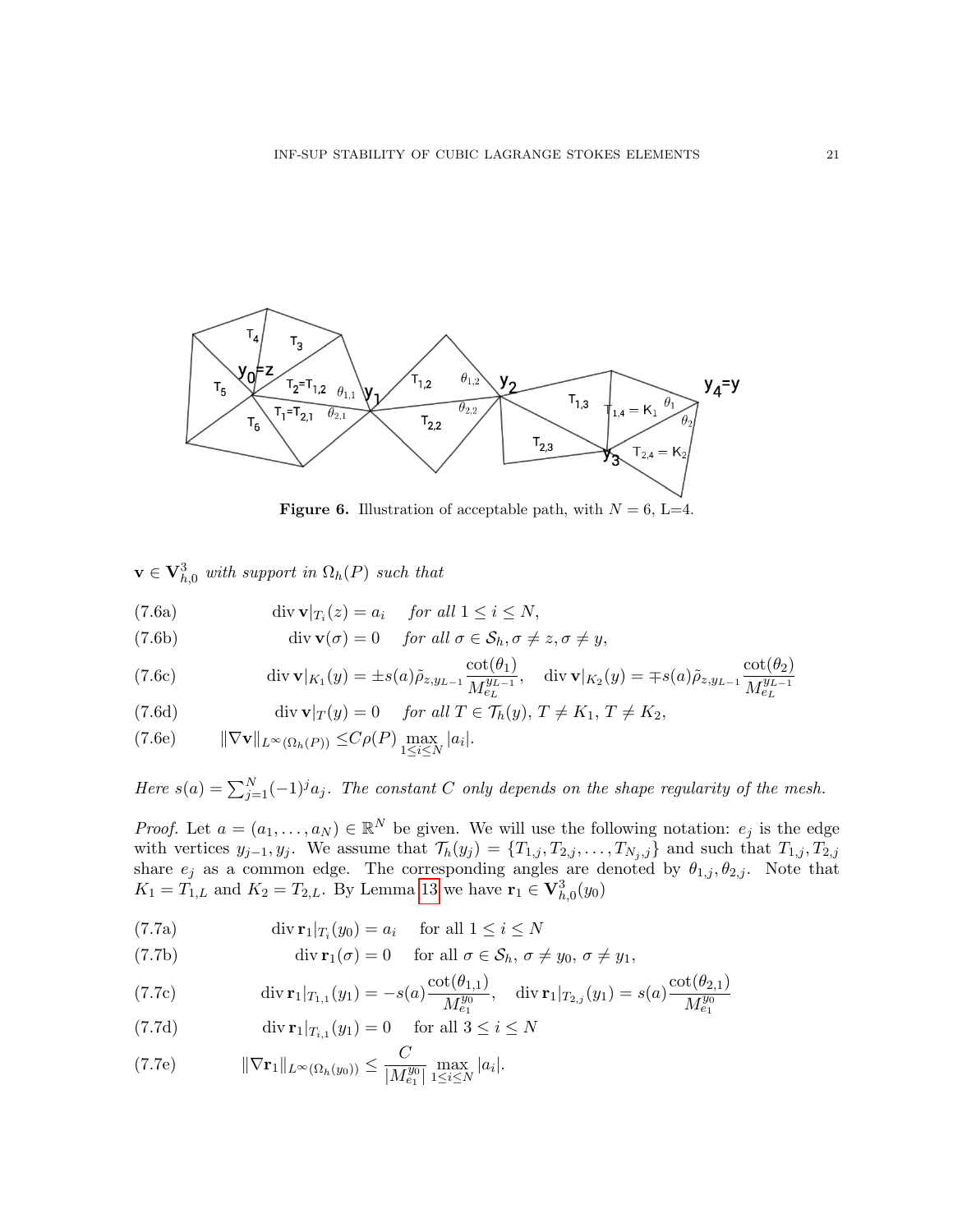<span id="page-21-4"></span>Now suppose that we have constructed  $\mathbf{r}_j \in \mathbf{V}_{h,0}^3(y_{j-1})$  for  $j = 2,\ldots,\ell$  with the following properties

(7.8a) 
$$
(\operatorname{div} \mathbf{r}_j + \operatorname{div} \mathbf{r}_{j-1})(y_{j-1}) = 0,
$$

(7.8b) 
$$
\operatorname{div} \mathbf{r}_j(\sigma) = 0 \quad \text{for all } \sigma \in \mathcal{S}_h, \sigma \neq y_{j-1}, \sigma \neq y_j,
$$

<span id="page-21-0"></span>(7.8c) 
$$
\operatorname{div} \mathbf{r}_j|_{T_{1,j}}(y_j) = \pm s(a)\tilde{\rho}_{z,y_{j-1}} \frac{\cot(\theta_{1,j})}{M_{e_j}^{y_{j-1}}}, \quad \operatorname{div} \mathbf{r}_j|_{T_{2,j}}(y_j) = \mp s(a)\tilde{\rho}_{z,y_{j-1}} \frac{\cot(\theta_{2,j})}{M_{e_j}^{y_{j-1}}}
$$

<span id="page-21-1"></span>(7.8d) 
$$
\operatorname{div} \mathbf{r}_j|_{T_{i,j}}(y_j) = 0 \quad \text{ for all } 3 \leq i \leq N_j,
$$

<span id="page-21-5"></span>(7.8e) 
$$
\|\nabla \mathbf{r}_j\|_{L^{\infty}(\Omega_h(y_{j-1}))} \leq C |\rho_{z,y_j}| \max_{1 \leq i \leq N} |a_i|.
$$

Setting  $\tilde{a}_i = \text{div } \mathbf{r}_{\ell}|_{T_{i,\ell}}(y_{\ell})$  for  $1 \leq i \leq N_{\ell}$  and using [\(7.8c\)](#page-21-0) and [\(7.8d\)](#page-21-1) we have

<span id="page-21-3"></span>
$$
s(\tilde{a}) = \sum_{i=1}^{N_{\ell}} (-1)^{i-1} \tilde{a}_i = \tilde{a}_1 - \tilde{a}_2 = \pm s(a) \tilde{\rho}_{z, y_{\ell-1}} \frac{\cot(\theta_{1,\ell})}{M_{e_j}^{y_{\ell-1}}} \pm s(a) \tilde{\rho}_{z, y_{\ell-1}} \frac{\cot(\theta_{2,\ell})}{M_{e_\ell}^{y_{\ell-1}}},
$$
  
\n(7.9) 
$$
= \pm s(a) \tilde{\rho}_{z, y_{\ell-1}} \frac{\cot(\theta_{1,\ell}) + \cot(\theta_{2,\ell})}{M_{e_j}^{y_{\ell-1}}} = \pm s(a) \tilde{\rho}_{z, y_{\ell-1}} \frac{M_{e_\ell}^{y_{\ell}}}{M_{e_\ell}^{y_{\ell-1}}} = \pm s(a) \tilde{\rho}_{z, y_{\ell}}.
$$

Hence, using Lemma [13](#page-17-1) we can find  $\mathbf{r}_{\ell+1} \in \mathbf{V}_{h,0}^3(y_\ell)$  such that

(7.10a) 
$$
\operatorname{div} \mathbf{r}_{\ell+1} |_{T_{i,\ell}}(y_\ell) = -\tilde{a}_i \quad \text{ for all } 1 \leq i \leq N_\ell
$$

(7.10b) 
$$
\operatorname{div} \mathbf{r}_{\ell+1}(\sigma) = 0 \quad \text{for all } \sigma \in \mathcal{S}_h, \sigma \neq y_\ell, \sigma \neq y_{\ell+1},
$$

$$
(7.10c) \quad \text{div } \mathbf{r}_{\ell+1}|_{T_{1,\ell+1}}(y_{\ell+1}) = \pm s(\tilde{a}) \frac{\cot(\theta_{1,\ell+1})}{M_{e_{\ell+1}}^{y_{\ell}}}, \quad \text{div } \mathbf{r}_{\ell+1}|_{T_{2,\ell+1}}(y_{\ell+1}) = \mp s(\tilde{a}) \frac{\cot(\theta_{2,\ell+1})}{M_{e_{\ell+1}}^{y_{\ell}}}
$$

$$
(7.10d) \quad \|\nabla \mathbf{r}_{\ell+1}\|_{L^{\infty}(\Omega_h(y_{\ell}))} \leq \frac{C}{|M_{e_{\ell+1}}^{y_{\ell}}|} \max_{1 \leq i \leq N_{\ell}} |\tilde{a}_i| \leq \frac{C}{|M_{e_{\ell+1}}^{y_{\ell}}|} |s(a)| |\tilde{\rho}_{z,y_{\ell}}| = C|s(a)| |\rho_{z,y_{\ell+1}}|.
$$

Hence, using [\(7.10\)](#page-21-2) and [\(7.9\)](#page-21-3) we get that [\(7.8\)](#page-21-4) holds for  $j = \ell + 1$  and hence by induction (7.8) holds for  $2 \leq j \leq L$ .

We let  $\mathbf{v} = \mathbf{r}_1 + \mathbf{r}_2 + \cdots + \mathbf{r}_L$ . We then easily see that [\(7.6a\)](#page-20-1)-[\(7.6d\)](#page-20-2) hold from [\(7.8\)](#page-21-4) and [\(7.7\)](#page-20-3). To prove [\(7.6e\)](#page-20-4) we use that

<span id="page-21-2"></span>
$$
\|\nabla \mathbf{v}\|_{L^{\infty}(\Omega_h(P))} \leq \max_{1 \leq i \leq L} \|\nabla \mathbf{v}\|_{L^{\infty}(\Omega_h(y_i))}.
$$

Since finitely many  $\{r_j\}$  have support in  $\Omega_h(y_i)$  the result follows from [\(7.8e\)](#page-21-5) and [\(7.7e\)](#page-20-5).  $\Box$ 

The next task is to interpolate values on a tree of the mesh. We need some notation.

**Definition 2.** We say that  $\mathcal{R}(r) := Y \times E$  with  $Y = \bigcup_{0 \leq j \leq M} Y_j$  and  $E = \bigcup_{1 \leq j \leq M} E_j$  is a tree of  $\mathcal{T}_h$  with root r if the following hold

- 1)  $Y_0 = \{r\},\$
- 2) for every  $1 \leq j \leq M$ ,  $Y_j \subset \mathcal{S}_h$ ,  $E_j \subset \mathcal{E}_h$  and  $|Y_j| = |E_j|$ ,
- 3) for every  $y \in Y_j$  there is a unique  $e \in E_j$  such that  $e = \{y, z\}$  for some  $z \in Y_{j-1}$ ,
- 4)  $Y_i \cap Y_i = \emptyset$  for  $i \neq j$ .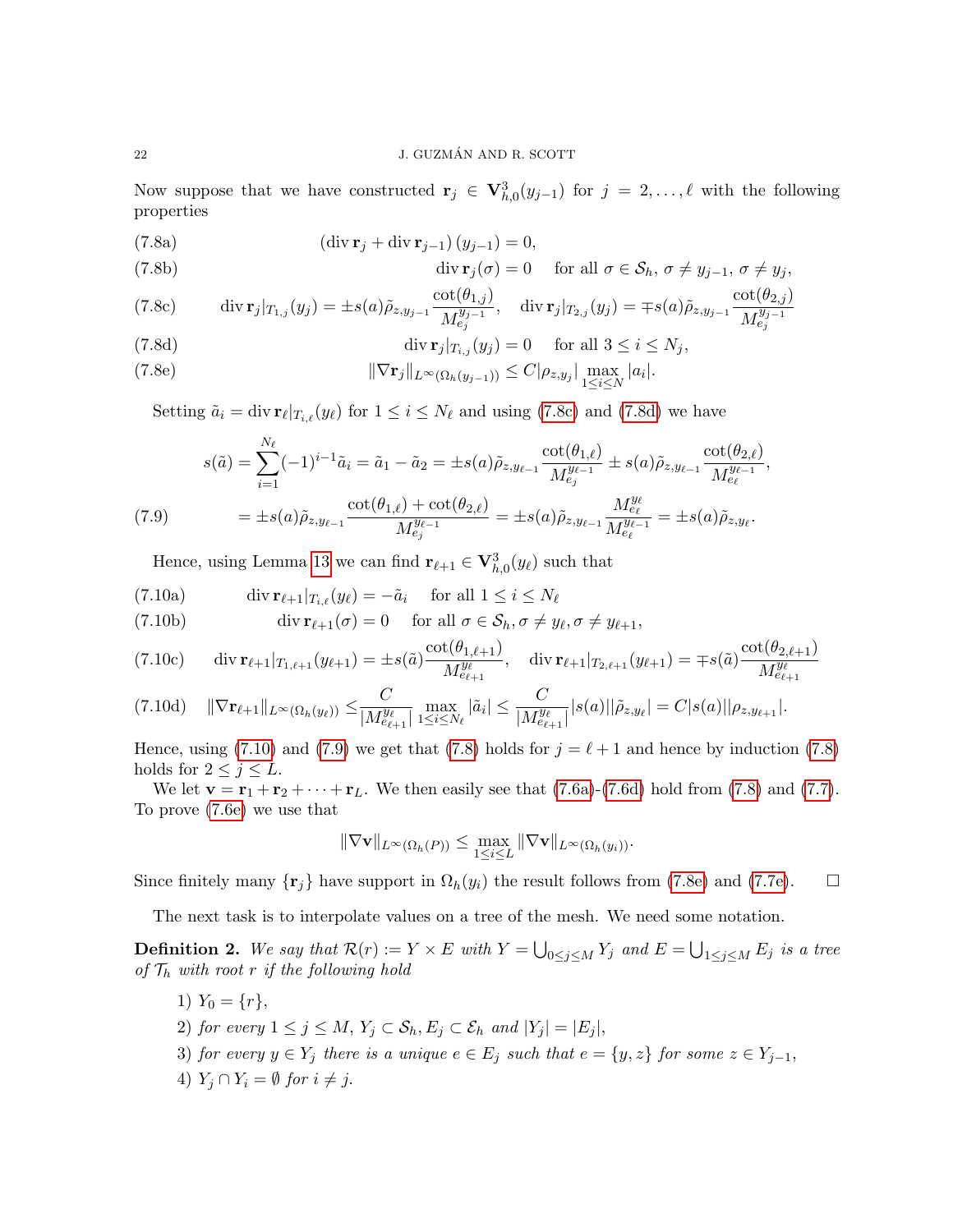If  $y \in Y_j$  and  $z \in Y_{j+s}$  for  $s \ge 1$  and there is a path in  $\mathcal{R}(r)$  connecting y to z then we say that z is a *descendant* of y and that y is an *ancestor* of z. If we let  $y_0 = z$ ,  $y_s = y$ , by path we mean  $P_{z,y} = \{y_0, y_1, \ldots, y_s\}$  such that  $y_i \in Y_{j+s-i}$  for  $0 \le i \le s$  such that  $e_i = \{y_{i-1}, y_i\} \in E_{j+s-(i-1)}$ for  $1 \leq i \leq s$ . We let  $D(y)$  denote the set of all descendants of y and  $A(y)$  to be all the ancestors of y. We know that if  $z \in Y$  then there is a unique path  $P_{z,r}$  (which we denote by  $P_z$ ) from z to the root r. We say that the tree  $\mathcal{R}(r)$  is acceptable if  $P_z$  is acceptable for each  $z \in Y$ . Moreover, we define

(7.11) 
$$
\rho(\mathcal{R}(r)) = \max_{z \in Y} \rho(P_z),
$$

where  $\rho(P_z)$  is defined in [\(7.5\)](#page-19-1).

We can now state the following result.

<span id="page-22-7"></span>**Lemma 15.** Let  $\mathcal{R}(r) = Y \times E$  with  $Y = \bigcup_{0 \leq j \leq M} Y_j$  and  $E = \bigcup_{1 \leq j \leq M} E_j$  be an acceptable tree of  $\mathcal{T}_h$  with root  $r \in \mathcal{L}_h$ . Then, for any  $p \in Q_h^2$  there exist  $\mathbf{v} \in \mathbf{V}_{h,0}^3$  such that

- <span id="page-22-1"></span>(7.12a)  $support(\mathbf{v}) \subset \Omega_h(Y)$
- <span id="page-22-2"></span>(7.12b) (div **v** − p)( $\sigma$ ) = 0 for all  $\sigma \in Y$
- <span id="page-22-3"></span>(7.12c)  $\text{div } \mathbf{v}(\sigma) = 0 \quad \text{for all } \sigma \in \mathcal{S}_h \backslash Y.$

If in addition  $\mathcal{T}_h$  is quasi-uniform the following bound holds

<span id="page-22-4"></span>(7.13) 
$$
\|\nabla \mathbf{v}\|_{L^2(\Omega_h(Y))} \leq C\Big(1+D_r\Big)\Big(1+\Upsilon(\mathcal{R}(r))\rho(\mathcal{R}(r))\Big)\|p\|_{L^2(\Omega_h(Y))},
$$

where  $\Upsilon(\mathcal{R}(r))^2 := \max_{z \in Y} \left( \sum_{y \in A(z)} |D(y)| \right)$ . We recall that  $D_r$  is given in [\(3.2\)](#page-5-2).

*Proof.* For every  $z \in Y$  with  $z \neq r$  there is a unique path  $P_z \subset Y$  that connects z to r. By Lemma [14](#page-19-2) we can find  $\mathbf{v}_z \in \mathbf{V}_{h,0}^3$  such that

<span id="page-22-5"></span>(7.14a) 
$$
\text{support}(\mathbf{v}_z) \subset \Omega_h(P_z),
$$

$$
(7.14b) \qquad \qquad (\text{div } \mathbf{v}_z - p)(z) = 0
$$

(7.14c) 
$$
\operatorname{div} \mathbf{v}_z(\sigma) = 0 \quad \text{for all } \sigma \in \mathcal{S}_h, \sigma \neq z, \sigma \neq r,
$$

<span id="page-22-0"></span>(7.14d) 
$$
\|\nabla \mathbf{v}_z\|_{L^{\infty}(\Omega_h(P_z))} \leq C \rho(P_z) \max_{T \in \mathcal{T}_h(z)} |p|_T(z)|,
$$

where C only depends on the shape regularity of the mesh.

Note that from [\(7.14d\)](#page-22-0) and inverse estimates we get that for any  $y \in A(z)$ , assuming  $h_y \leq C h_z$ (which holds if the mesh is quasi-uniform) we have

(7.15) 
$$
\|\nabla \mathbf{v}_z\|_{L^2(\Omega_h(y))} \leq C\rho(P_z) \|p\|_{L^2(\Omega_h(z))}.
$$

Then, we take

<span id="page-22-6"></span>
$$
\mathbf{w} = \sum_{z \in Y, z \neq r} \mathbf{v}_z.
$$

We then have the following properties of w

- (7.16) (div **w** − p)(y) = 0 for all  $y \in Y \setminus \{r\}$
- (7.17)  $\text{support}(\mathbf{w}) \subset \Omega_h(Y)$
- (7.18)  $\text{div } \mathbf{w}(\sigma) = 0, \qquad \sigma \notin Y.$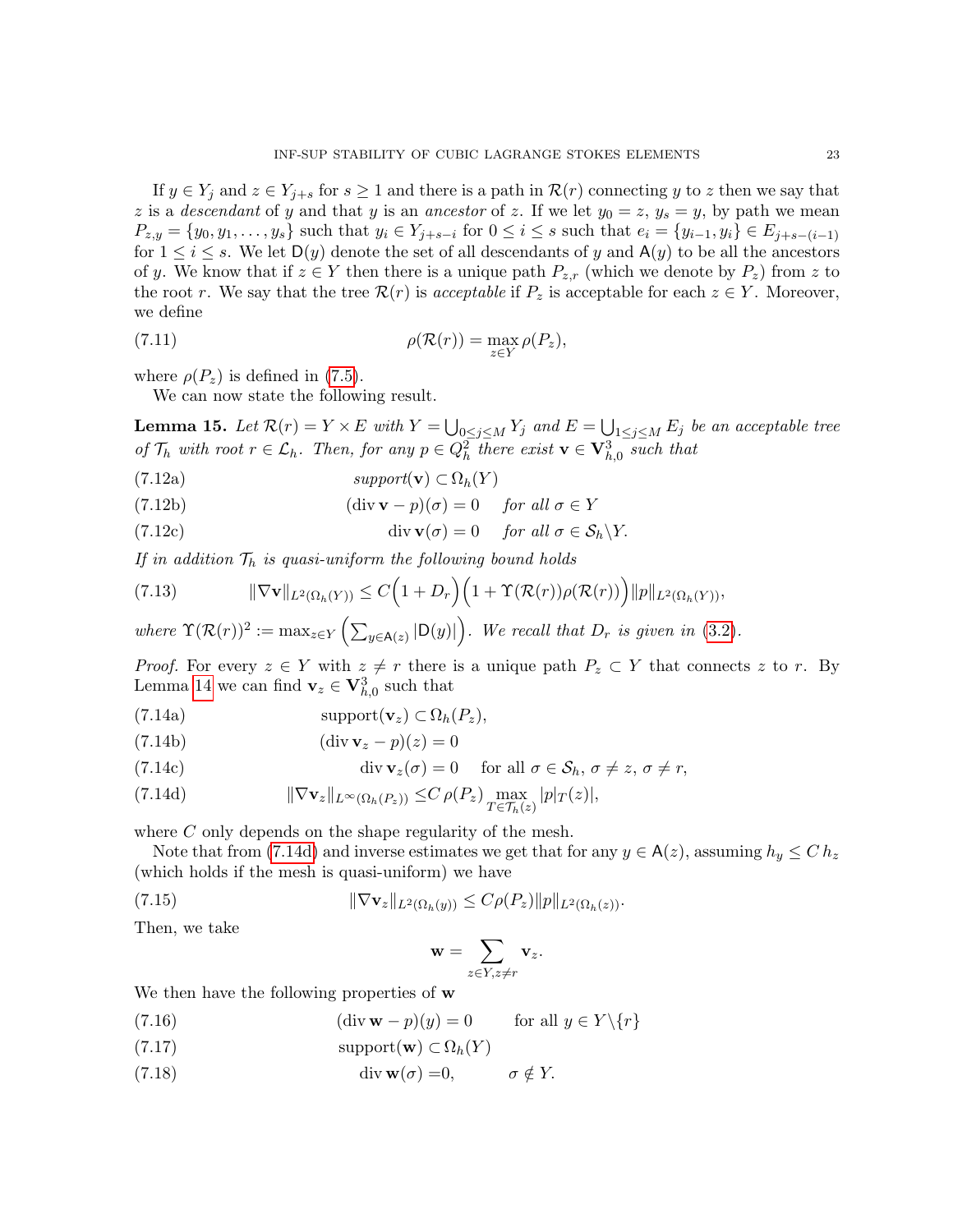Since  $\mathbf{r} \in \mathcal{L}_h$  (using Definition [1\)](#page-5-6) we can find  $\mathbf{r} \in \mathbf{V}_{h,00}^3(r)$  so that

(7.19) 
$$
(\text{div }\mathbf{r} + \text{div }\mathbf{w} - p)(r) = 0
$$

(7.20) 
$$
\|\nabla \mathbf{r}\|_{L^{\infty}(\Omega_h(r))} \leq D_r \max_{T \in \mathcal{T}_h(r)} |(\text{div}\,\mathbf{w}-p)|_T(r)|.
$$

In this case, using inverse estimates, we can show that

(7.21) 
$$
\|\nabla \mathbf{r}\|_{L^2(\Omega_h(r))} \leq CD_r(\|\nabla \mathbf{w}\|_{L^2(\Omega_h(r))} + \|p\|_{L^2(\Omega_h(r))}).
$$

We next set  $\mathbf{v} = \mathbf{w} + \mathbf{r}$  and we see that  $\mathbf{v} \in \mathbf{V}_{h,0}^3$  and [\(7.12a\)](#page-22-1), [\(7.12b\)](#page-22-2) and [\(7.12c\)](#page-22-3) hold.

To get the bound [\(7.13\)](#page-22-4) we assume that  $\mathcal{T}_h$  is quasi-uniform. Using the triangle inequality and [\(7.21\)](#page-23-1)

<span id="page-23-1"></span>
$$
\|\nabla \mathbf{v}\|_{L^{2}(\Omega_{h}(Y))} \leq \|\nabla \mathbf{w}\|_{L^{2}(\Omega_{h}(Y))} + \|\nabla \mathbf{r}\|_{L^{2}(\Omega_{h}(Y))}
$$
  
\n
$$
\leq (1 + C D_{r}) \big( \|\nabla \mathbf{w}\|_{L^{2}(\Omega_{h}(Y))} + \|p\|_{L^{2}(\Omega_{h}(r))} \big).
$$

Next, we estimate w:

$$
\|\nabla \mathbf{w}\|_{L^{2}(\Omega_{h}(Y))}^{2} \leq \sum_{y \in Y} \|\nabla \mathbf{w}\|_{L^{2}(\Omega_{h}(y))}^{2}
$$
\n
$$
\leq \sum_{y \in Y} \|\sum_{z \in \mathsf{D}(y)} \nabla \mathbf{v}_{z}\|_{L^{2}(\Omega_{h}(y))}^{2} \qquad \text{by (7.14a)}
$$
\n
$$
\leq \sum_{y \in Y} (\sum_{z \in \mathsf{D}(y)} \|\nabla \mathbf{v}_{z}\|_{L^{2}(\Omega_{h}(y))})^{2} \qquad \text{by the triangle inequality}
$$
\n
$$
\leq \sum_{y \in Y} |\mathsf{D}(y)| \sum_{z \in \mathsf{D}(y)} \|\nabla \mathbf{v}_{z}\|_{L^{2}(\Omega_{h}(y))}^{2} \qquad \text{by Hölder's inequality}
$$
\n
$$
\leq C\rho(\mathcal{R}(r))^{2} \sum_{y \in Y} |\mathsf{D}(y)| \sum_{z \in \mathsf{D}(y)} ||p||_{L^{2}(\Omega_{h}(z))}^{2} \qquad \text{by (7.15)}
$$
\n
$$
\leq C\rho(\mathcal{R}(r))^{2} \sum_{z \in Y} ||p||_{L^{2}(\Omega_{h}(z))}^{2} \sum_{y \in \mathsf{A}(z)} |\mathsf{D}(y)| \text{ interchange summation}
$$
\n
$$
\leq 3 C\rho(\mathcal{R}(r))^{2} \Upsilon(\mathcal{R}(r))^{2} ||p||_{L^{2}(\Omega_{h}(Y))}^{2} \qquad \text{by definition of } \Upsilon(\mathcal{R}(r)).
$$

Taking square roots we get

$$
\|\nabla \mathbf{w}\|_{L^2(\Omega_h(Y))} \leq C \,\rho(\mathcal{R}(r)) \,\Upsilon(\mathcal{R}(r)) \|p\|_{L^2(\Omega_h(Y))}.
$$

The result now follows.

The next result follows immediately from the previous lemma.

<span id="page-23-0"></span>**Theorem 2.** Suppose that we have  $\{r_1, \ldots, r_t\} \in \mathcal{L}_h$  and corresponding acceptable trees  $\{\mathcal{R}(r_1), \mathcal{R}(r_2), \ldots, \mathcal{R}(r_t)\}\$ . If  $\mathcal{R}(r_i) = Z_i \times E_i$  we require that  $\bigcup_{i=1}^t Z_i = \mathcal{S}_h$  and  $Z_i \cap Z_j = \emptyset$  for  $i \neq j$ . Then, for any  $p \in Q_h^2$  there exist  $\mathbf{v} \in \mathbf{V}_{h,0}^3$  such that

$$
(\text{div }\mathbf{v} - p)(\sigma) = 0 \quad \text{for all } \sigma \in \mathcal{S}_h
$$

 $\Box$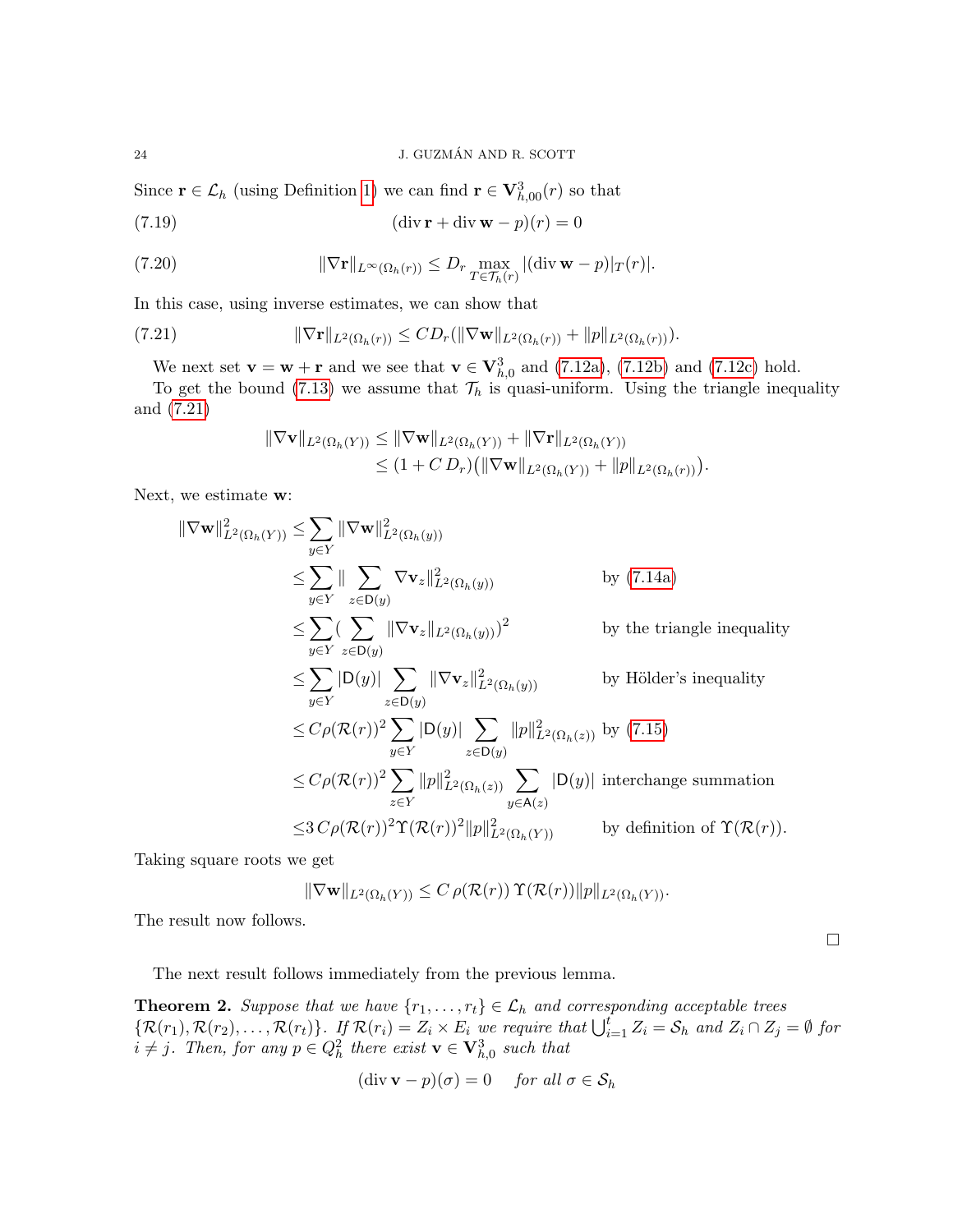and if  $\mathcal{T}_h$  is quasi-uniform

$$
\|\nabla \mathbf{v}\|_{L^2(\Omega)} \le C(1+\bar{D})(1+\bar{\Upsilon}\bar{\rho})\|p\|_{L^2(\Omega)}.
$$

where

(7.22) 
$$
\bar{D} = \max_{1 \leq i \leq t} D_{r_i}, \quad \bar{\Upsilon} = \max_{1 \leq i \leq t} \Upsilon(\mathcal{R}(r_i)), \quad \bar{\rho} = \max_{1 \leq i \leq t} \rho(\mathcal{R}(r_i)).
$$

Using Theorem [2](#page-4-2) and Lemma 2 we have that the inf-sup condition [\(2.3\)](#page-2-0) holds for  $Q_h^2 \times \mathbf{V}_h^3$ .

<span id="page-24-1"></span>**Corollary [2](#page-23-0).** Assuming the hypothesis Theorem 2 then the estimate [\(2.3\)](#page-2-0) holds for  $Q_h^2 \times \mathbf{V}_h^3$ with constants given by Lemma [2](#page-4-2) and Theorem [2.](#page-23-0)

From Theorem [2](#page-23-0) and Lemma [2](#page-4-2) we deduce that if the hypotheses of Theorem [2](#page-23-0) hold then  $Q_h^2 \times \mathbf{V}_h^3$  is inf-sup stable (see Corollary [2\)](#page-24-1) and in fact that div  $\mathbf{V}_h^3 = Q_h^2$ . If we do not care about the inf-sup constant in [\(2.3\)](#page-2-0) and only care if div  $\mathbf{V}_h^3 = Q_h^2$  then we can give weaker conditions. Inspecting the proof of Lemma [15](#page-22-7) (and using Lemma [2\)](#page-4-2), we can show the following.

<span id="page-24-4"></span>**Theorem 3.** . If for every  $z \in S_h$  there is exists an  $r \in L_h$  such that there is an acceptable path  $P_{z,r}$  between them, then div  $\mathbf{V}_h^3 = Q_h^2$ .

## 8. Relationship to Qin's result

<span id="page-24-0"></span>Results concerning the pair of spaces  $V_h^k$ ,  $Q_h^{k-1}$  were given in [\[11\]](#page-30-2) for  $k \leq 3$ . Here we review the case  $k = 3$ . For the case  $k = 1$ , also see [\[12\]](#page-30-4), and for the case  $k = 2$ , see [\[3\]](#page-29-6). Qin considered the mesh in Figure [10,](#page-29-7) which is called a Type I triangulation [\[8\]](#page-29-8). Of course, the upper-left and lower-right triangles are problematic, since the pressures will vanish at the corner vertices there. But more interestingly, Qin found an additional spurious pressure mode as indicated in Figure [7\(](#page-25-1)a). We can relate this to the quantities  $\mathcal{D}_i$  in [\(3.23\)](#page-11-0) by computing them for this mesh, as indicated in Figure [7\(](#page-25-1)b). There are only two angles in this mesh,  $\pi/4$  and  $\pi/2$ , and  $\cot(\pi/4) = 1$  and  $\cot(\pi/2) = 0$ . Similarly, the edge lengths are L and  $L\sqrt{2}$ , for some L. Thus the quantities  $d_{j0}$  in [\(3.21\)](#page-10-3) are of the form  $\pm A$  where  $A = 1/2L^2$  for the  $\pi/4$  angles, and 0 for the  $\pi/2$  angles, as indicated in Figure [7\(](#page-25-1)b). Computing the alternating sum of terms in [\(3.21\)](#page-10-3), we get

(8.1) 
$$
\mathcal{D}_0 = \sum_{j=1}^6 (-1)^j d_{j0} = A - (-A) + 0 - A + (-A) = 0.
$$

Thus condition [\(3.23\)](#page-11-0) is violated for  $i = 0$  for all the interior vertices in Figure [10.](#page-29-7)

Now let us compute  $\mathcal{D}_i$  for  $i = 1, 2$ . First, we note that the sequence of vertices  $y_k$  for a fixed interior vertex z

<span id="page-24-3"></span><span id="page-24-2"></span>
$$
y_1 = L(1,0) + z
$$
,  $y_2 = L(1,1) + z$ ,  $y_3 = L(0,1) + z$ ,  
\n $y_4 = L(-1,0) + z$ ,  $y_5 = L(-1,-1) + z$ ,  $y_6 = L(0,-1) + z$ .

Thus,

(8.2) 
$$
\sum_{j=1}^{6} (-1)^j y_j = L(-1+1-1+1, 1-1+1-1) + z \sum_{j=1}^{6} (-1)^j = \mathbf{0}.
$$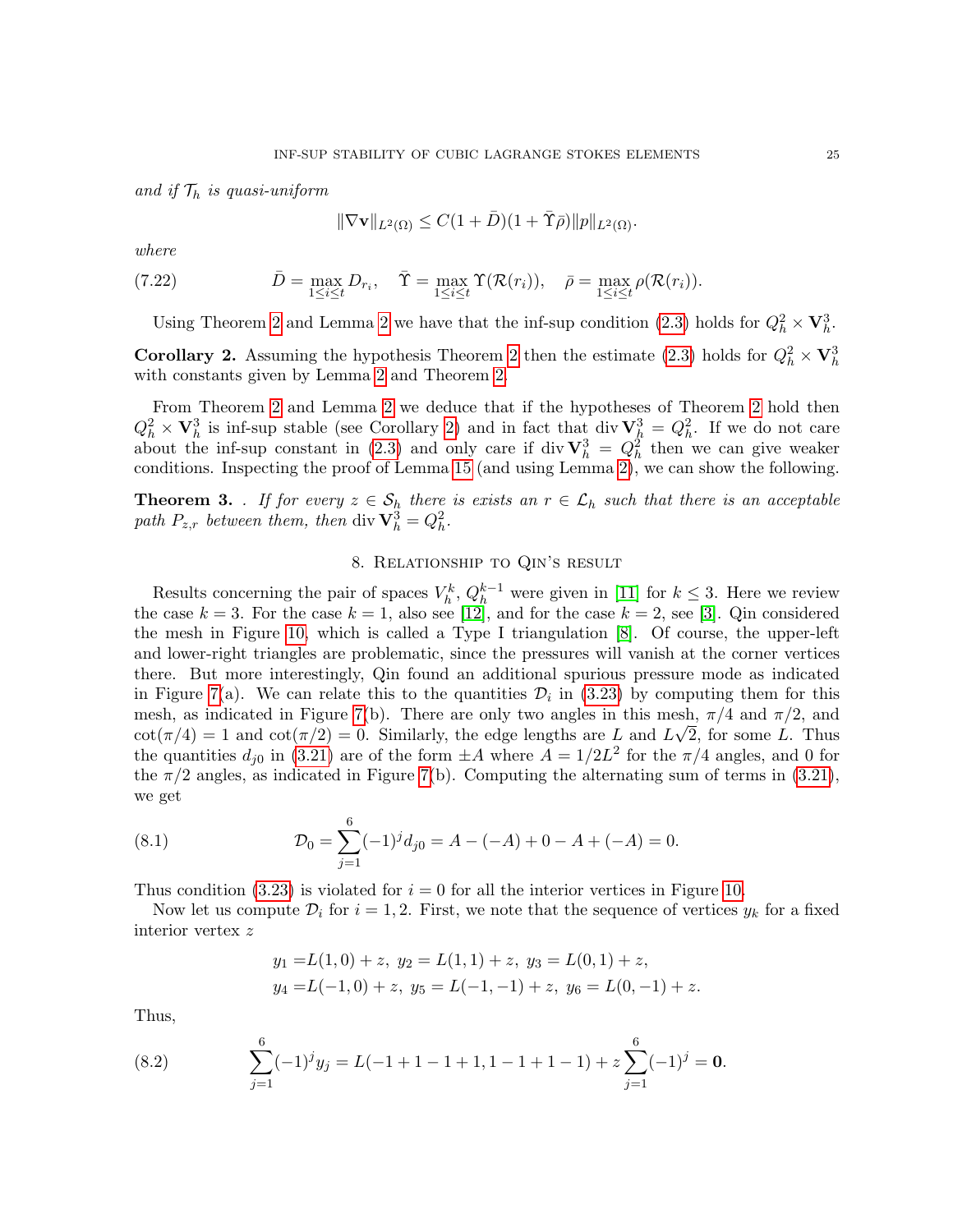<span id="page-25-1"></span>

Figure 7. (a) A global spurious pressure mode on the mesh in Figure [10.](#page-29-7) (b) Computation of  $(8.1)$ .

Letting  $t_j = \cot(\theta_j) + \cot(\theta_{j+1})$ , we easily can show

$$
t_1 = 1, t_2 = 2, t_3 = 1, t_4 = 1, t_5 = 2, t_6 = 1.
$$

Also, we have the sequence of values  $|e_j|^{-2}$  are

$$
|e_1|^{-2} = \frac{1}{L^2}
$$
,  $|e_2|^{-2} = \frac{1}{2L^2}$ ,  $|e_3|^{-2} = \frac{1}{L^2}$ ,  $|e_4|^{-2} = \frac{1}{L^2}$ ,  $|e_5|^{-2} = \frac{1}{2L^2}$ ,  $|e_6|^{-2} = \frac{1}{L^2}$ .

Hence,  $\frac{(\cot(\theta_j)+\cot(\theta_{j+1}))}{|e_j|^2} = \frac{1}{L^2}$  for all j. Also,  $|T_j| = |T_1|$  for all j. Hence, using [\(3.30\)](#page-13-0), [\(8.1\)](#page-24-2), and  $(8.2)$  we have for  $i = 1, 2$ 

$$
\mathcal{D}_i = \left(\frac{4}{L^2} - \frac{2}{|T_1|}\right) \sum_{j=1}^n (-1)^j y_j \cdot \mathsf{E}_i^{\perp} = 0.
$$

Thus condtion [\(3.23\)](#page-11-0) is violated for all  $i = 0, 1, 2$  for all interior vertices in Figure [10.](#page-29-7) This suggests that the constraint [\(3.23\)](#page-11-0) maybe required for inf-sup stability.

# <span id="page-25-2"></span>9. Strang's Dimension

<span id="page-25-0"></span>For simplicity, let us assume that  $\Omega$  is simply connected. Then the space  $\mathbb{Z}_h^3 := \{ \mathbf{v} \in \mathbf{V}_h^3 : \mathbf{v} \in \mathbf{V}_h^3 \}$  $div \mathbf{v} = 0$  is the curl of the space  $S_h^4$  of  $C^1$  piecewise quartics on the same mesh, where the quartics must vanish to second order on the boundary. The dimension of the space  $\hat{S}_h^4$ of  $C<sup>1</sup>$  piecewise quartics, without boundary conditions, is known [\[10,](#page-29-2) [1\]](#page-29-3) for a broad class of triangulations  $\mathcal{T}_h$  to be

(9.1) 
$$
\dim \hat{S}_h^4 = E + 4V - V_0 + \sigma_i,
$$

where T is the number of triangles in  $\mathcal{T}_h$ , E (resp.,  $E_0$ ) is the number of edges (resp., interior edges) in  $\mathcal{T}_h$ , V (resp.,  $V_0$ ) is the number of vertices (resp., interior vertices) in  $\mathcal{T}_h$ , and  $\sigma_i$  is the number of singular interior vertices in  $\mathcal{T}_h$ .

The dimension formula [\(9.1\)](#page-25-2) is essentially the one conjectured by Gil Strang [\[15\]](#page-30-5), so we refer to this as the *Strang dimension* of  $\widehat{S}_{h}^{4}$ :

(9.2) 
$$
\mathbb{D}(\widehat{S}_{h}^{4}) = E + 4V - V_{0} + \sigma_{i}.
$$

For  $C^1$  piecewise polynomials of degree  $k \geq 5$ , the Strang dimension was confirmed using an explicit basis [\[9\]](#page-29-5). But the Strang dimension has not yet been confirmed for arbitrary meshes for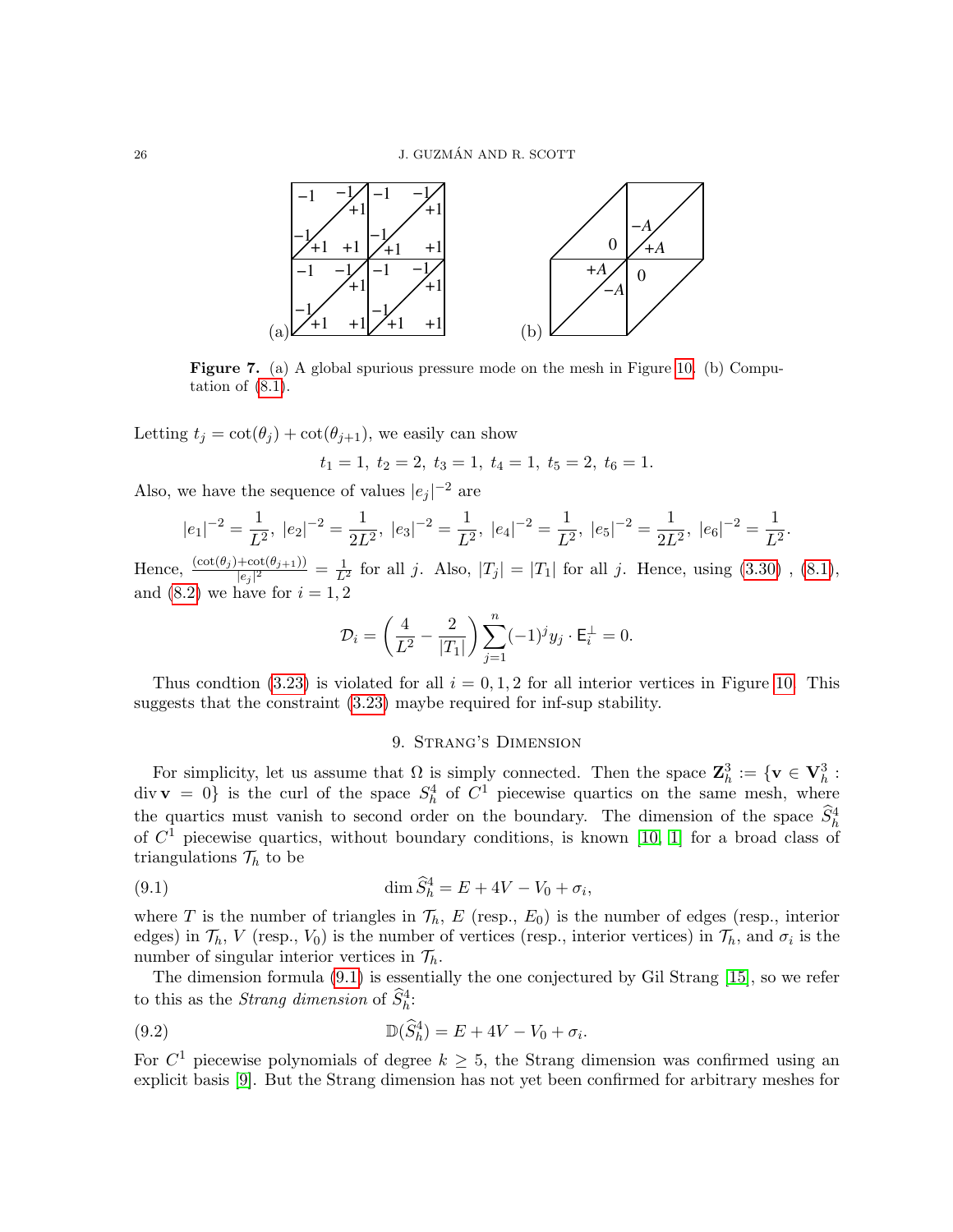<span id="page-26-1"></span>

Figure 8. (a) Nodal basis for quartics. (b) Nodes that determine value and gradient on an edge.

 $k \leq 4$ . However, what is known is that it provides a lower bound [\[10\]](#page-29-2)

(9.3) 
$$
\dim \widehat{S}_h^4 \geq \mathbb{D}(\widehat{S}_h^4).
$$

9.1. Computing dim  $S_h^4$ . Now let us compute dim  $S_h^4 = \dim \mathbb{Z}_h^3$  under the assumption that the inf-sup condition holds. The space  $\mathbf{V}_h^3$  can be described in terms of Lagrange nodes:

(9.4) 
$$
\dim \mathbf{V}_h^3 = 2(T + 2E_0 + V_0) = 2T + 4E_0 + 2V_0.
$$

We have  $\nabla \cdot \mathbf{V}_h^3 \subset Q_h^2$ , where the latter space consists of mean-zero piecewise quadratics that satisfy the alternating condition  $A_h^z(\text{div }\mathbf{v}) = 0$  at singular vertices, where  $A_h^z$  is defined in [\(2.2\)](#page-2-1):

 $\dim Q_h^2 = 6T - 1 - \sigma.$ 

Thus dim  $\nabla \cdot \mathbf{V}_h^3 = \dim Q_h^2 - K$  for some integer  $K \geq 0$ , and  $\nabla \cdot \mathbf{V}_h^3 = Q_h^2$  if and only if  $K = 0$ . Since

$$
\dim \mathbf{V}_h^3 = \dim(\text{image} \nabla \cdot \mathbf{V}_h^3) + \dim \mathbf{Z}_h^3,
$$

we have

(9.5) 
$$
\dim \mathbf{Z}_{h}^{3} = \dim \mathbf{V}_{h}^{3} - \dim(\text{image } \nabla \cdot \mathbf{V}_{h}^{3})
$$

$$
= 2T + 4E_{0} + 2V_{0} - 6T + 1 + \sigma + K
$$

$$
= -4T + 4E_{0} + 2V_{0} + 1 + \sigma + K.
$$

We have  $3T = (E - E_0) + 2E_0 = E + E_0$ . Thus

(9.6) 
$$
\dim \mathbf{Z}_h^3 = -T - (E + E_0) + 4E_0 + 2V_0 + 1 + \sigma + K.
$$

By Euler's formula,  $1 = T - E + V = T - E_0 + V_0 = 1$ . Thus  $E_0 - V_0 = T - 1$ , and

<span id="page-26-0"></span>(9.7) 
$$
\dim S_h^4 = \dim \mathbf{Z}_h^3 = (V_0 - E_0) - (E + E_0) + 4E_0 + 2V_0 + \sigma + K
$$

$$
= 2E_0 - E + 3V_0 + \sigma + K.
$$

Technically, we actually have

$$
\dim S_h^4 = \min\{0, 2E_0 - E + 3V_0 + \sigma + K\},\
$$

since the dimension can never be negative. There are cases where the number of boundary edges  $E - E_0$  (which is the same as the number of boundary vertices) is larger than  $E_0 + 3V_0 + \sigma$ . For a domain consisting of only two triangles,  $E_0 = 1$ ,  $V_0 = 0$ ,  $\sigma = 2$ , and  $E-E_0 = 4$ , so the formula in [\(9.7\)](#page-26-0) gives a negative number if  $K = 0$ . From now on, we assume that  $E_0 - (E - E_0) + 3V_0 + \sigma \ge 0$ for  $\mathcal{T}_h$ .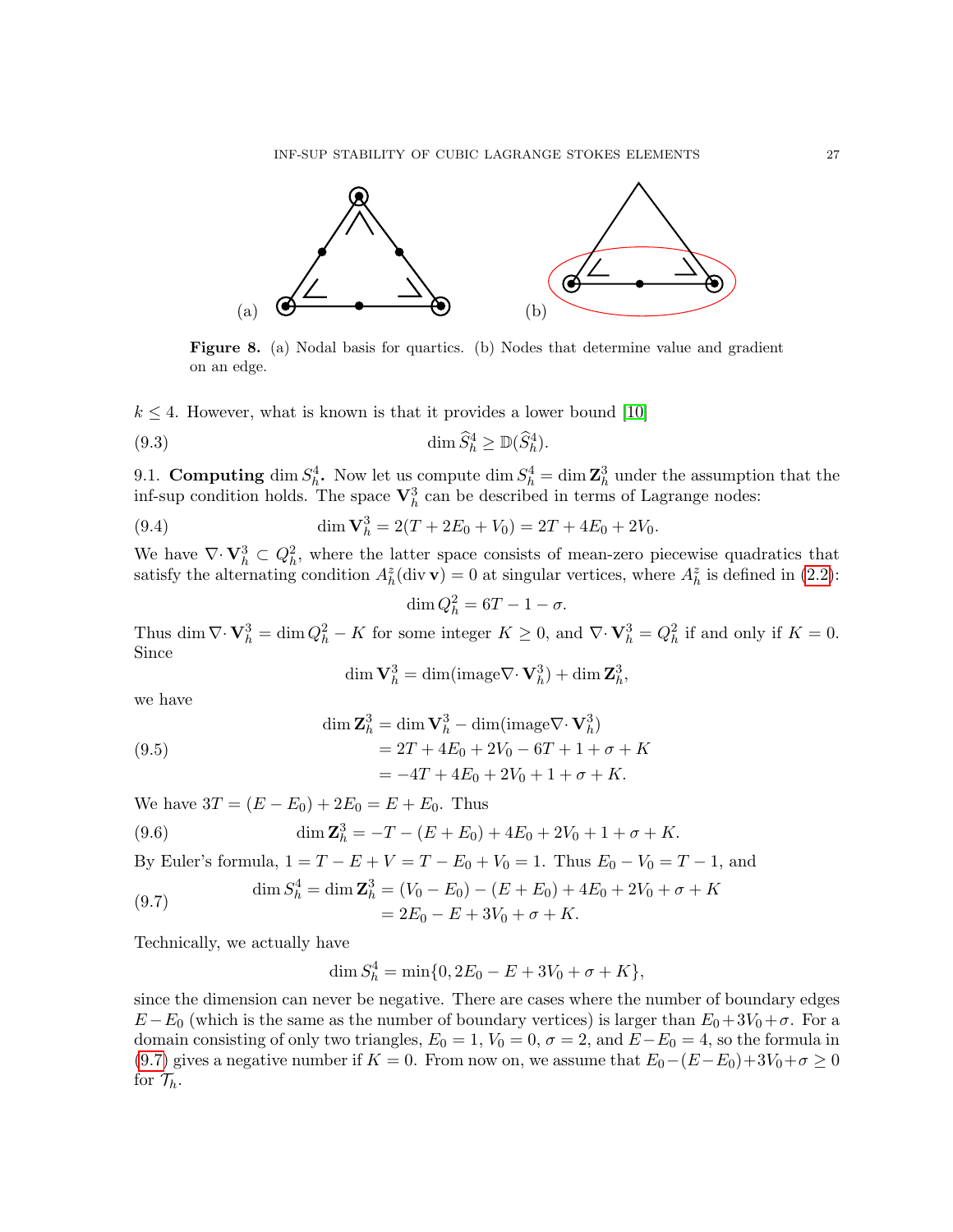<span id="page-27-0"></span>**Theorem 4.** Let  $k = 3$  and suppose that  $\mathcal{T}_h$  is any triangulation satisfying  $E_0 + 3V_0 + \sigma \geq E - E_0$ . Then

$$
\nabla \cdot \mathbf{V}_h^3 = Q_h^2
$$

if and only if

$$
\dim S_h^4 = 2E_0 - E + 3V_0 + \sigma.
$$

More generally,

$$
\dim \nabla \cdot \mathbf{V}_h^3 = \dim Q_h^2 - K
$$

if and only if

$$
\dim S_h^4 = 2E_0 - E + 3V_0 + \sigma + K.
$$

9.2. Computing dim  $\widehat{S}_h^4$ . Now let us relate the spaces  $S_h^4$  and  $\widehat{S}_h^4$  by imposing boundary conditions on  $\hat{S}_h^4$  to yield the space  $S_h^4$ . Using the approach pioneered by Strang [\[15\]](#page-30-5), it is natural to conjecture that this involves simply imposing constraints on the boundary. For example, a  $C<sup>1</sup>$  piecewise quartic that vanishes to second order on  $\partial\Omega$  must vanish to second order at each boundary vertex (3 constraints per boundary vertex). In addition, the value at one point on each boundary edge must vanish, as well as the normal derivative at two points on each boundary edge.

To see why this is the right number of constraints, we pick special nodal variables for quartics as indicated in Figure [8\(](#page-26-1)a). These are

- (1) the value and gradient at each vertex,
- (2) the value at edge midpoints, and
- (3) the second-order cross derivatives  $\partial_{e_i}\partial_{e_j}$  evaluated at the vertex  $\nu_{ij}$  at the intersection of  $e_i$  and  $e_j$ , where the  $e_k$ 's are the edges of the triangle.

More precisely,  $\partial_{e_i}\phi(\nu_{ij})$  is defined as the directional derivative of  $\phi$  in the direction of  $e_i$  away from  $\nu_{ij}$ . These nodal variables are unisolvent for quartics, as follows. Vanishing of nodal variables of type (1) and (2) guarantee vanishing on each edge; these are the standard nodal variables for Hermite quartics. Thus a quartic  $q$  with these nodal values zero is of the form  $q = L_1 L_2 L_3 L$  where the non-trivial linear functions  $L_i$  vanish on  $e_i$ . But

$$
\partial_{e_i} \partial_{e_j} q(\nu_{ij}) = (\partial_{e_i} L_j) (\partial_{e_j} L_i) L_k(\nu_{ij}) L(\nu_{ij}),
$$

where  $\{i, j, k\} = \{1, 2, 3\}$  and  $L_k(\nu_{ij}) \neq 0$ . Thus vanishing of the nodal variables of type (3) implies that  $L \equiv 0$ .

Moreover, similar arguments show that the nodal variables for  $q$  associated with a boundary edge, as indicated in Figure [8\(](#page-26-1)b), determine q to second order on that edge. Thus satisfication of second-order boundary conditions is guarenteed by setting these nodal values to zero. This reduces the dimension by at most  $3(V - V_0) + 3(E - E_0) = 6(E - E_0)$ , since  $E - E_0 = V - V_0$ . We will show that these conditions have (at least) one redundancy at singular boundary vertices. Thus

$$
\dim S_h^4 \ge \dim \widehat{S}_h^4 - 6(E - E_0) + \sigma_b,
$$

where  $\sigma_b$  is the number of singular boundary vertices. Therefore

<span id="page-27-1"></span>(9.8) 
$$
\dim S_h^4 + 6(E - E_0) - \sigma_b \ge \dim \hat{S}_h^4 \ge \mathbb{D}(\hat{S}_h^4) = E + 4V - V_0 + \sigma_i.
$$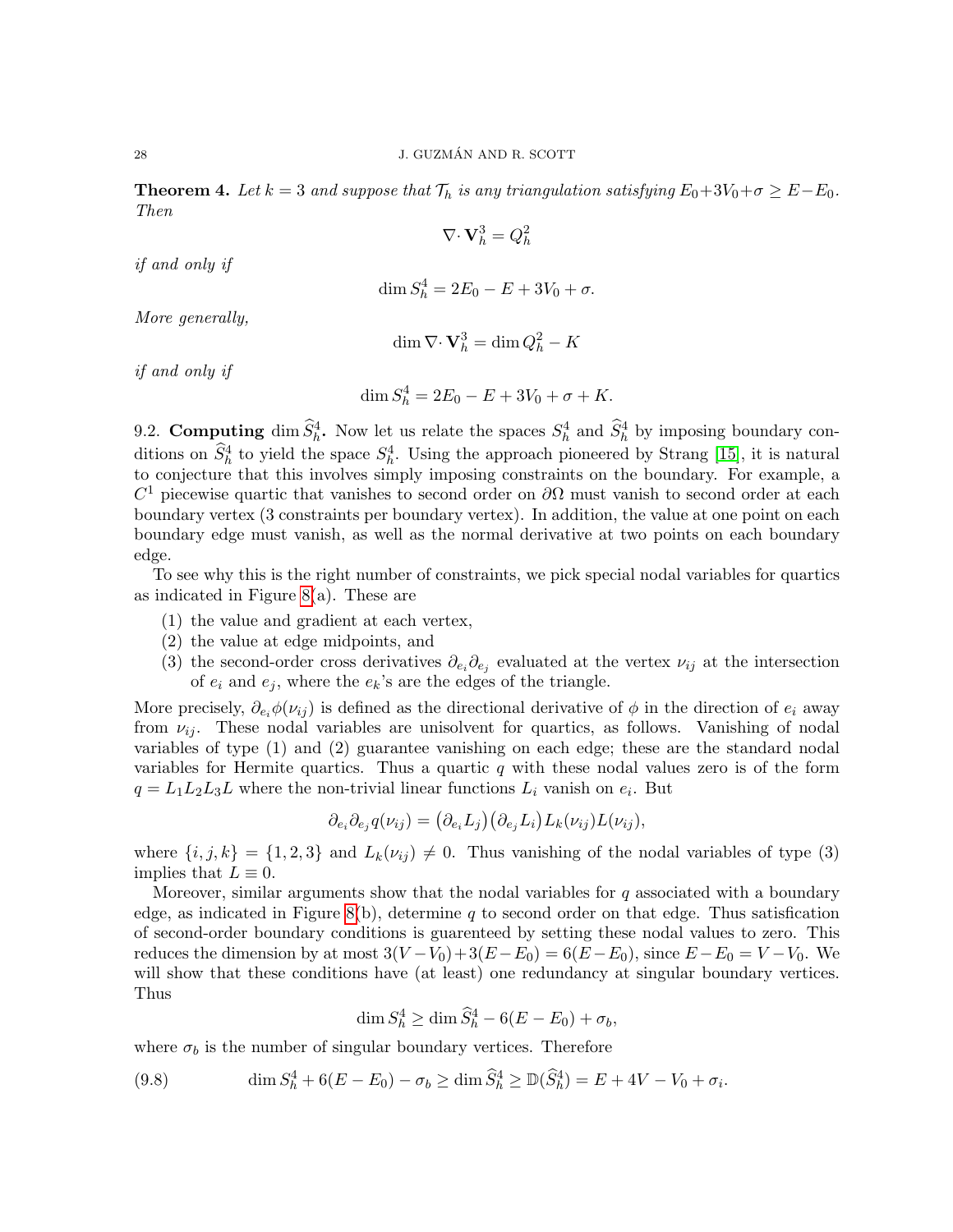<span id="page-28-2"></span>

Figure 9. (a) Singular boundary vertex where two triangles meet. (b) Singular boundary vertex where three triangles meet.

Assume now that  $\nabla \cdot \mathbf{V}_h^3 = Q_h^2$ . Using Theorem [4](#page-27-0) and  $E - E_0 = V - V_0$ , we find

<span id="page-28-0"></span>(9.9)  
\n
$$
\dim S_h^4 + 6(E - E_0) - \sigma_b = E_0 - (E - E_0) + 3V_0 + \sigma + 6(E - E_0) - \sigma_b
$$
\n
$$
= E_0 + 3V_0 + \sigma_i + 5(E - E_0) = E_0 + 3V + \sigma_i + 2(E - E_0)
$$
\n
$$
= E + 3V + \sigma_i + (E - E_0) = E + 4V + \sigma_i - V_0.
$$

Combining [\(9.8\)](#page-27-1) and [\(9.9\)](#page-28-0) proves the following result.

<span id="page-28-1"></span>**Theorem 5.** Let  $k = 3$  and suppose that  $\mathcal{T}_h$  is a triangulation satisfying  $E_0 + 3V_0 + \sigma \ge E - E_0$ and suppose that  $\nabla \cdot \mathbf{V}_h^3 = Q_h^2$  on this triangulation. Then, the Strang dimension [\(9.1\)](#page-25-2) is valid  $\widehat{S}_h^4$ ,  $\dim \widehat{S}_h^4 = \mathbb{D}(\widehat{S}_h^4)$ . Moreover, equality holds in [\(9.8\)](#page-27-1), so the  $6(E - E_0) - \sigma_b$  constraints are nonredundant.

To complete the proof of Theorem [5,](#page-28-1) we need to verify the redundancy of constraints at singular boundary vertices. This occurs because the second-order cross derivatives  $\partial_{e_i}\partial_{e_j}$  are linearly dependent at singular boundary vertices. For the case of a triangle with two boundary edges  $e_1$  and  $e_2$ , the vanishing of the nodal variables of type (1) and (2) on  $e_1$  and  $e_2$  already imply vanishing on both edges, so necessarily  $\partial_{e_1} \partial_{e_2}$  is already zero.

For the case where two triangles meet at a singular boundary vertex  $\nu$ , see Figure [9\(](#page-28-2)a). Then  $e_1$  and  $e_3$  are parallel, and thus

(9.10) 
$$
\partial_{e_1}\partial_{e_2}\phi(\nu) = -\partial_{e_3}\partial_{e_2}\phi(\nu)
$$

for any  $C^1$  piecewise quartic  $\phi$ . Thus setting one of them to zero sets the other; they are redundant.

For the case where three triangles meet at a singular boundary vertex  $\nu$ , see Figure [9\(](#page-28-2)b). Equation [\(9.10\)](#page-28-3) still holds, and in addition  $e_2$  and  $e_4$  are parallel, and thus

<span id="page-28-3"></span>
$$
\partial_{e_3}\partial_{e_2}\phi(\nu)=-\partial_{e_3}\partial_{e_4}\phi(\nu)
$$

for any  $C^1$  piecewise quartic  $\phi$ . Thus

$$
\partial_{e_1}\partial_{e_2}\phi(\nu) = \partial_{e_3}\partial_{e_4}\phi(\nu),
$$

and setting one of them to zero sets the other; they are redundant. This completes the proof of Theorem [5.](#page-28-1)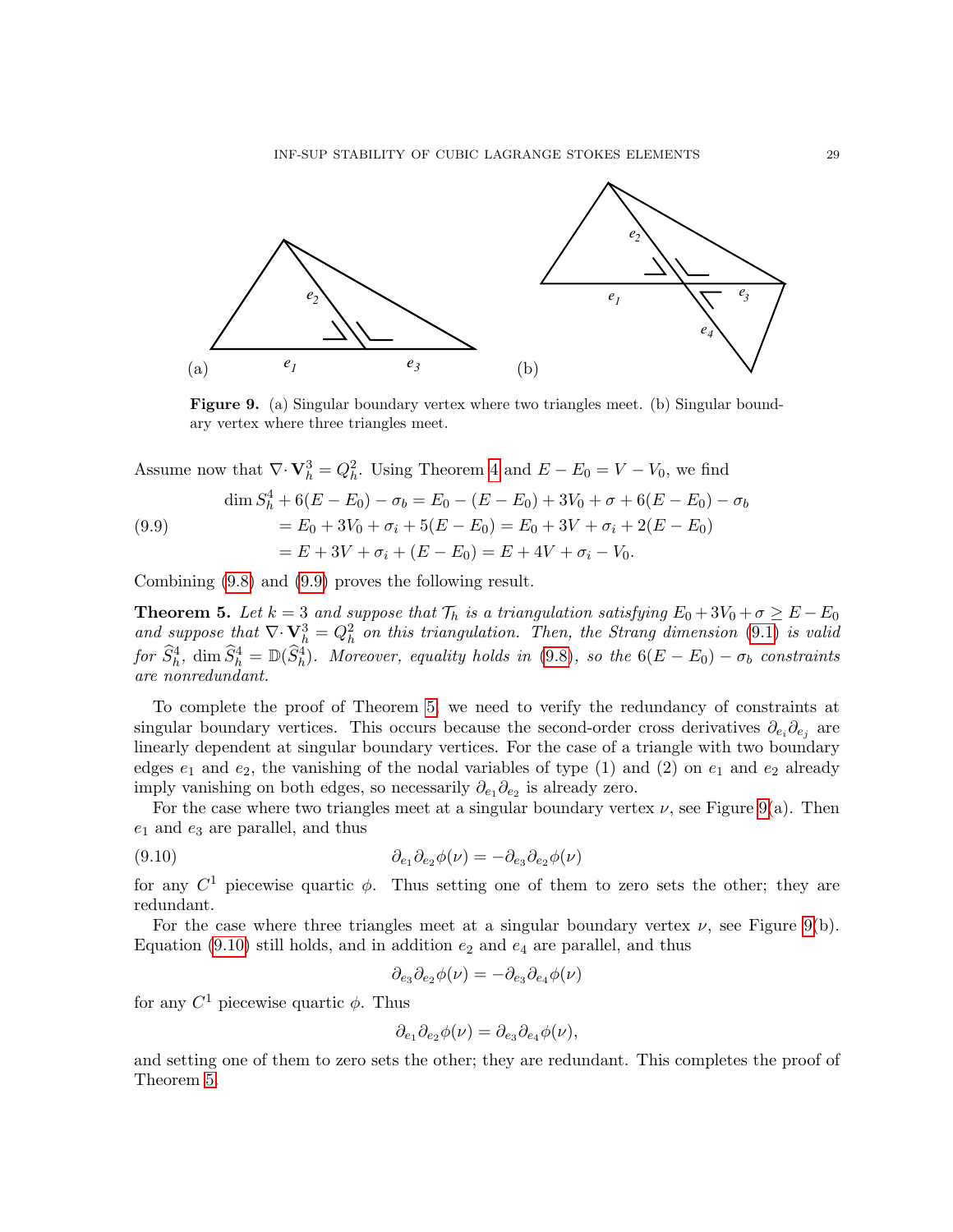<span id="page-29-7"></span>

Figure 10. The Type I regular mesh studied in [\[11,](#page-30-2) Chapter 6]

Since Theorem [2](#page-23-0) allows us to prove the inf-sup condition for quite general meshes, this confirms the Strang dimension [\(9.1\)](#page-25-2) for  $\hat{S}_h^4$  is correct for such meshes. In particular, if the hypothesis of Theorem [3](#page-24-4) holds then [\(9.1\)](#page-25-2) is correct.

9.3. Connection to Qin's results. There is a connection between Qin's results and dimension counting. Qin finds a spurious mode that suggests that div  $\mathbf{V}_h^3 \neq Q_h^2$  on the right-traingle mesh in Figure [10.](#page-29-7) We conclude that the dimension of the space  $S_h^4$  of  $C^1$  quartics satisfying secondorder boundary conditions on this mesh is at least one larger than the dimension for this space given in Theorem [4:](#page-27-0)  $K \geq 1$ . On the other hand, it is well known [\[8,](#page-29-8) [10\]](#page-29-2) that the Strang dimension  $(9.1)$  is correct on Type I triangulations without boundary conditions. In view of  $(9.8)$ , there is a further redundancy in the constraints enforcing boundary conditions. Unfortunately, the dimension of splines in two dimensions satisfying boundary conditions has had only limited study  $[6, 2]$  $[6, 2]$  so far.

## **REFERENCES**

- <span id="page-29-3"></span>[1] P. Alfeld, B. Piper, and L. L. Schumaker. An explicit basis for  $C<sup>1</sup>$  quartic bivariate splines. SIAM Journal on Numerical Analysis, 24(4):891–911, 1987.
- <span id="page-29-10"></span>[2] L. Anbo. On the dimension of spaces of pp functions with boundary conditions. Approximation Theory and its Applications, 5(4):19–29, 1989.
- <span id="page-29-6"></span>[3] D. N. Arnold and J. Qin. Quadratic velocity/linear pressure stokes elements. Advances in computer methods for partial differential equations, 7:28–34, 1992.
- <span id="page-29-1"></span>[4] C. Bernardi and G. Raugel. Analysis of some finite elements for the Stokes problem. Mathematics of Computation, pages 71–79, 1985.
- <span id="page-29-4"></span>[5] S. C. Brenner and L. R. Scott. The mathematical theory of finite element methods, volume 15. Springer Science & Business Media, third edition, 2008.
- <span id="page-29-9"></span>[6] C. Chui and L. Schumaker. On spaces of piecewise polynomials with boundary conditions. II. Type-1 triangulations. In Z. Ditzian, editor, Second Edmonton Conference on Approximation Theory, CMS Conf. Proc., 3. Amer. Math. Soc., Providence, R.I., 1983.
- <span id="page-29-0"></span>[7] J. Guzmán and L. R. Scott. The Scott-Vogelius finite elements revisted. Mathematics of Computation, submitted, 2017.
- <span id="page-29-8"></span>[8] M.-J. Lai and L. L. Schumaker. Spline functions on triangulations. Number 110 in Encyclopedia of Mathematics and its Applications. Cambridge University Press, 2007.
- <span id="page-29-5"></span>[9] J. Morgan and L. R. Scott. A nodal basis for  $C^1$  piecewise polynomials of degree  $n \geq 5$ . Math. Comp., 29:736–740, 1975.
- <span id="page-29-2"></span>[10] J. Morgan and L. R. Scott. The dimension of the space of  $C<sup>1</sup>$  piecewise–polynomials. Research Report UH/MD 78, Dept. Math., Univ. Houston, 1990.